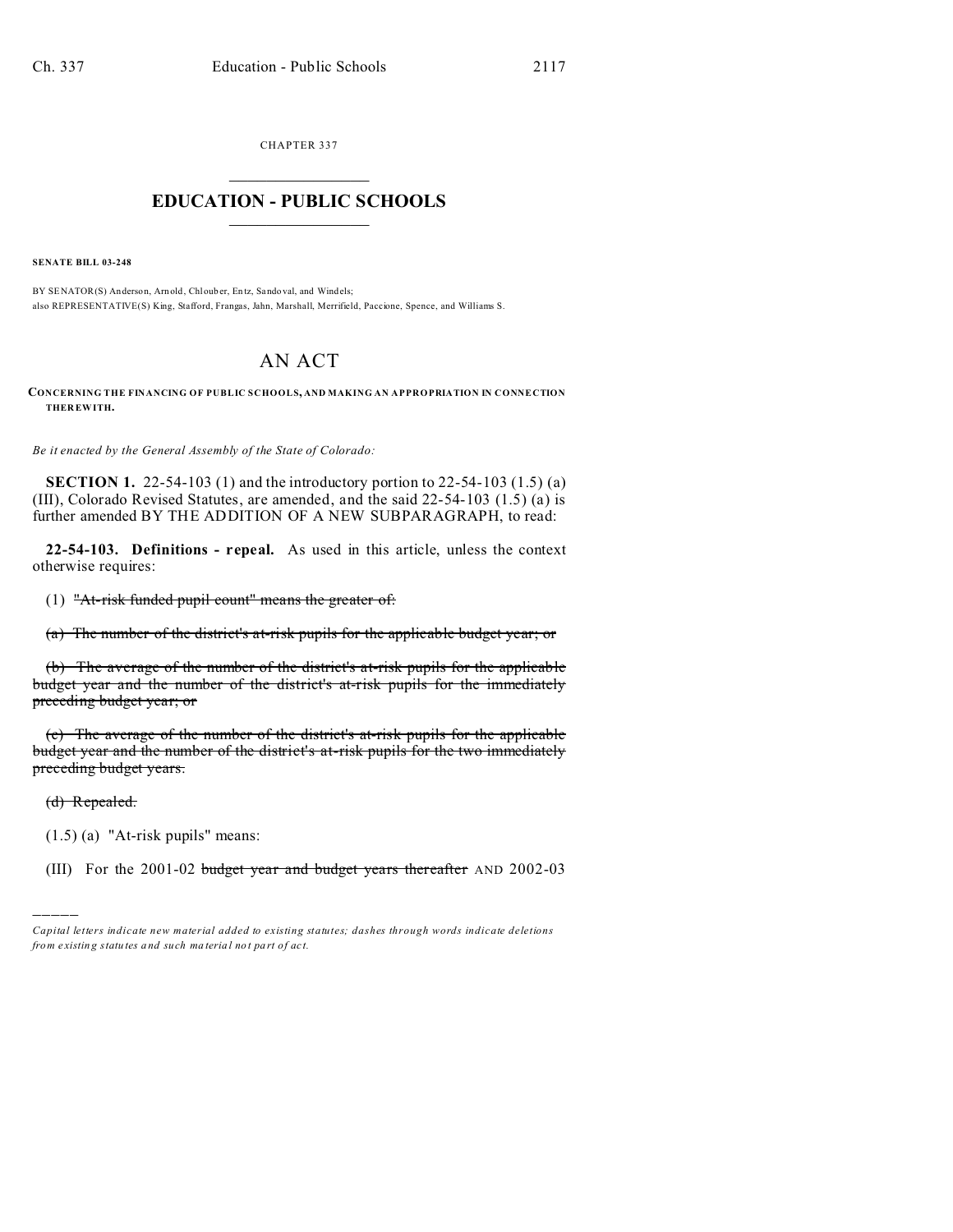BUDGET YEARS, the greater of:

(IV) FOR THE 2003-04 BUDGET YEAR AND BUDGET YEARS THEREAFTER, THE GREATER OF:

(A) THE NUMBER OF DISTRICT PUPILS ELIGIBLE FOR FREE LUNCH; OR

(B) THE NUMBER OF PUPILS CALCULATED IN ACCORDANCE WITH THE FOLLOWING FORMULA:

DISTRICT PERCENTAGE OF PUPILS ELIGIBLE FOR FREE LUNCH X DISTRICT PUPIL ENROLLMENT

**SECTION 2.** The introductory portion to 22-54-103 (7) (b) (I), Colorado Revised Statutes, is amended, and the said 22-54-103 (7) is further amended BY THE ADDITION OF A NEW PARAGRAPH, to read:

**22-54-103. Definitions - repeal.** As used in this article, unless the context otherwise requires:

(7) "Funded pupil count" means:

(b) (I) For budget years THE BUDGET YEAR commencing on and after July 1, 2002, the district's on-line pupil enrollment for the applicable budget year plus the greater of:

(c) (I) FOR BUDGET YEARS COMMENCING ON AND AFTER JULY 1, 2003, THE DISTRICT'S ON-LINE PUPIL ENROLLMENT FOR THE APPLICABLE BUDGET YEAR PLUS THE DISTRICT'S PRESCHOOL ENROLLMENT FOR THE APPLICABLE BUDGET YEAR PLUS THE GREATER OF:

(A) THE DISTRICT'S PUPIL ENROLLMENT FOR THE APPLICABLE BUDGET YEAR; OR

(B) THE AVERAGE OF THE DISTRICT'S PUPIL ENROLLMENT FOR THE APPLICABLE BUDGET YEAR AND THE DISTRICT'S PUPIL ENROLLMENT FOR THE IMMEDIATELY PRECEDING BUDGET YEAR; OR

(C) THE AVERAGE OF THE DISTRICT'S PUPIL ENROLLMENT FOR THE APPLICABLE BUDGET YEAR AND THE DISTRICT'S PUPIL ENROLLMENT FOR THE TWO IMMEDIATELY PRECEDING BUDGET YEARS; OR

(D) THE AVERAGE OF THE DISTRICT'S PUPIL ENROLLMENT FOR THE APPLICABLE BUDGET YEAR AND THE DISTRICT'S PUPIL ENROLLMENT FOR THE THREE IMMEDIATELY PRECEDING BUDGET YEARS.

(II) (A) NOTWITHSTANDING ANY PROVISION OF LAW TO THE CONTRARY, FOR PURPOSES OF SUBPARAGRAPH (I) OF THIS PARAGRAPH (c), FOR ANY BUDGET YEAR COMMENCING PRIOR TO JULY 1, 2002, THE DISTRICT'S PUPIL ENROLLMENT FOR THAT BUDGET YEAR SHALL BE THE DISTRICT'S PUPIL ENROLLMENT, AS DEFINED BY PARAGRAPH (a) OF SUBSECTION (10) OF THIS SECTION, AS IT EXISTED PRIOR TO JUNE 7, 2002.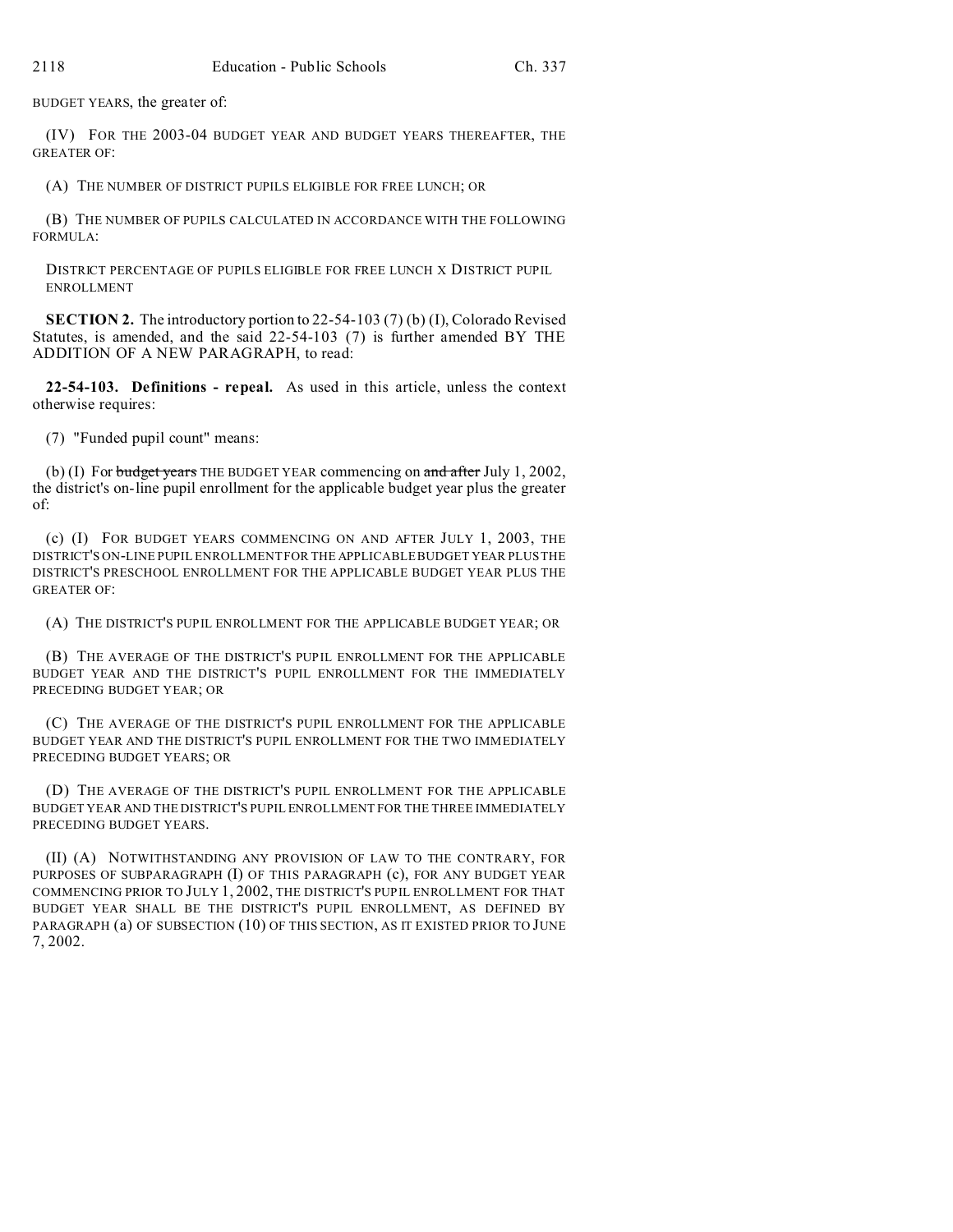(B) THIS SUBPARAGRAPH (II) IS REPEALED, EFFECTIVE JULY 1, 2005.

(III) (A) NOTWITHSTANDING ANY PROVISION OF LAW TO THE CONTRARY, FOR PURPOSES OF SUBPARAGRAPH (I) OF THIS PARAGRAPH (c), FOR THE 2000-01, 2001-02, AND 2002-03 BUDGET YEARS, A DISTRICT'S PUPIL ENROLLMENT SHALL NOT INCLUDE ANY PUPILS ENROLLED IN A DISTRICT PRESCHOOL PROGRAM PURSUANT TO ARTICLE 28 OF THIS TITLE.

(B) THIS SUBPARAGRAPH (III) IS REPEALED, EFFECTIVE JULY 1, 2006.

**SECTION 3.** 22-54-103, Colorado Revised Statutes, is amended BY THE ADDITION OF A NEW SUBSECTION to read:

**22-54-103. Definitions - repeal.** As used in this article, unless the context otherwise requires:

(9.5) "PRESCHOOL ENROLLMENT" MEANS THE NUMBER OF PUPILS ENROLLED IN A DISTRICT PRESCHOOL PROGRAM PURSUANT TO ARTICLE 28 OF THIS TITLE ON OCTOBER 1 WITHIN THE APPLICABLE BUDGET YEAR OR THE SCHOOL DATE NEAREST SAID DATE; EXCEPT THAT A PUPIL ENROLLED IN A DISTRICT PRESCHOOL PROGRAM PURSUANT TO ARTICLE 28 OF THIS TITLE SHALL BE COUNTED AS A HALF-DAY PUPIL.

**SECTION 4.** 22-54-103 (10) (b) (I) and (10) (c), Colorado Revised Statutes, are amended, and the said 22-54-103 (10) (b) is further amended BY THE ADDITION OF A NEW SUBPARAGRAPH, to read:

**22-54-103. Definitions - repeal.** As used in this article, unless the context otherwise requires:

(10) (b) (I) A pupil enrolled in a half-day kindergarten educational program shall be counted as a half-day pupil. and a pupil enrolled in a full-day kindergarten program shall be counted as a full-day pupil.

(I.5) (A) A PUPIL ENROLLED IN A FULL-DAY KINDERGARTEN PROGRAM PURSUANT TO SECTION 22-32-119 (2) SHALL BE COUNTED AS A FULL-DAY PUPIL.

(B) THIS SUBPARAGRAPH (I.5) IS REPEALED, EFFECTIVE JULY 1, 2003.

(c) A pupil enrolled in a district preschool program pursuant to article  $28$  of this title shall be counted as a half-day pupil.

**SECTION 5.** 22-54-103 (10) (f), Colorado Revised Statutes, is amended, and the said 22-54-103 (10) is further amended BY THE ADDITION OF A NEW PARAGRAPH, to read:

**22-54-103. Definitions - repeal.** As used in this article, unless the context otherwise requires:

(10) (e.5) A PUPIL WHO IS ENROLLED AS LESS THAN A FULL-TIME STUDENT, OTHER THAN A STUDENT DESCRIBED IN PARAGRAPH (b), (c), OR (d) OF THIS SUBSECTION (10), SHALL BE COUNTED IN ACCORDANCE WITH RULES PROMULGATED BY THE STATE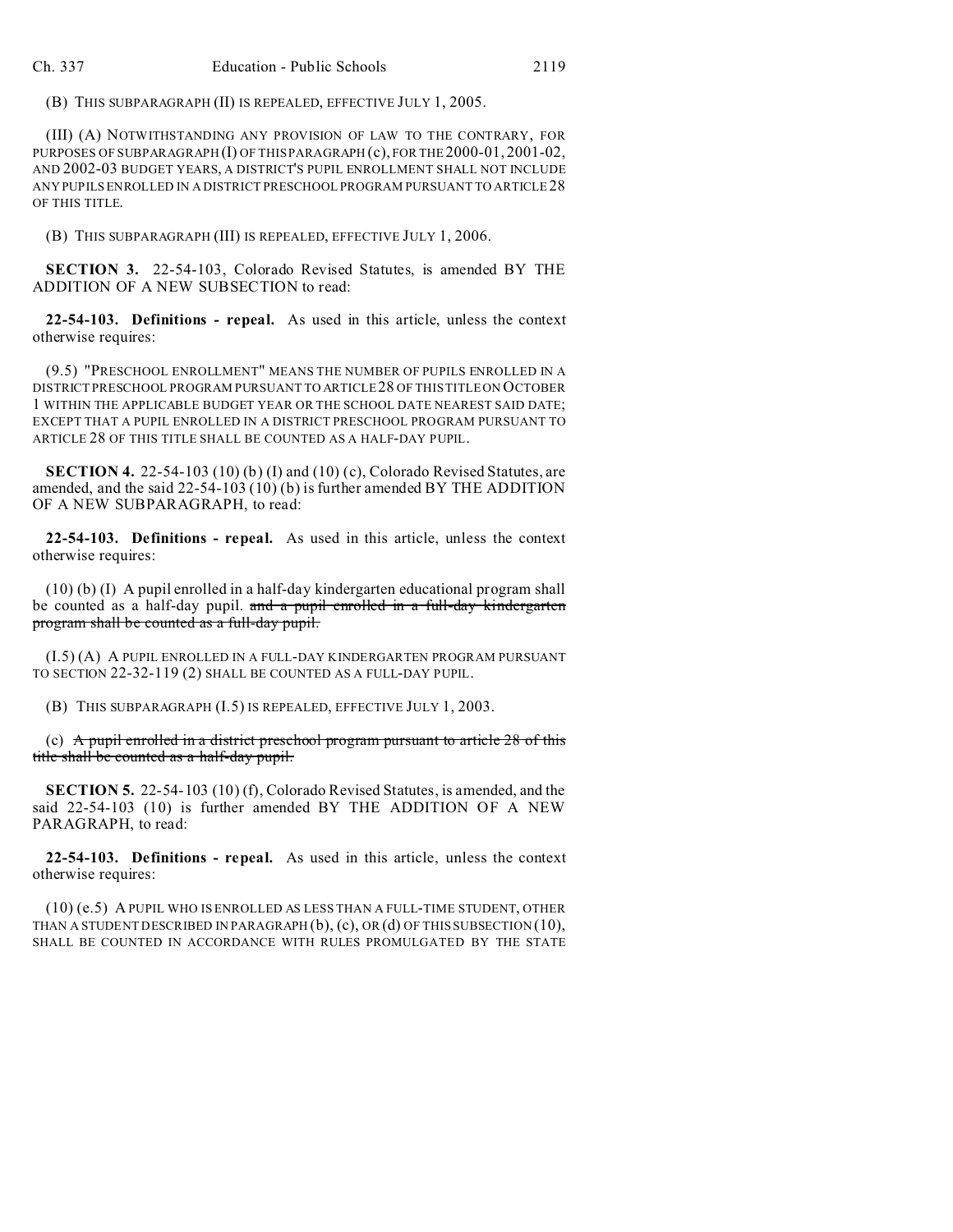BOARD FOR STUDENTS WHO ARE ENROLLED AS LESS THAN FULL-TIME STUDENTS.

(f) In certifying the district's pupil enrollment to the state board pursuant to the provisions of section 22-54-112, the district shall specify the number of pupils enrolled in half-day kindergarten; the number of pupils enrolled in full-day kindergarten; the number of pupils enrolled in first grade through twelfth grade, SPECIFYING THOSE WHO ARE ENROLLED AS FULL-TIME STUDENTS AND THOSEWHO ARE ENROLLED AS LESS THAN FULL-TIME STUDENTS; the number of expelled pupils receiving educational services pursuant to section 22-33-203; the number of pupils enrolled in the district's preschool program; the number of pupils receiving educational programs under the "Exceptional Children's Educational Act"; and the number of at-risk pupils.

**SECTION 6. Repeal.** 22-54-104 (2) (a) (VI), Colorado Revised Statutes, is repealed as follows:

**22-54-104. District total program.** (2) (a) (VI) For the 2003-04 budget year and budget years thereafter, the dollar amount set forth in sub-subparagraph (B) of subparagraph  $(V)$  of this paragraph  $(a)$  shall be increased by the percentage by which the statewide base per pupil funding for the budget year is increased over the statewide base per pupil funding set forth for the 2002-03 budget year. Such amount shall be rounded to the nearest dollar.

**SECTION 7.** The introductory portion to 22-54-104 (2) (b) and 22-54-104 (2) (b) (II) (A), Colorado Revised Statutes, are amended to read:

**22-54-104. District total program.** (2) (b) If the district percentage of at-risk pupils is greater than the statewide average percentage of at-risk pupils and the district's funded pupil count is greater than four hundred fifty-nine, and the district's size factor is calculated pursuant to subparagraph  $(H)$  SUBPARAGRAPH (I.4) of paragraph (b) of subsection (5) of this section, the district's total program shall be the lesser of:

(II) (A) The district's total program as calculated by: Adding the amount determined by multiplying the district's per pupil funding by four hundred fifty-nine to the amount determined by multiplying 11.5% of the district's per pupil funding by the district's at-risk pupils; then dividing the sum of those two amounts by four hundred fifty-nine; and then multiplying the resulting amount by the district's funded pupil count MINUS THE DISTRICT'S ON-LINE PUPIL ENROLLMENT.

**SECTION 8.** 22-54-104 (4) and (4.5) (b), Colorado Revised Statutes, are amended, and the said 22-54-104 is further amended BY THE ADDITION OF A NEW SUBSECTION, to read:

**22-54-104. District total program.** (3.5) MINIMUM PER PUPIL FUNDING SHALL BE:

(a) FOR THE 2003-04 BUDGET YEAR, \$5,511;

(b) FOR THE 2004-05 BUDGET YEAR AND BUDGET YEARS THEREAFTER, THE DOLLAR AMOUNT SET FORTH IN PARAGRAPH (a) OF THIS SUBSECTION (3.5) INCREASED BY THE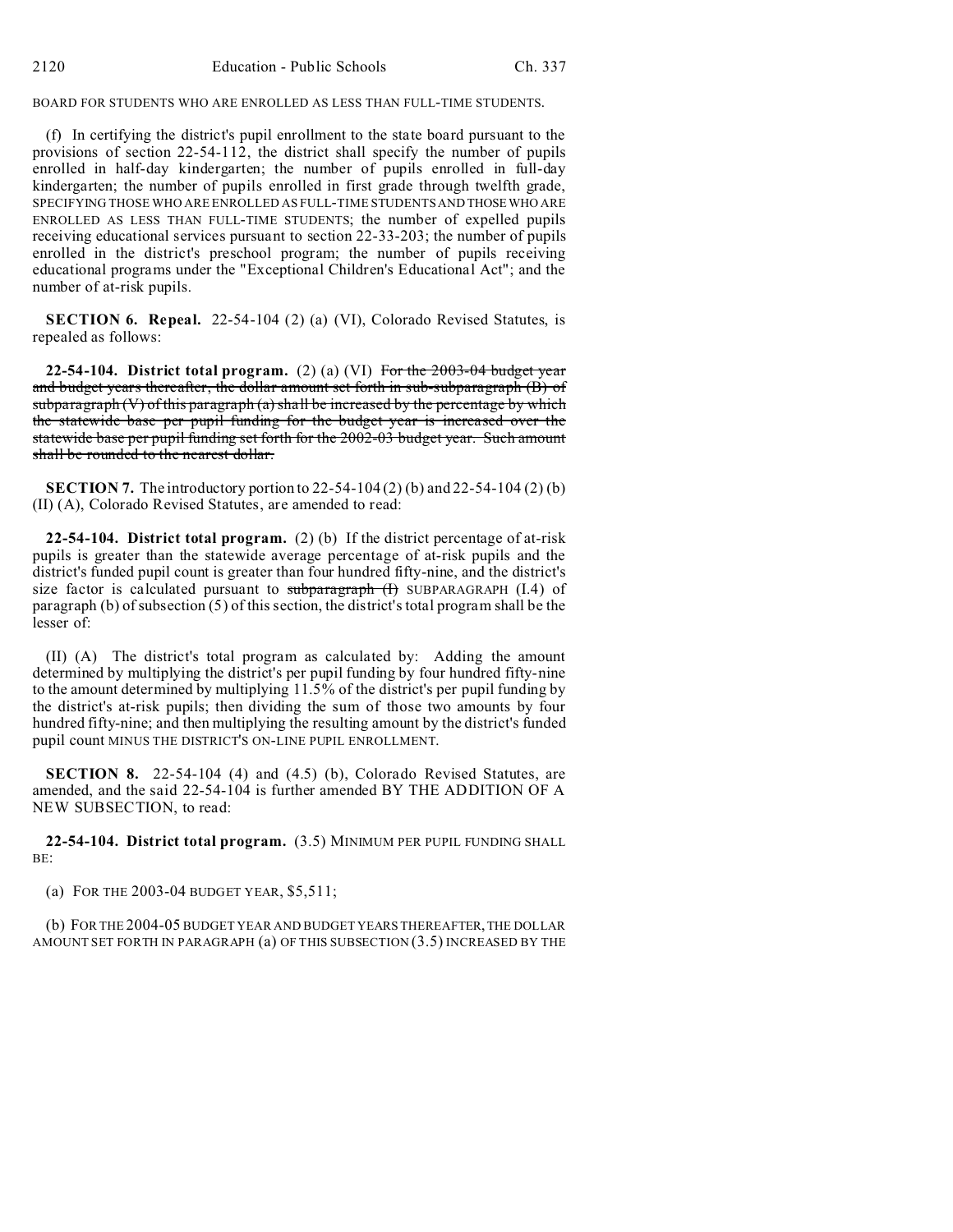PERCENTAGE BY WHICH THE STATEWIDE BASE PER PUPIL FUNDING FOR THAT BUDGET YEAR, AS SPECIFIED IN PARAGRAPH (a) OF SUBSECTION (5) OF THIS SECTION, IS INCREASED OVER THE STATEWIDE BASE PER PUPIL FUNDING FOR THE 2003-04 BUDGET YEAR, AS SPECIFIED IN SUBPARAGRAPH (X) OF PARAGRAPH (a) OF SUBSECTION (5) OF THIS SECTION. SUCH AMOUNT SHALL BE ROUNDED TO THE NEAREST DOLLAR.

(4) A district's at-risk funding shall be determined in accordance with one of the following formulas:

(a) If the district percentage of at-risk pupils is equal to or less than the statewide average percentage of at-risk pupils or the district's funded pupil count is equal to or less than four hundred fifty-nine, the formula shall be:

(District per pupil funding  $x\ 11.5\%$ ) x District at-risk funded pupil count PUPILS

(b) If the district percentage of at-risk pupils is greater than the statewide average percentage of at-risk pupils and the district's funded pupil count is greater than four hundred fifty-nine, the formula shall be:

((District per pupil funding x 11.5%) x (Statewide average percentage of at-risk pupils x District pupil enrollment)) + ((District per pupil funding x District at-risk factor) x (District at-risk funded pupil count PUPILS - (Statewide average percentage of at-risk pupils x District pupil enrollment)))

(4.5) A district's on-line funding shall be determined in accordance with the following formulas:

(b) For the 2003-04 budget year and budget years thereafter, the formula shall be:

(\$5,435 as adjusted pursuant to subparagraph (VI) of paragraph (a) of subsection (2) of this section MINIMUM PER PUPIL FUNDING x District on-line pupil enrollment)

**SECTION 9.** 22-54-104 (5) (a), Colorado Revised Statutes, is amended BY THE ADDITION OF A NEW SUBPARAGRAPH to read:

**22-54-104. District total program.** (5) For purposes of the formulas used in this section:

(a) (X) FOR THE 2003-04 BUDGET YEAR, THE STATEWIDE BASE PER PUPIL FUNDING SHALL BE \$4,570.31, WHICH IS AN AMOUNT EQUAL TO \$4,441.51 SUPPLEMENTED BY \$128.80 TO ACCOUNT FOR INFLATION PLUS AN ADDITIONAL ONE PERCENTAGE POINT.

**SECTION 10.** 22-54-104 (5) (b) (I.4), Colorado Revised Statutes, is amended, and the said 22-54-104 (5) (b) is further amended BY THE ADDITION OF A NEW SUBPARAGRAPH, to read:

**22-54-104. District total program.** (5) For purposes of the formulas used in this section:

(b)  $(1.4)$  A district's size factor for the 2002-03 budget year and budget years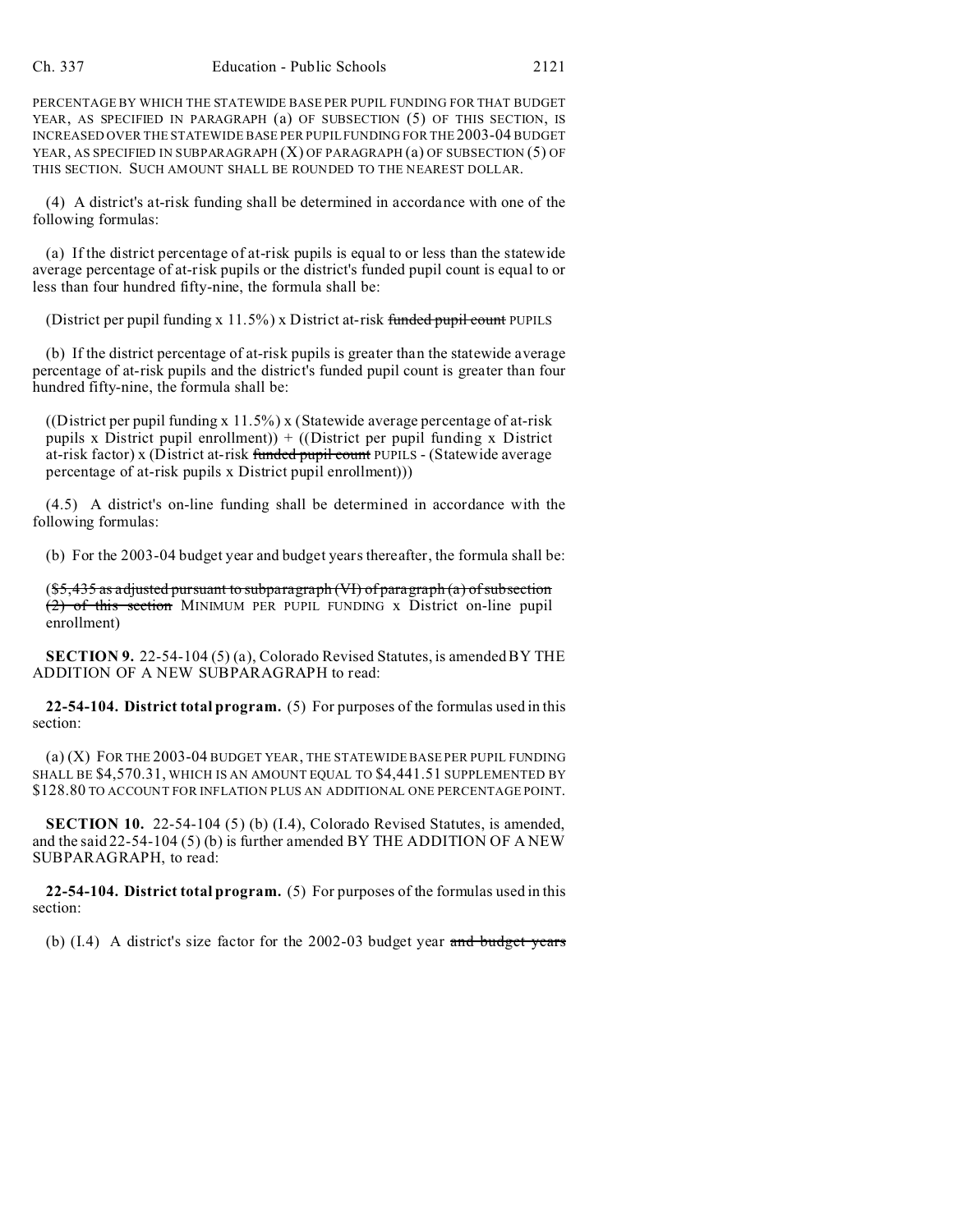thereafter shall be determined in accordance with the following formula:

| If the district's funded<br>pupil count is: | The district's<br>size factor shall be:                                                                   |
|---------------------------------------------|-----------------------------------------------------------------------------------------------------------|
| Less than 276                               | $1.5502 + (0.00376159 \text{ x} \text{ the})$<br>difference between the funded pupil<br>count and $276$ ) |
| 276 or more but less than 459               | $1.2430 + (0.00167869 \text{ x}$ the<br>difference between the funded pupil<br>count and $459$ )          |
| 459 or more but less than 1,027             | $1.1260 + (0.00020599 \text{ x the})$<br>difference between the funded pupil<br>count and $1,027$ )       |
| $1,027$ or more but less than 2,293         | $1.0578 + (0.00005387 \text{ x the})$<br>difference between the funded pupil<br>count and $2,293$ )       |
| 2,293 or more but less than $4,023$         | $1.0342 + (0.00001364 \text{ x}$ the<br>difference between the funded pupil<br>count and $4,023$ )        |
| $4,023$ or more                             | 1.0342                                                                                                    |

(I.5) A DISTRICT'S SIZE FACTOR FOR THE 2003-04 BUDGET YEAR AND BUDGET YEARS THEREAFTER SHALL BE DETERMINED IN ACCORDANCE WITH THE FOLLOWING FORMULA:

| <b>IF THE DISTRICT'S FUNDED</b><br><b>PUPIL COUNT IS:</b> | THE DISTRICT'S<br><b>SIZE FACTOR SHALL BE:</b>                                                           |
|-----------------------------------------------------------|----------------------------------------------------------------------------------------------------------|
| LESS THAN 276                                             | $1.5457 + (0.00376159 \text{ x} \text{ }^{\text{T}}$<br>DIFFERENCE BETWEEN THE FUNDED                    |
| 276 OR MORE BUT LESS THAN 459                             | PUPIL COUNT AND 276)<br>$1.2385 + (0.00167869 \text{ X} \text{ THE})$<br>DIFFERENCE BETWEEN THE FUNDED   |
| 459 OR MORE BUT LESS THAN 1,027                           | PUPIL COUNT AND 459)<br>$1.1215 + (0.00020599 \text{ X} \text{ THE})$<br>DIFFERENCE BETWEEN THE FUNDED   |
| 1,027 OR MORE BUT LESS THAN 2,293                         | PUPIL COUNT AND 1,027)<br>$1.0533 + (0.00005387 \text{ X} \text{ THE})$<br>DIFFERENCE BETWEEN THE FUNDED |
| 2,293 OR MORE BUT LESS THAN 4,023                         | PUPIL COUNT AND 2,293)<br>$1.0297 + (0.00001364 \text{ X} \text{ THE})$<br>DIFFERENCE BETWEEN THE FUNDED |
| 4,023 OR MORE                                             | PUPIL COUNT AND 4,023)<br>1.0297                                                                         |

**SECTION 11.** 22-54-104 (5) (c) (III), Colorado Revised Statutes, is amended to read:

**22-54-104. District total program.** (5) For purposes of the formulas used in this section: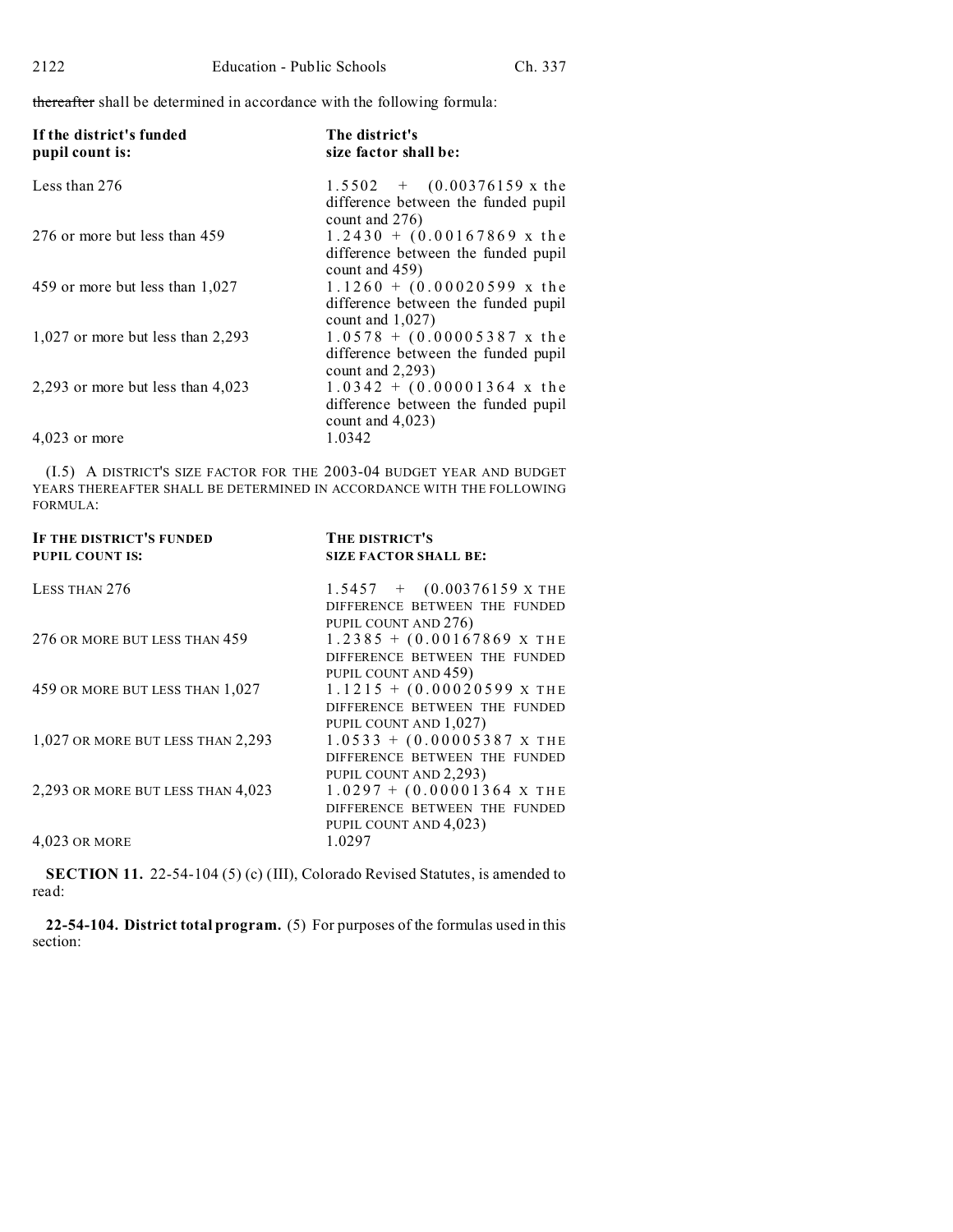(c) (III) (A) Based upon the cost of living analysis conducted pursuant to the SB 93-87 setting category study, the staff of the legislative council shall certify the cost of living factor for each district to the department OF EDUCATION no later than ten days following April 27, 1994. Such cost of living factors shall be effective for the 1994-95 budget year and the budget year thereafter. The cost of living factor for each district shall be certified to the department by the staff of the legislative council for each two-year period thereafter based upon a new cost of living analysis. The certification shall be made no later than April 15 of the applicable year and shall be effective for the budget year beginning on July 1 of such year and the budget year thereafter.

(B) FOR THE 2003-04 BUDGET YEAR AND EACH BUDGET YEAR THEREAFTER IN WHICH A NEW COST OF LIVING ANALYSIS IS REQUIRED PURSUANT TO SUB-SUBPARAGRAPH (A) OF THIS SUBPARAGRAPH (III), THE DEPARTMENT OF EDUCATION SHALL TRANSFER A PORTION OF THE TOTAL AMOUNT APPROPRIATED BY THE GENERAL ASSEMBLY IN THE ANNUAL GENERAL APPROPRIATIONS BILL FOR THAT BUDGET YEAR FOR ASSISTANCE TO PUBLIC SCHOOLS, PUBLIC SCHOOL FINANCE, STATE SHARE OF DISTRICTS' TOTAL PROGRAM FUNDING TO THE LEGISLATIVE COUNCIL TO FUND THE COST OF LIVING ANALYSIS REQUIRED BY SUB-SUBPARAGRAPH (A) OF THIS SUBPARAGRAPH (III). THE AMOUNT TRANSFERRED BY THE DEPARTMENT SHALL NOT EXCEED THE MAXIMUM AMOUNT SPECIFIED IN A FOOTNOTE RELATED TO THIS APPROPRIATION IN THE ANNUAL GENERAL APPROPRIATIONS BILL FOR THAT BUDGET YEAR. THE REMAINDER OF THE AMOUNT APPROPRIATED FOR ASSISTANCE TO PUBLIC SCHOOLS, PUBLIC SCHOOL FINANCE, STATE SHARE OF DISTRICTS' TOTAL PROGRAM FUNDING SHALL BE DISTRIBUTED TO SCHOOL DISTRICTS IN THE MANNER PROVIDED IN SECTION 22-54-106 (4) (c).

**SECTION 12.** 22-54-105 (1) (b) (II), (2) (b) (II), (3) (c), and (4), Colorado Revised Statutes, are amended to read:

**22-54-105. Instructional supplies and materials - capital reserve and insurance reserve - at-risk funding - preschool funding - repeal.** (1) (b) (II) (A) EXCEPT AS PROVIDED IN SUB-SUBPARAGRAPH (B) OF THIS SUBPARAGRAPH (II), for the 1998-99 budget year and budget years thereafter, the dollar amount required to be budgeted per pupil pursuant to this paragraph (b) shall be increased each year by the same percentage that the statewide base per pupil funding is increased pursuant to section 22-54-104 (5). Such amount shall be rounded to the nearest dollar.

(B) FOR THE 2003-04 BUDGET YEAR, THE MINIMUM DOLLAR AMOUNT REQUIRED TO BE BUDGETED PER PUPIL PURSUANT TO THIS PARAGRAPH (b) SHALL BE AN AMOUNT EQUAL TO THE AMOUNT REQUIRED TO BE BUDGETED PER PUPIL PURSUANT TO SUB-SUBPARAGRAPH(A) OFTHIS SUBPARAGRAPH (II) FOR THE 2002-03 BUDGET YEAR.

(2) (b) (II) (A) EXCEPT AS PROVIDED IN SUB-SUBPARAGRAPH (B) OF THIS SUBPARAGRAPH (II), for the 1998-99 budget year and budget years thereafter, the minimum dollar amount required to be budgeted per pupil pursuant to this paragraph (b) shall be increased each year by the same percentage that the statewide base per pupil funding is increased pursuant to section 22-54-104 (5). Such amount shall be rounded to the nearest dollar.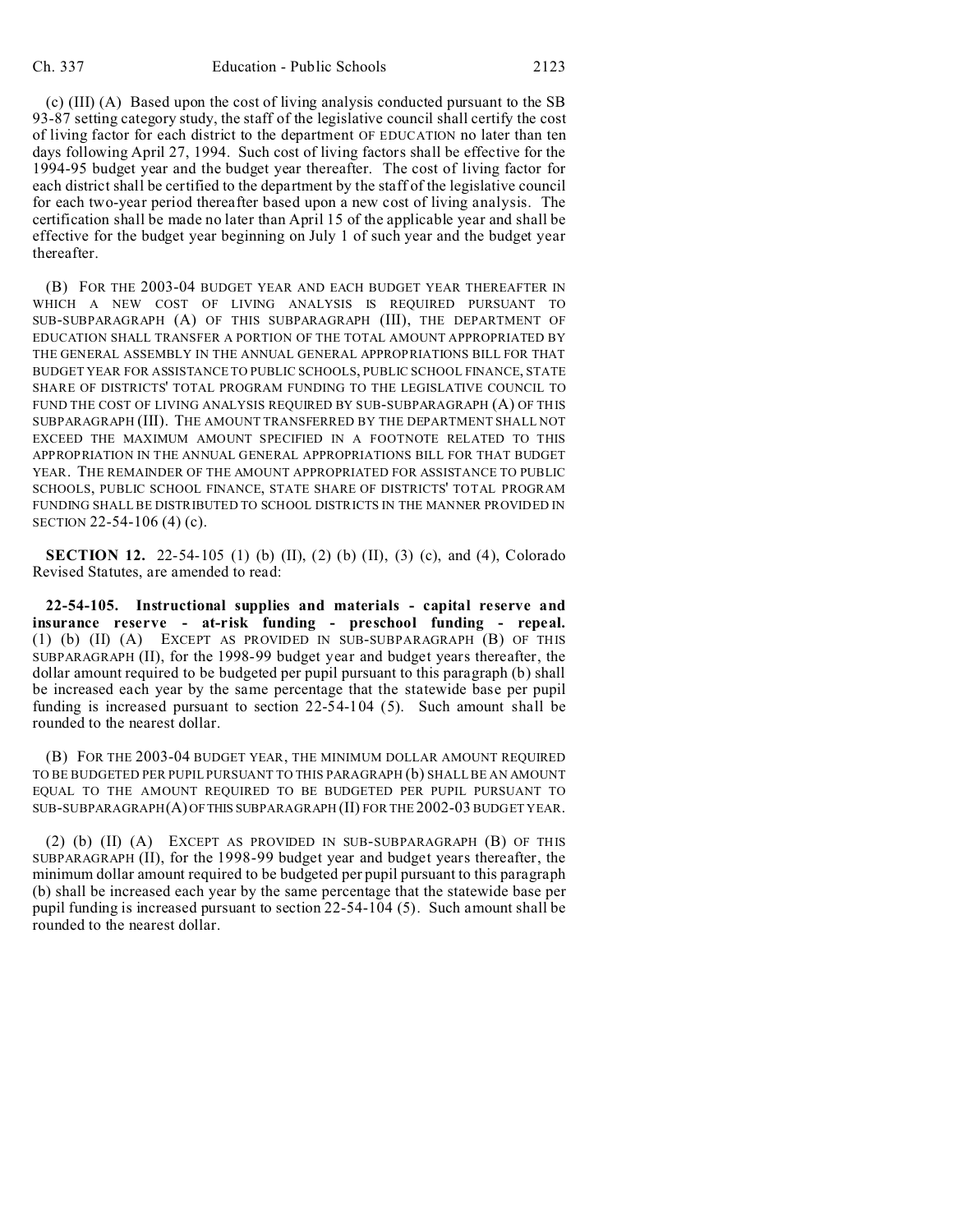(B) FOR THE 2003-04 BUDGET YEAR, THE MINIMUM DOLLAR AMOUNT REQUIRED TO BE BUDGETED PER PUPIL PURSUANT TO THIS PARAGRAPH (b) SHALL BE AN AMOUNT EQUAL TO THE AMOUNT REQUIRED TO BE BUDGETED PER PUPIL PURSUANT TO SUB-SUBPARAGRAPH (A) OF THIS SUBPARAGRAPH (II) FOR THE 2002-03 BUDGET YEAR.

(3) (c) Notwithstanding the provisions of paragraph (a) of this subsection (3) and in addition to any amounts required to be expended pursuant to paragraph (b) of this subsection (3), for the 2001-02 budget year and budget years thereafter AND 2002-03 BUDGET YEARS, every district that receives at-risk funding pursuant to the provisions of section 22-54-104 shall expend all of the at-risk funding received by the district for district pupils whose dominant language is not English on implementation of the district's English language proficiency program as provided in article 24 of this title. It is the intent of the general assembly that each school district expend said at-risk funding on English language proficiency programs that are either taught in English or that are designed to move students as quickly as possible into programs taught in English. The district shall expend at least seventy-five percent of the remaining amount of at-risk funding received on direct instruction or staff development, or both, for the educational program of at-risk pupils in the district.

(4) For the 2001-02 budget year and any budget year thereafter, every district participating in the state preschool program pursuant to article 28 of this title shall budget an amount equal to the district's per pupil operating revenues multiplied by the district's preschool enrollment as defined in section  $22-54-103$  (10) (c) SECTION 22-54-103 (9.5). Such budgeted amount shall be allocated to the preschool program fund created in section 22-45-103 (1) (g) and expended in accordance with said paragraph (g). Any moneys in the fund that are not projected to be expended during a budget year shall be budgeted for the district's preschool program in the next budget year.

**SECTION 13.** 22-54-112 (2) (a), Colorado Revised Statutes, is amended to read:

**22-54-112. Reports to the state board.** (2) (a) On or before November 10 of each year, the secretary of the board of education of each district shall certify to the state board the pupil enrollment, and the on-line pupil enrollment, AND THE PRESCHOOL ENROLLMENT of the district taken in the preceding October.

**SECTION 14.** 22-5-114 (1) (a), Colorado Revised Statutes, is amended to read:

**22-5-114. Eligibility for funds.** (1) (a) Any board of cooperative services organized under the provisions of this article shall be entitled ELIGIBLE to RECEIVE such state moneys as may be available upon receiving approval by the state board. except that the state board shall approve not more than twenty-two such boards of cooperative services.

**SECTION 15.** 22-5-115 (1), (3), and (4), Colorado Revised Statutes, are amended to read:

**22-5-115. Financing boards of cooperative services.** (1) No later than July 1, 1973, and July 1 of each year thereafter, the state board shall determine the number of eligible boards of cooperative services and, SUBJECT TO AVAILABLE APPROPRIATIONS, AWARD A TEN THOUSAND DOLLAR GRANT TO each such eligible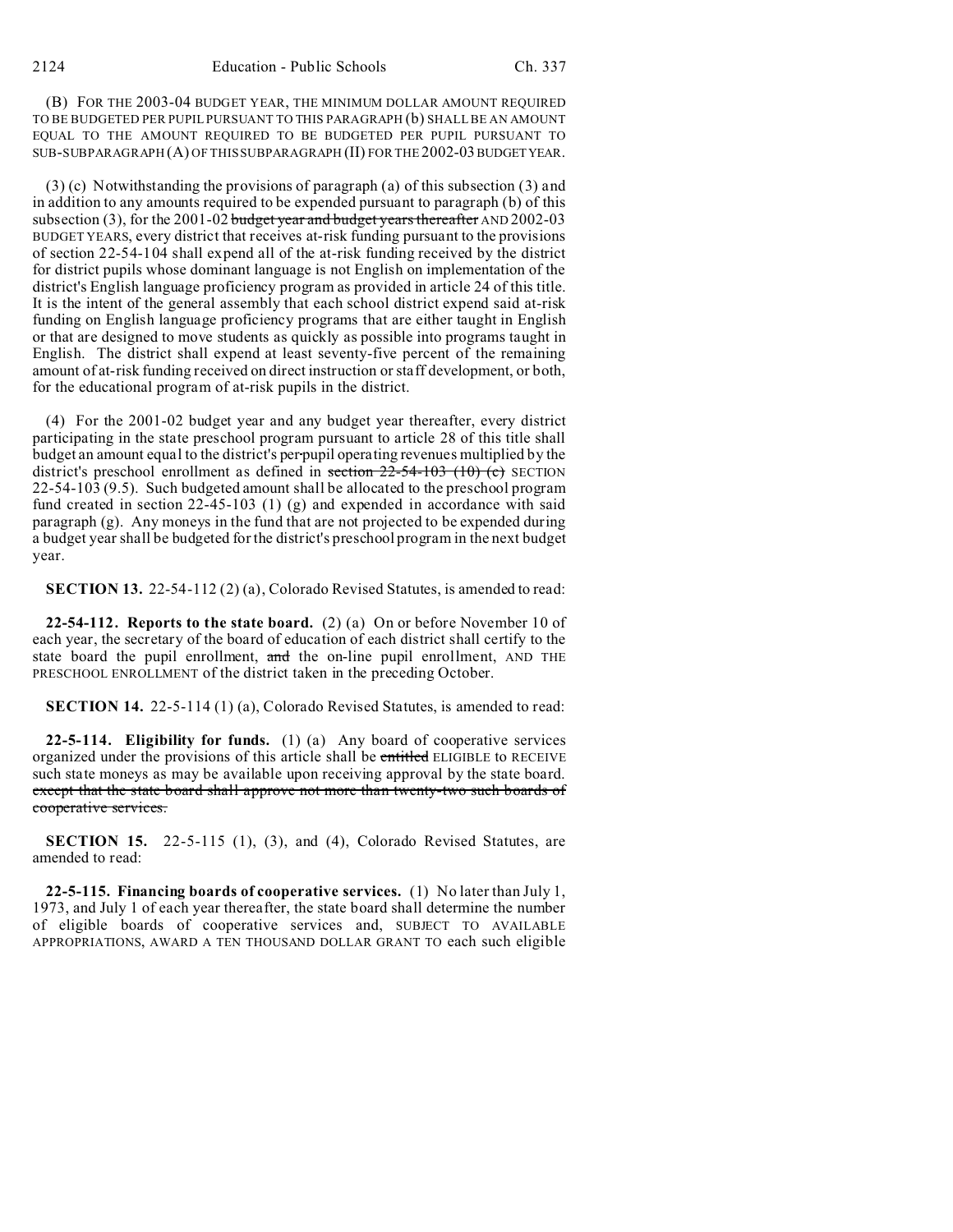board. shall be entitled to receive a basic grant of ten thousand dollars. IF AVAILABLE MONEYS ARE INSUFFICIENT TO AWARD EACH ELIGIBLE BOARD TEN THOUSAND DOLLARS, THE STATE BOARD SHALL REDUCE PROPORTIONATELY ALL AWARDS FOR ELIGIBLE BOARDS FOR THAT YEAR.

(3) The general assembly shall annually make a separate appropriation to the state board to cover the estimated cost of the basic grants to eligible boards of cooperative services as set forth in subsection (1) of this section.

(4) For budget years commencing on or after July 1, 1996, the ANY amount received by  $\frac{any}{any}$  A board of cooperative services pursuant to this section shall be used to fund professional educator development in standards-based education pursuant to the plan adopted by each school district pursuant to section  $22-7-407(2)$  in each school district which THAT is a member of such board and in any nonmember school district which THAT chooses to participate in a professional educator development program with any board of cooperative services.

**SECTION 16.** 22-11-104 (1) (a), Colorado Revised Statutes, is amended to read:

**22-11-104. Accreditation indicators.** (1) **Accreditation indicators.** (a) No later than December 31, 1998, the state board shall establish by rule accreditation indicators for assessing the quality of education and learning in the public schools and school districts of the state, AND BY JULY 1, 2003, ACCREDITATION INDICATORS CONCERNING THE ADMINISTRATION OF SCHOOL DISTRICTS AS DESCRIBED IN PARAGRAPH (k) OF SUBSECTION (2) OF THIS SECTION.

**SECTION 17.** 22-11-104 (2), Colorado Revised Statutes, is amended BY THE ADDITION OF A NEW PARAGRAPH to read:

**22-11-104. Accreditation indicators.** (2) **Contents.** The accreditation indicators shall include but shall not be limited to the following:

(k) COMPLIANCE WITH THE BUDGETING, ACCOUNTING, AND REPORTING REQUIREMENTS SET FORTH IN ARTICLES 44 AND 45 OF THIS TITLE.

**SECTION 18.** 22-28-104 (2) (d) and (3), Colorado Revised Statutes, are amended to read:

**22-28-104. Establishment of public preschool programs.** (2) In recognition of the fact that there are thousands of children in Colorado not presently being served who would benefit from the state preschool program, the number of children that may participate in the state preschool program shall be increased:

(d) (I) (A) To not more than 8,850 in the 1998-99 budget year, to not more than 9,050 in the 1999-2000 and 2000-01 budget years, to not more than 10,050 in the 2001-02 budget year, and to not more than 11,050 in the 2002-03 budget year and budget years thereafter; EXCEPT THAT FOR THE 2003-04 AND 2004-05 BUDGET YEARS, THE NUMBER OF CHILDREN THAT MAY PARTICIPATE IN THE STATE PRESCHOOL PROGRAM SHALL NOT EXCEED 9,050.

(II) (B) For the 1998-99 budget year through the 2000-01 budget year, the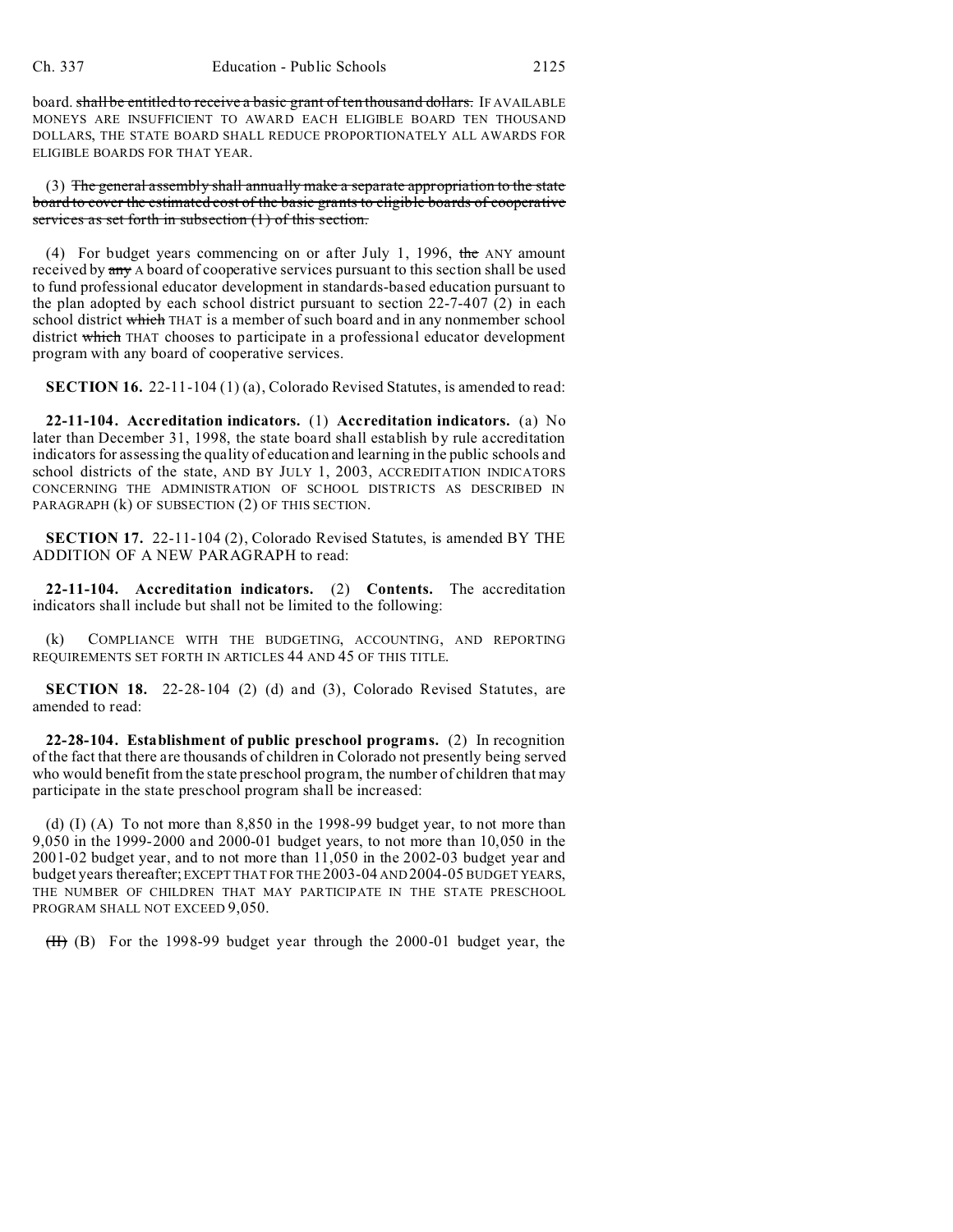department shall allow school districts to apply to the department for authorization to serve no more than five hundred eligible children through a full-day kindergarten component of the district's preschool program. The department, using established criteria, shall select school districts to participate in such full-day kindergarten programs until the total number of full-day kindergarten positions applied for has been filled or the limitation of five hundred children has been reached, whichever event occurs first.

 $(HH)$  (C) For the 2001-02 budget year, the department shall allow school districts to apply to the department for authorization to serve no more than one thousand eligible children through a full-day kindergarten component of the district's preschool program. The department, using established criteria, shall select school districts to participate in such full-day kindergarten programs until the total number of full-day kindergarten positions applied for has been filled or the limitation of one thousand children has been reached, whichever event occurs first. Notwithstanding any other provision of law, no waivers shall be granted by the department that would allow more than one thousand full-day kindergarten children.

 $(HH, 1)$  (D) For the 2002-03 budget year, and budget years thereafter, the department shall allow school districts to apply to the department for authorization to serve no more than one thousand five hundred eligible children through a full-day kindergarten component of the district's preschool program. The department, using established criteria, shall select school districts to participate in such full-day kindergarten programs until the total number of full-day kindergarten positions applied for has been filled or the limitation of one thousand five hundred children has been reached, whichever event occurs first. Notwithstanding any other provision of law, no waivers shall be granted by the department that would allow more than one thousand five hundred full-day kindergarten children.

(E) FOR THE 2003-04 BUDGET YEAR AND BUDGET YEARS THEREAFTER, THE DEPARTMENT SHALL ALLOW SCHOOL DISTRICTS TO APPLY TO THE DEPARTMENT FOR AUTHORIZATION TO SERVE NO MORE THAN ONE THOUSAND ELIGIBLE CHILDREN THROUGH A FULL-DAY KINDERGARTEN COMPONENT OF THE DISTRICT'S PRESCHOOL PROGRAM. THE DEPARTMENT, USING ESTABLISHED CRITERIA, SHALL SELECT SCHOOL DISTRICTS TO PARTICIPATE IN SUCH FULL-DAY KINDERGARTEN PROGRAMS UNTIL THE TOTAL NUMBER OF FULL-DAY KINDERGARTEN POSITIONS APPLIED FOR HAS BEEN FILLED OR THE LIMITATION OF ONE THOUSAND CHILDREN HAS BEEN REACHED. WHICHEVER EVENT OCCURS FIRST. NOTWITHSTANDING ANY OTHER PROVISION OF LAW, NO WAIVERS SHALL BE GRANTED BY THE DEPARTMENT THAT WOULD ALLOW MORE THAN ONE THOUSAND FULL-DAY KINDERGARTEN CHILDREN.

 $(HH.2)$  (II) Notwithstanding any other law to the contrary, school districts that did not have any children participate in the state preschool program during the 2001-02 budget year shall be given the first opportunity to have up to one thousand children participate in the state preschool program during the 2002-03 budget year, with the department giving priority to school districts that have been waiting to participate in the state preschool program for the longest period. If such school districts do not use all one thousand positions, any remaining unused positions shall be allowed to any other school districts that are participating in the state preschool program during the 2002-03 budget year.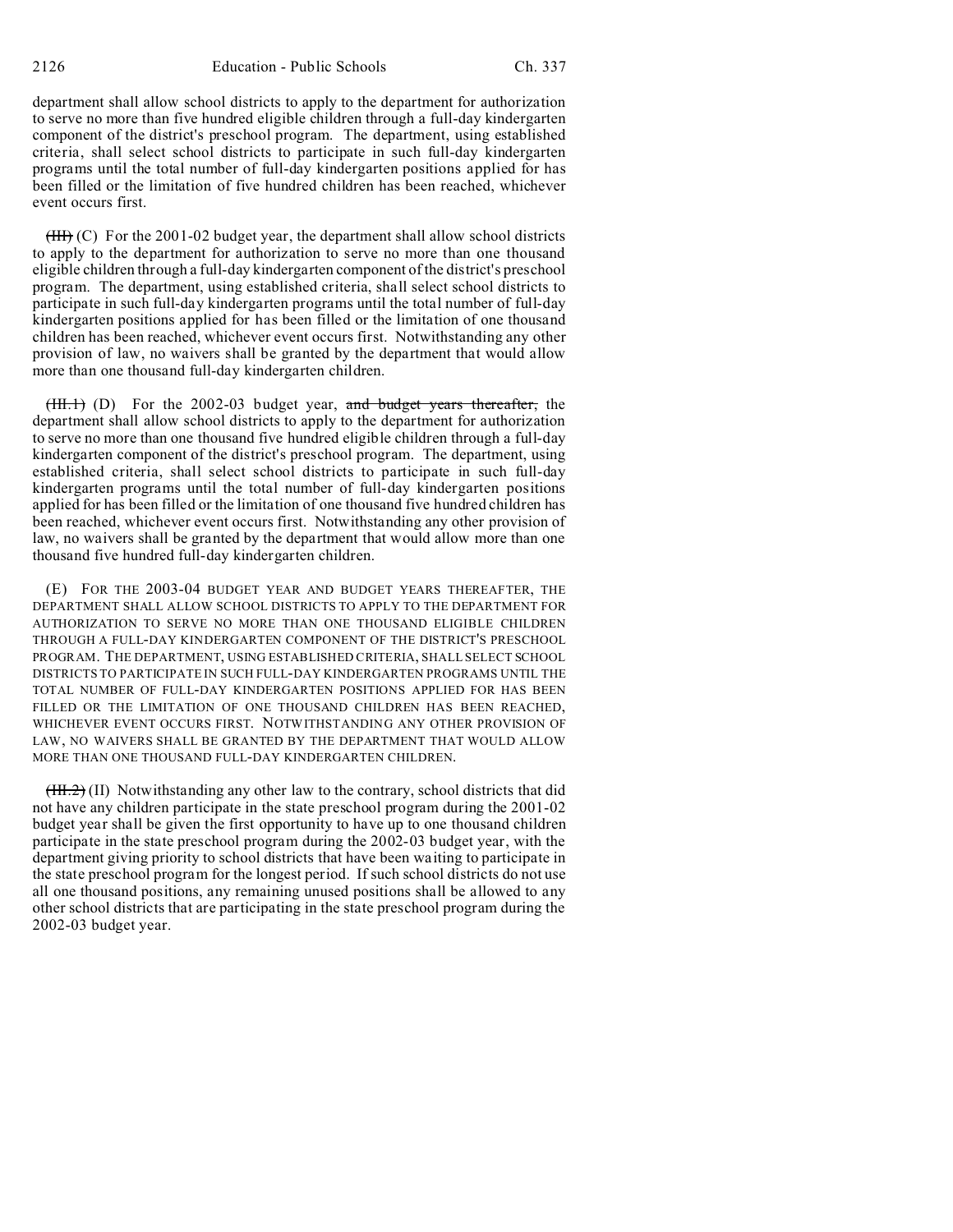$(HH.3)$  (III) If a school district that participates in the state preschool program does not enroll the maximum number of pupils allowed to participate in that school district's preschool program as established by the department in accordance with section  $2\overline{2}$ -28-107 (3), the school district shall immediately notify the department of the number of unused positions. Any school district participating in the state preschool program that has such unused positions in any given budget year is prohibited from transferring to another school district any or all of such unused positions, regardless of whether such unused positions are transferred in exchange for monetary or any other form of consideration.

(IV) The general assembly hereby finds and declares that, for purposes of section 17 of article IX of the state constitution, increasing the number of children that may participate in the state preschool program is an important element of expanding the availability of preschool and kindergarten programs and may therefore receive funding from the state education fund created in section 17 (4) of article IX of the state constitution.

(3) Any school district which THAT participates in the state preschool program shall be entitled to count children enrolled in the district preschool program in accordance with the provisions of section  $22-54-103$  (10) SECTION 22-54-103 (9.5) for purposes of determining preschool enrollment under the "Public School Finance Act of 1994", article 54 of this title.

**SECTION 19.** 22-30.5-112 (1), (2) (a) (III) (A), (2) (a.3), (2) (a.5) (I), and (2) (a.5) (II.5), Colorado Revised Statutes, are amended to read:

**22-30.5-112. Charter schools - financing - guidelines - repeal.** (1) (a) For purposes of the "Public School Finance Act of 1994", article 54 of this title, pupils enrolled in a charter school shall be included in the pupil enrollment, or the on-line pupil enrollment, OR THE PRESCHOOL ENROLLMENT, whichever is applicable, of the school district that granted its charter. The school district that granted its charter shall report to the department of education the number of pupils included in the school district's pupil enrollment, and the school district's on-line pupil enrollment, AND THE SCHOOL DISTRICT'S PRESCHOOL ENROLLMENT that are actually enrolled in each charter school.

(b) The school district shall also identify each charter school that is a qualified charter school as defined in section 22-54-124 (1) (f),  $\sigma$ r (1) (f.5), OR (1) (f.6), whichever is applicable, identify each qualified charter school that will be operating in a school district facility and that does not have ongoing financial obligations incurred to repay the outstanding costs of new construction undertaken for the charter school's benefit, and provide an estimate of the number of pupils expected to be enrolled in each qualified charter school during the budget year following the budget year in which the district makes a report.

(2) (a) (III) (A) For budget year 2000-01 and budget years thereafter, except as otherwise provided in paragraph (a.3) of this subsection (2), each charter school and the authorizing school district shall negotiate funding under the contract at a minimum of ninety-five percent of the district per pupil revenues for each pupil enrolled in the charter school who is not an on-line pupil and one hundred NINETY-FIVE percent of the district per pupil on-line funding for each on-line pupil enrolled in the charter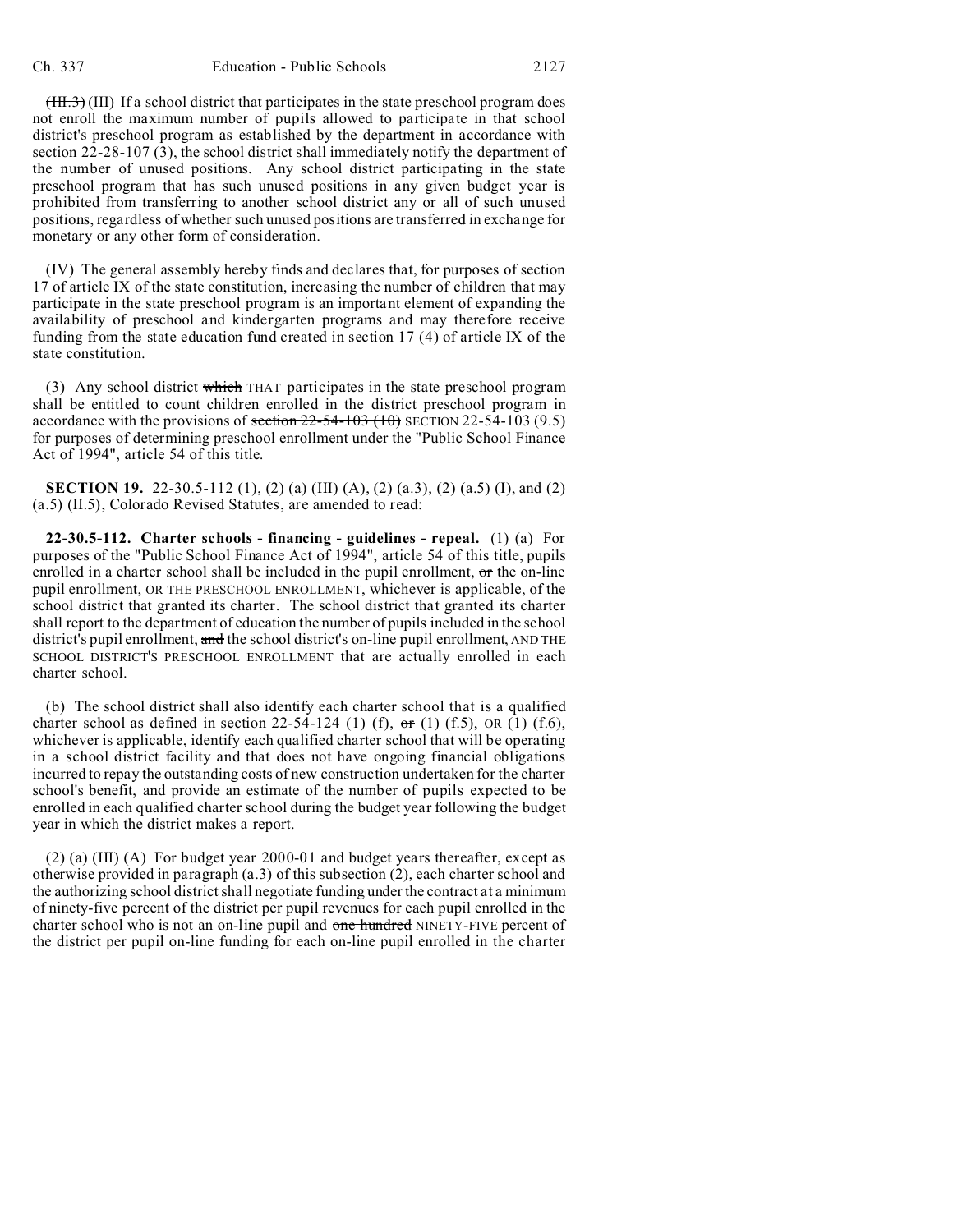school. The school district may choose to retain the actual amount of the charter school's per pupil share of the central administrative overhead costs for services actually provided to the charter school; except that such amount shall not exceed five percent of the district per pupil revenues for each pupil who is not an on-line pupil enrolled in the charter school AND FIVE PERCENT OF THE DISTRICT PER PUPIL ON-LINE FUNDING FOR EACH ON-LINE PUPIL ENROLLED IN THE CHARTER SCHOOL.

(a.3) If the authorizing school district enrolls five hundred or fewer students, the charter school shall receive funding in the amount of the greater of one hundred percent of the district per pupil on-line funding for each on-line pupil enrolled in the charter school plus one hundred percent of the district per pupil revenues for each pupil who is not an on-line pupil enrolled in the charter school, minus the actual amount of the charter school's per pupil share of the central administrative overhead costs incurred by the school district, for pupils who are not on-line pupils based on audited figures, or eighty-five percent of the district per pupil revenues for each pupil enrolled in the charter school who is not an on-line pupil plus one hundred EIGHTY-FIVE percent of the district per pupil on-line funding for each on-line pupil enrolled in the charter school.

(a.5) As used in this subsection (2):

(I) "Central administrative overhead costs" means indirect costs incurred in providing: items or

(A) Services listed under the heading of support services - general administration in the school district chart of accounts as specified by rule of the state board; AND

(B) SALARIES AND BENEFITS FOR ADMINISTRATIVE JOB CLASSIFICATIONS LISTED UNDER THE HEADINGS OF SUPPORT SERVICES - BUSINESS AND SUPPORT SERVICES - CENTRAL IN THE SCHOOL DISTRICT CHART OF ACCOUNTS AS SPECIFIED BY RULE OF THE STATE BOARD.

(II.5) "District per pupil on-line funding" means the district's on-line funding, as determined pursuant to section 22-54-104 (4.5), for any budget year divided by the district's on-line pupil enrollment, as defined in section 22-54-103 (8.5), for said budget year MINIMUM PER PUPIL FUNDING, AS DEFINED IN SECTION 22-54-104 (3.5), FOR ANY BUDGET YEAR.

**SECTION 20.** 22-32-119 (2) (e), Colorado Revised Statutes, is amended to read:

**22-32-119. Kindergartens - repeal.** (2) (e) This subsection (2) is repealed, effective July 1, 2006 JULY 1, 2003.

**SECTION 21.** 22-33-104.6 (3) (a), (4) (a), and (5) (b), Colorado Revised Statutes, are amended, and the said 22-33-104.6 is further amended BY THE ADDITION OF THE FOLLOWING NEW SUBSECTIONS, to read:

**22-33-104.6. On-line program - legislative declaration - authorized definitions.** (3) **Program criteria.** A school district, any group of two or more school districts, a charter school, a group of charter schools, or any board of cooperative services is hereby authorized to create an on-line program. The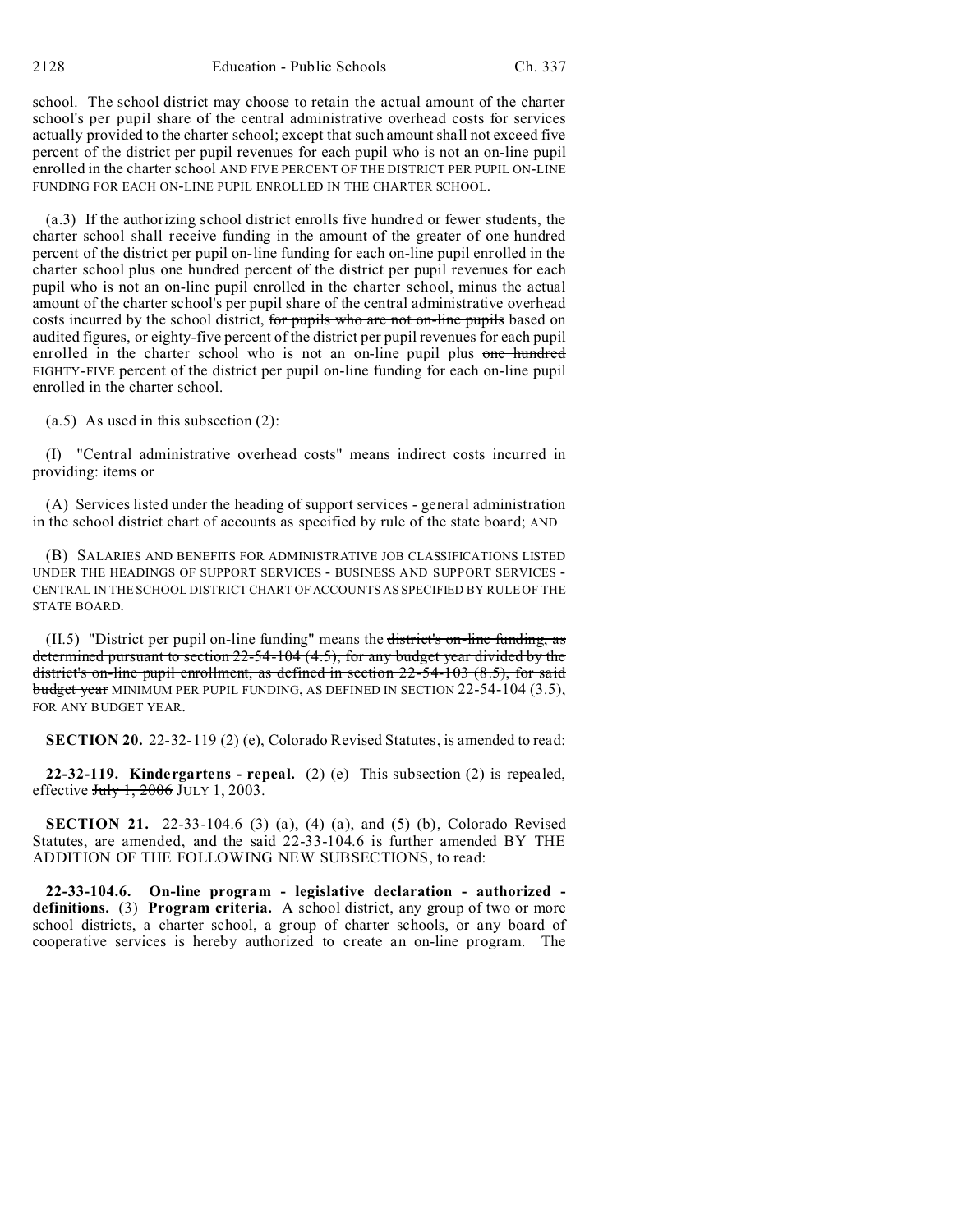following guidelines shall apply to any on-line program that is created and administered pursuant to the provisions of this section:

(a) A child who is participating in an on-line program shall not be subject to compulsory school attendance as provided in this article AND SHALL BE DEEMED TO COMPLY WITH THE COMPULSORY ATTENDANCE REQUIREMENTS THROUGH PARTICIPATION IN THE ON-LINE PROGRAM;

(4) **Funding.** (a) If a child is participating in an on-line program created by a school district or by a charter school, the school district providing the on-line program or the chartering school district for the charter school providing the on-line program shall be entitled to count such child in accordance with the provisions of section 22-54-103 (8.5) for purposes of determining on-line pupil enrollment under the "Public School Finance Act of 1994", article 54 of this title, if, in the preceding academic year, such child either FOR THE 2003-04 BUDGET YEAR AND FOR EACH BUDGET YEAR THEREAFTER, EXCEPT AS OTHERWISE PROVIDED IN SUBSECTION (5) OF THIS SECTION, A SCHOOL DISTRICT, FOR PURPOSES OF DETERMINING TOTAL PROGRAM FUNDING UNDER THE "PUBLIC SCHOOL FINANCE ACT OF 1994", ARTICLE 54 OF THIS TITLE, MAY NOT COUNT A STUDENT IN THE SCHOOL DISTRICT'S ON-LINE PUPIL ENROLLMENT WHO ENROLLS IN OR TRANSFERS TO AN ON-LINE PROGRAM WITHIN THE SCHOOL DISTRICT, UNLESS:

(I) (A) Was enrolled in a public school or charter school of a school district in this state; or THE STUDENT WAS INCLUDED IN A SCHOOL DISTRICT'S PUPIL ENROLLMENT OR ON-LINE PUPIL ENROLLMENT FOR THE PRECEDING SCHOOL YEAR; AND

(B) THE STUDENT SUBSTANTIALLY COMPLETED THE ASSIGNED COURSE WORK FOR THE CLASSES IN WHICH HE OR SHE WAS ENROLLED FOR AT LEAST ONE SEMESTER OF THE PRECEDING SCHOOL YEAR AND RECEIVED A SEMESTER GRADE FOR THE CLASSES; OR

(II) THE STUDENT, IN THE PRECEDING SCHOOL YEAR, was not enrolled in any private school, had DID not participated PARTICIPATE in a nonpublic home-based education program, or had AND DID not participated PARTICIPATE in home instruction by a licensed or certified teacher.

(4.5) TO VERIFY THAT A STUDENT MEETS THE REQUIREMENTS SPECIFIED IN SUBPARAGRAPH (I) OF PARAGRAPH (a) OF SUBSECTION (4) OF THIS SECTION, AN ON-LINE PROGRAM SHALL REQUEST FROM THE SCHOOL DISTRICT IN WHICH THE STUDENT WAS ENROLLED CONFIRMATION OF THE STUDENT'S ENROLLMENT AND THE SEMESTER GRADES RECEIVED BY THE STUDENT FOR THE CLASSES IN WHICH THE STUDENT WAS ENROLLED. THE SCHOOL DISTRICT IN WHICH THE STUDENT WAS ENROLLED SHALL RESPOND TO THE ON-LINE PROGRAM'S VERIFICATION REQUEST WITHIN SIXTY DAYS AFTER RECEIPT OF THE REQUEST.

 $(5)$  (b) For the 2002-03 budget year, and for each budget year thereafter, for purposes of determining school districts' on-line pupil enrollment under the "Public School Finance Act of 1994", article 54 of this title, in addition to the children counted pursuant to subsection (4) of this section, school districts may count up to a statewide total of one hundred thirty-five children who, AS OF OCTOBER 1, are enrolled in, ATTENDING, AND ACTIVELY PARTICIPATING IN on-line programs created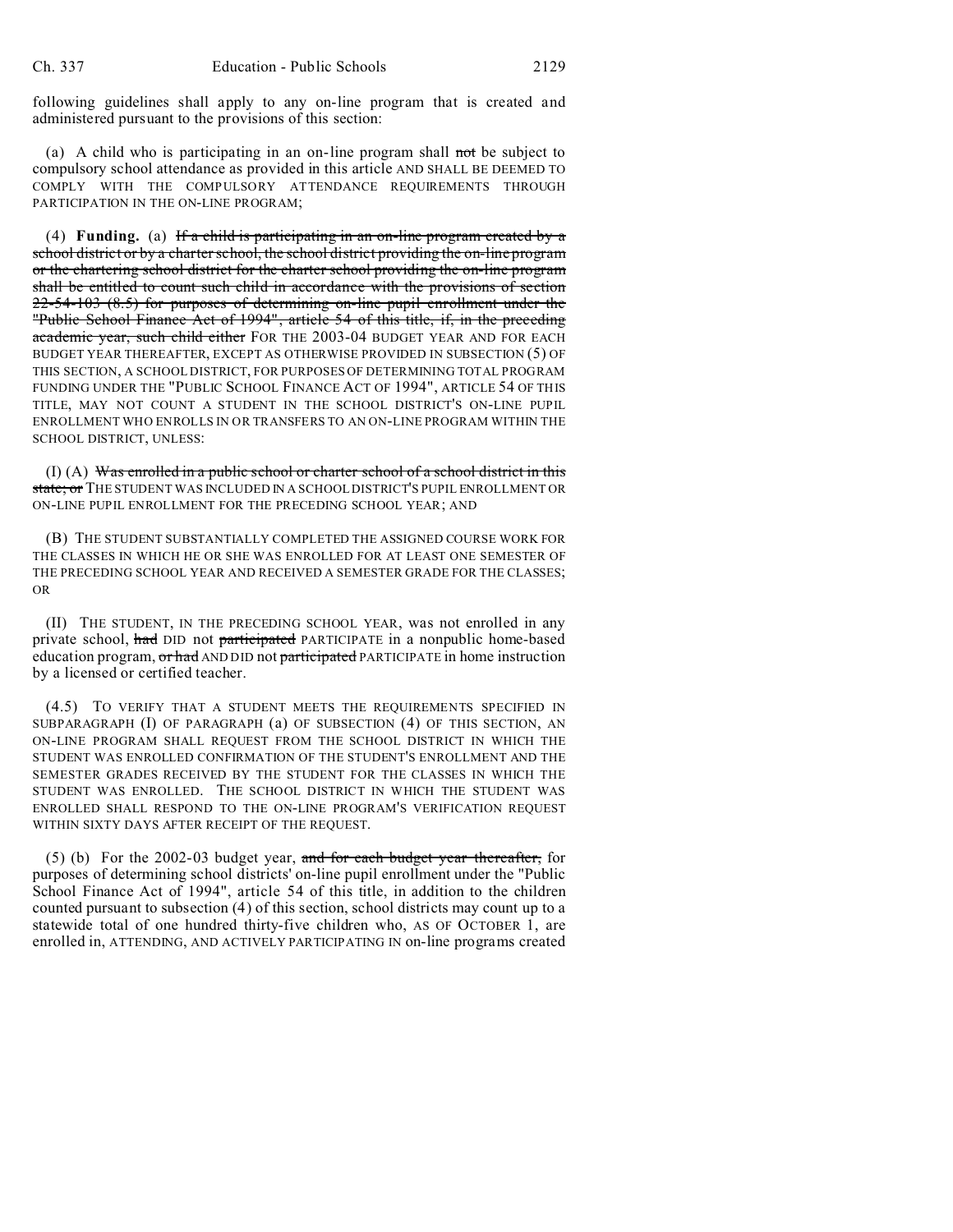pursuant to this section and who, for the preceding school year, were enrolled after October 1 in public schools or charter schools of school districts in this state or were enrolled in private schools or participating in nonpublic home-based education programs or participating in home instruction by licensed teachers.

(6) (a) FOR THE 2003-04 BUDGET YEAR AND FOR EACH BUDGET YEAR THEREAFTER, IF A STUDENT WHO MEETS THE REQUIREMENTS OF PARAGRAPH (a) OF SUBSECTION (4) OF THIS SECTION OR IS EXEMPT UNDER RULES ADOPTED BY THE STATE BOARD TRANSFERS AFTER OCTOBER 1 TO AN ON-LINE PROGRAM WITHIN THE SCHOOL DISTRICT IN WHICH THE STUDENT WAS INCLUDED IN PUPIL ENROLLMENT FOR THE APPLICABLE BUDGET YEAR, THE STUDENT SHALL BE INCLUDED IN THE SCHOOL DISTRICT'S ON-LINE PUPIL ENROLLMENT, AND THE DEPARTMENTOFEDUCATION SHALL ACCORDINGLY REDUCE THE PER PUPIL FUNDING RECEIVED BY THE SCHOOL DISTRICT FOR THE TRANSFERRING STUDENT TO THE AMOUNT OF MINIMUM PER PUPIL FUNDING, AS SPECIFIED IN SECTION 22-54-104 (3.5), FOR THE ENTIRE SCHOOL YEAR IN WHICH THE STUDENT TRANSFERRED.

(b) FOR THE 2003-04 BUDGET YEAR AND FOR EACH BUDGET YEAR THEREAFTER, IF A STUDENT WHO IS INCLUDED IN THE PUPIL ENROLLMENT OF A SCHOOL DISTRICT TRANSFERS TO AN ON-LINE PROGRAM WITHIN THE SAME SCHOOL DISTRICT WITHIN THE SAME SCHOOL YEAR, BUT DOES NOT MEET THE REQUIREMENTS SPECIFIED IN PARAGRAPH (a) OF SUBSECTION (4) OF THIS SECTION AND IS NOT EXEMPT UNDER RULES ADOPTED BY THE STATE BOARD, THE DEPARTMENT OF EDUCATION SHALL REMOVE THE STUDENT FROM THE SCHOOL DISTRICT'S PUPIL ENROLLMENT AND SHALL ACCORDINGLY REDUCE THE TOTAL PROGRAM FUNDING RECEIVED BY THE SCHOOL DISTRICT FOR THE ENTIRE SCHOOL YEAR IN WHICH THE STUDENT TRANSFERRED.

(c) A STUDENT WHO IS ENROLLED IN ON-LINE PROGRAM COURSES FOR A MAJORITY OF THE STUDENT'S SCHOOL DAY AND WHO SEEKS TO ENROLL IN A TRADITIONAL PUBLIC SCHOOL FOR ONE OR MORE COURSES SHALL OBTAIN PERMISSION FROM THE ON-LINE PROGRAM IN WHICH THE STUDENT IS ENROLLED PRIOR TO ENROLLING IN ONE OR MORE COURSES AT A TRADITIONAL PUBLIC SCHOOL. THE ON-LINE PROGRAM MAY NEGOTIATE WITH THE SCHOOL DISTRICT IN WHICH THE PUBLIC SCHOOL IS LOCATED FOR PAYMENT OF THE COSTS INCURRED AS A RESULT OF THE STUDENT'S PARTICIPATION IN ONE OR MORE COURSES AT THE TRADITIONAL PUBLIC SCHOOL.

(7) THE STATE BOARD MAY PROMULGATERULESALLOWING EXEMPTIONS FROM THE REQUIREMENTS OF PARAGRAPH (a) OF SUBSECTION (4) OF THIS SECTION FORSTUDENTS WHOSE PARENTS OR LEGAL GUARDIANS REMOVE THEM FROM SCHOOL FOR EXTRAORDINARY REASONS AND FOR STUDENTS WHO ARE HABITUALLY DISRUPTIVE OR ARE OTHERWISE AT RISK AND FOR STUDENTS WHO DID NOT RESIDE IN AND ATTEND A SCHOOL IN THE STATE DURING THE PRIOR SCHOOL YEAR. IN ADDITION, THE STATE BOARD MAY PROMULGATE SUCH OTHER RULES AS MAY BE NECESSARY FOR THE IMPLEMENTATION OF THIS SECTION.

**SECTION 22.** 22-33-104.6 (2), Colorado Revised Statutes, is amended BY THE ADDITION OF THE FOLLOWING NEW PARAGRAPHS to read:

**22-33-104.6. On-line program - legislative declaration - authorized definitions.** (2) **Definitions.** As used in this section: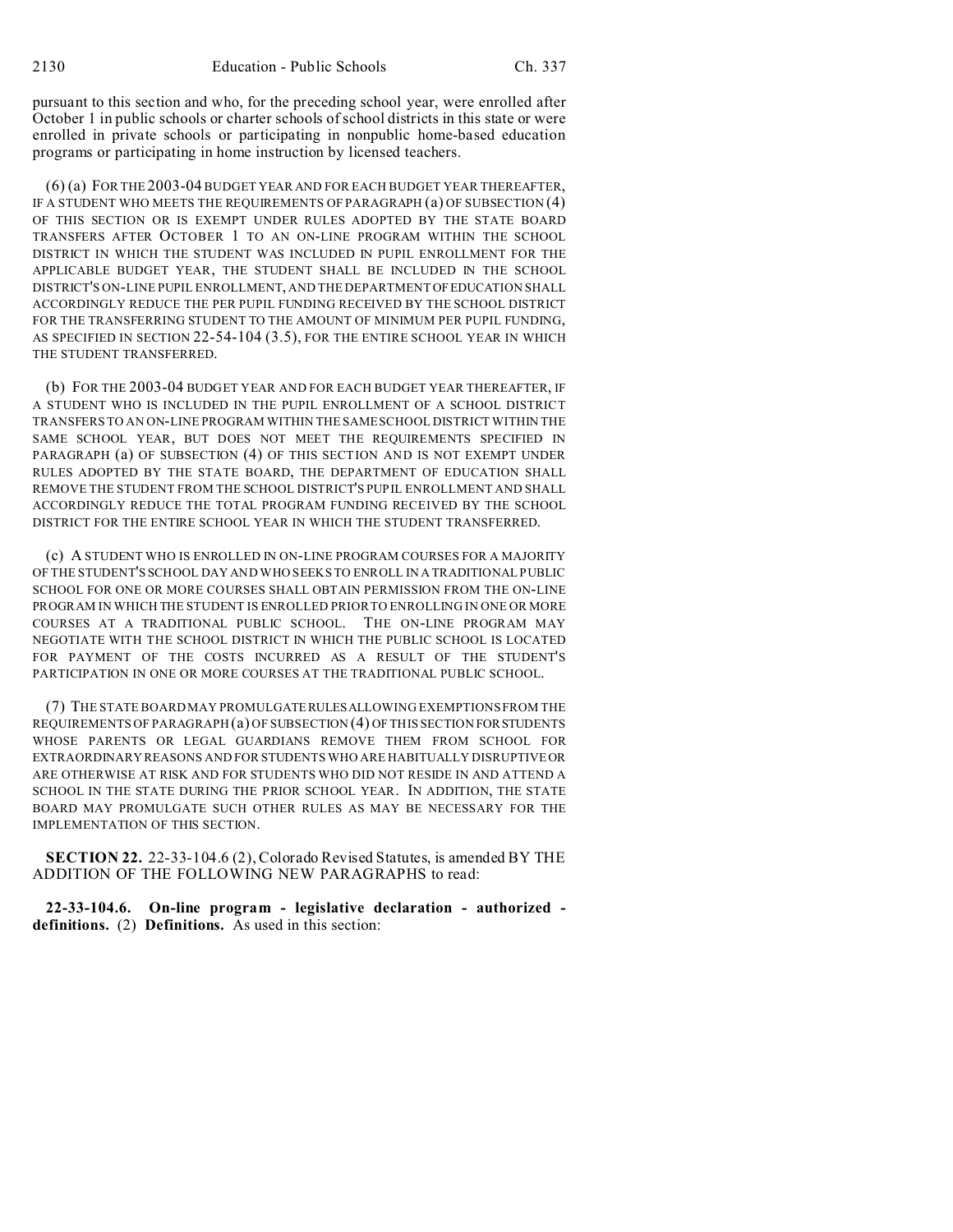(b.5) "ON-LINE PUPIL ENROLLMENT" SHALL HAVE THE SAME MEANING AS PROVIDED IN SECTION 22-54-103 (8.5).

(c.5) "PUPIL ENROLLMENT" SHALL HAVE THE SAME MEANING AS PROVIDED IN SECTION 22-54-103 (10).

**SECTION 23.** 22-54-103 (8.5), Colorado Revised Statutes, is amended to read:

**22-54-103. Definitions - repeal.** As used in this article, unless the context otherwise requires:

 $(8.5)$  "On-line pupil enrollment" means the number of pupils, enrolled on October 1 within the applicable budget year or the school day nearest said date, ENROLLED IN, ATTENDING, AND ACTIVELY PARTICIPATING in, an on-line program created pursuant to section 22-33-104.6 by the district or by a charter school chartered by the district, minus any such pupils who were enrolled in any such on-line programs for the 2001-02 school year. IN ADDITION, "ON-LINE PUPIL ENROLLMENT" MEANS THE NUMBER OF PUPILSWHO MEET THE REQUIREMENTS SPECIFIED IN SECTION 22-33-104.6 (4) (a) AND TRANSFER TO AN ON-LINE PROGRAM AFTER OCTOBER 1 OF A SCHOOL YEAR.

**SECTION 24.** 22-33-104 (1) and (2) (i) (III), Colorado Revised Statutes, are amended to read:

**22-33-104. Compulsory school attendance.** (1) Except as otherwise provided in subsection (2) of this section, every child who has attained the age of seven years and is under the age of sixteen years, except as provided by this section, shall attend public school for at least one thousand fifty-six hours if a secondary school pupil or nine hundred sixty-eight hours if an elementary school pupil during each school year; except that in no case shall a school or schools be in session for fewer than one hundred sixty days without the specific prior approval of the commissioner of education. A STUDENT WHO PARTICIPATES IN AN ON-LINE PROGRAM PURSUANT TO THE PROVISIONS OF SECTION 22-33-104.6 SHALL BE DEEMED TO ATTEND SCHOOL IN ACCORDANCE WITH THE REQUIREMENTS OF THIS SUBSECTION (1).

(2) The provisions of subsection (1) of this section shall not apply to a child:

(i) Who is being instructed at home:

(III) In an alternative program authorized pursuant to section  $22-33-104.6$ ; or

**SECTION 25.** 22-41-102 (2), Colorado Revised Statutes, is amended, and the said 22-41-102 is further amended BY THE ADDITION OF A NEW SUBSECTION, to read:

**22-41-102. Fund inviolate.** (2) For the purpose of this article, "interest" means interest and the net of all realized gains over realized losses, except those losses restored by appropriation, associated with investment transactions during the fiscal year.

(3) FOR THE 2003-04 FISCAL YEAR AND EACH FISCAL YEAR THEREAFTER, THE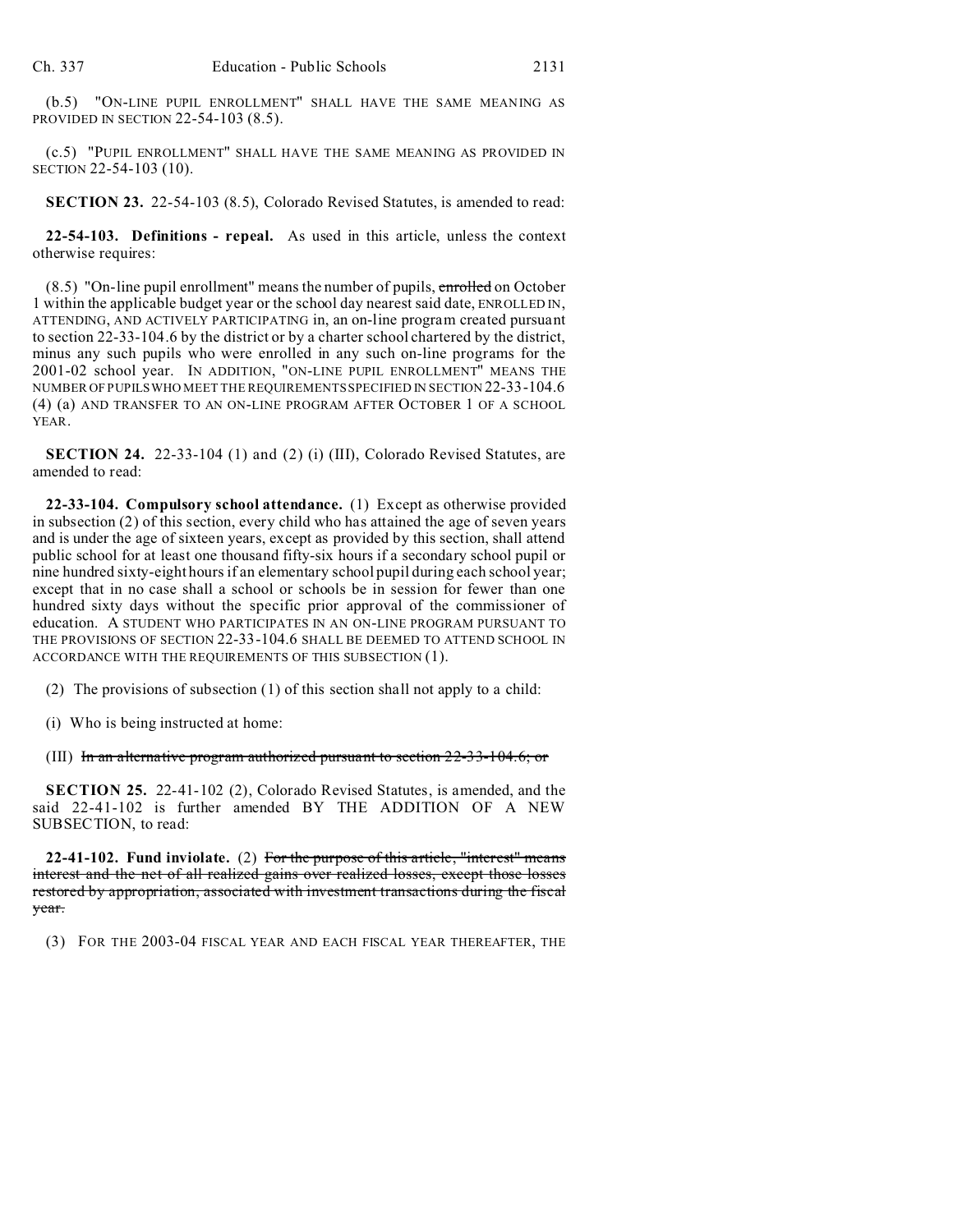AMOUNT OF INTEREST EXPENDED FROM THE PUBLIC SCHOOL FUND SHALL NOT EXCEED NINETEEN MILLION DOLLARS. ANY INTEREST EARNED ON THE INVESTMENT OF THE MONEYS IN THE PUBLIC SCHOOL FUND THAT EXCEEDS THE AMOUNT SPECIFIED IN THIS SUBSECTION (3) SHALL REMAIN IN THE FUND AND SHALL BECOME PART OF THE PRINCIPAL OF THE FUND.

**SECTION 26.** 22-54-117 (1.7) (a), Colorado Revised Statutes, is amended to read:

**22-54-117. Contingency reserve - capital construction expenditures reserve.** (1.7) (a) In addition to any amount annually appropriated by the general assembly to the state public school fund as a contingency reserve and any amount appropriated from the general fund to the state public school fund as a school capital construction expenditures reserve in accordance with section 24-75-201.1 (4) (b), C.R.S., and subsection (1.5) of this section, for the 2001-02 budget year, and for the  $2003-04$ budget year 2004-05 BUDGET YEAR and budget years thereafter, an amount equal to the amount appropriated for the budget year from the state education fund CREATED IN SECTION 17 (4) OF ARTICLE IX OF THE STATE CONSTITUTION to the department of education pursuant to section 22-54-124 (4) shall be appropriated from the state education fund created in section  $17(4)$  of article IX of the state constitution to the school capital construction expenditures reserve created in said subsection (1.5) to be used only as provided in said subsection (1.5).

**SECTION 27.** 22-54-124 (1) (f.5) and (3) (b), Colorado Revised Statutes, are amended, and the said 24-54-124 (1) is further amended BY THE ADDITION OF A NEW PARAGRAPH, to read:

**22-54-124. State aid for charter schools - use of state education fund moneys.** (1) As used in this section:

(f.5) For THE budget years YEAR commencing on  $\sigma$  after July 1, 2002, "qualified charter school" means a charter school; except that the term does not include a charter school that operates, or that will operate in the next budget year, within a facility that is listed on the state inventory of real property and improvements and other capital assets maintained by the department of personnel pursuant to section 24-30-1303.5, C.R.S.

(f.6) (I) FOR THE BUDGET YEARS COMMENCING ON OR AFTER JULY 1, 2003, "QUALIFIED CHARTER SCHOOL" MEANS:

(A) A CHARTER SCHOOL THAT IS NOT OPERATING IN A SCHOOL DISTRICT FACILITY AND THAT HAS CAPITAL CONSTRUCTION COSTS; OR

(B) A CHARTER SCHOOL THAT IS OPERATING IN A SCHOOL DISTRICT FACILITY AND THAT HAS CAPITAL CONSTRUCTION COSTS.

(II) FOR BUDGET YEARS COMMENCING ON OR AFTER JULY 1, 2003, "QUALIFIED CHARTER SCHOOL" DOES NOT INCLUDE:

(A) A CHARTER SCHOOL THAT IS OPERATING IN A SCHOOL DISTRICT FACILITY AND THAT DOES NOT HAVE CAPITAL CONSTRUCTION COSTS;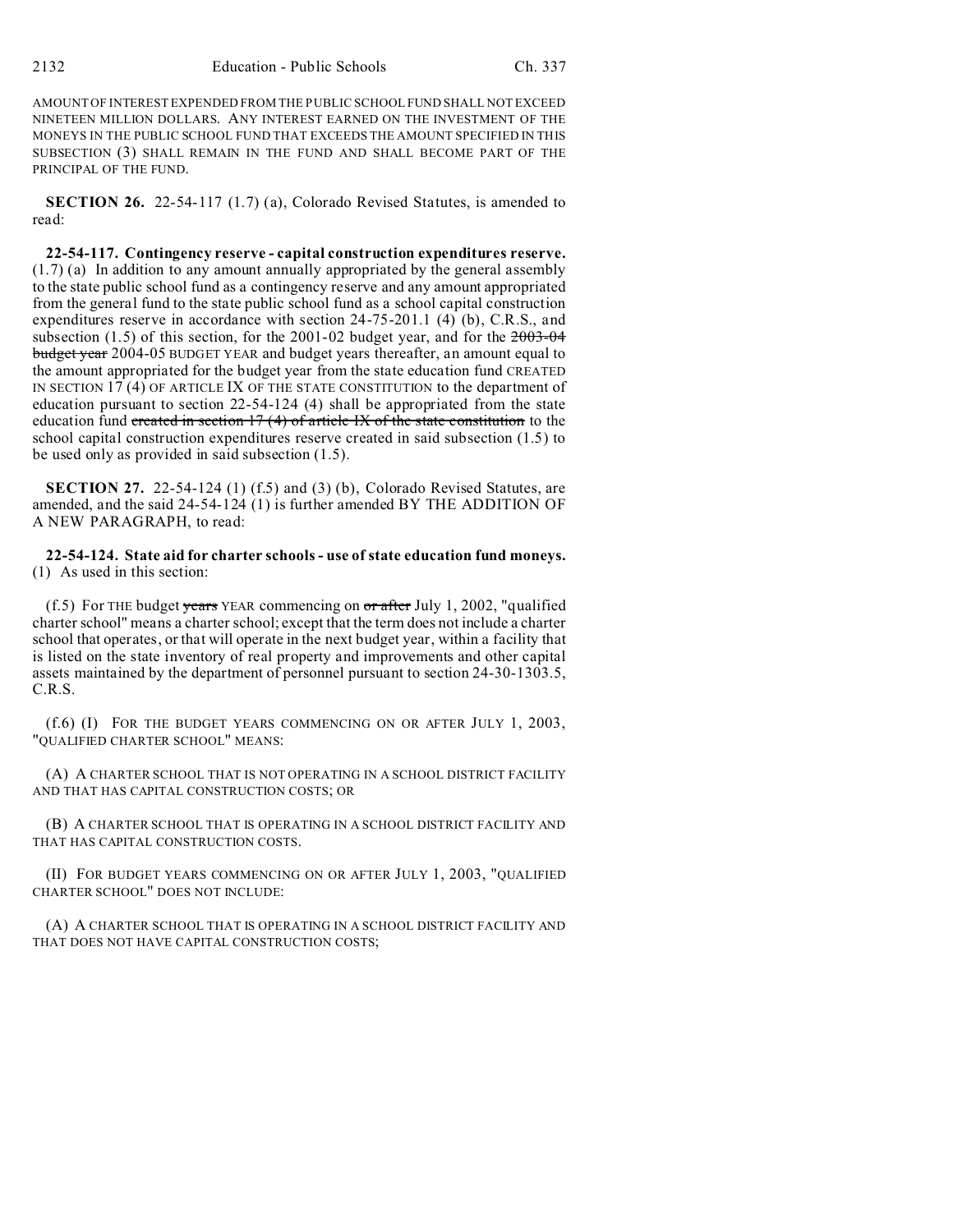## (B) A CHARTER SCHOOL THAT DOES NOT HAVE CAPITAL CONSTRUCTION COSTS; OR

(C) A CHARTER SCHOOL THAT IS OPERATING OR WILL OPERATE IN THE NEXT BUDGET YEAR IN A FACILITY THAT IS LISTED ON THE STATE INVENTORY OF REAL PROPERTY AND IMPROVEMENTS AND OTHER CAPITAL ASSETS MAINTAINED BY THE DEPARTMENT OF PERSONNEL PURSUANT TO SECTION 24-30-1303.5, C.R.S.

(3) (b) No later than February 1 of each budget year, the department of education shall certify to the education committees of the senate and the house of representatives and the joint budget committee of the general assembly the total number of pupils expected to be enrolled in all qualified charter schools in the state during the next budget year, as derived from reports provided to the department by districts pursuant to section 22-30.5-112 (1). For the purposes of any certification made during the 2002-03 budget year 2003-04 BUDGET YEAR and budget years thereafter, a pupil expected to be enrolled in a qualified charter school that will be operating in a school district facility and that does not have ongoing financial obligations incurred to repay the outstanding costs of new construction undertaken for the charter school's benefit AS DEFINED IN SUB-SUBPARAGRAPH (B) OF SUBPARAGRAPH (I) OF PARAGRAPH (f.6) OF SUBSECTION (1) OF THIS SECTION shall be counted as one-half of one pupil.

**SECTION 28.** 22-54-124 (3) (a) (III) (A), Colorado Revised Statutes, as amended by Senate Bill 03-183, enacted at the First Regular Session of the Sixty-fourth General Assembly, is amended to read:

**22-54-124. State aid for charter schools - use of state education fund moneys.** (3) (a) (III) (A) The total amount of state education fund moneys to be appropriated for all eligible districts for THE 2003-04 BUDGET YEAR AND each budget year from the 2003-04 budget year through the 2011-12 budget year THEREAFTER shall be an amount equal to the total amount of state education fund moneys appropriated for all eligible districts for the preceding budget year pursuant to subparagraph (II) of this  $\frac{p}{p}$  paragraph (a) or this sub-subparagraph (A), whichever is applicable, increased by the rate of inflation for the calendar year ending in the preceding budget year plus one percentage point. The total amount of state education fund moneys to be appropriated for all eligible districts for the 2012-13 budget year and each budget year thereafter shall be an amount equal to the total amount appropriated for all eligible districts pursuant to this sub-subparagraph (A) for the preceding budget year increased by the rate of inflation for the calendar year ending in the preceding budget year FIVE MILLION DOLLARS.

**SECTION 29.** 22-30.5-112.3 (1) (a) (I) and (1) (c), Colorado Revised Statutes, as amended by Senate Bill 03-183, enacted at the First Regular Session of the Sixty-fourth General Assembly, are amended to read:

**22-30.5-112.3. Charter schools - additional aid from district.** (1) (a) (I) For the 2001-02 budget year, the  $2003-04$  budget year, and each budget year thereafter, a qualified charter school, as defined in section 22-54-124 (1) (f), or  $(1)$   $(f, 5)$ , whichever is applicable, shall receive state education fund moneys from the school district that granted its charter in an amount equal to the percentage of the district's certified charter school pupil enrollment that is attributable to pupils expected to be enrolled in the qualified charter school multiplied by the total amount of state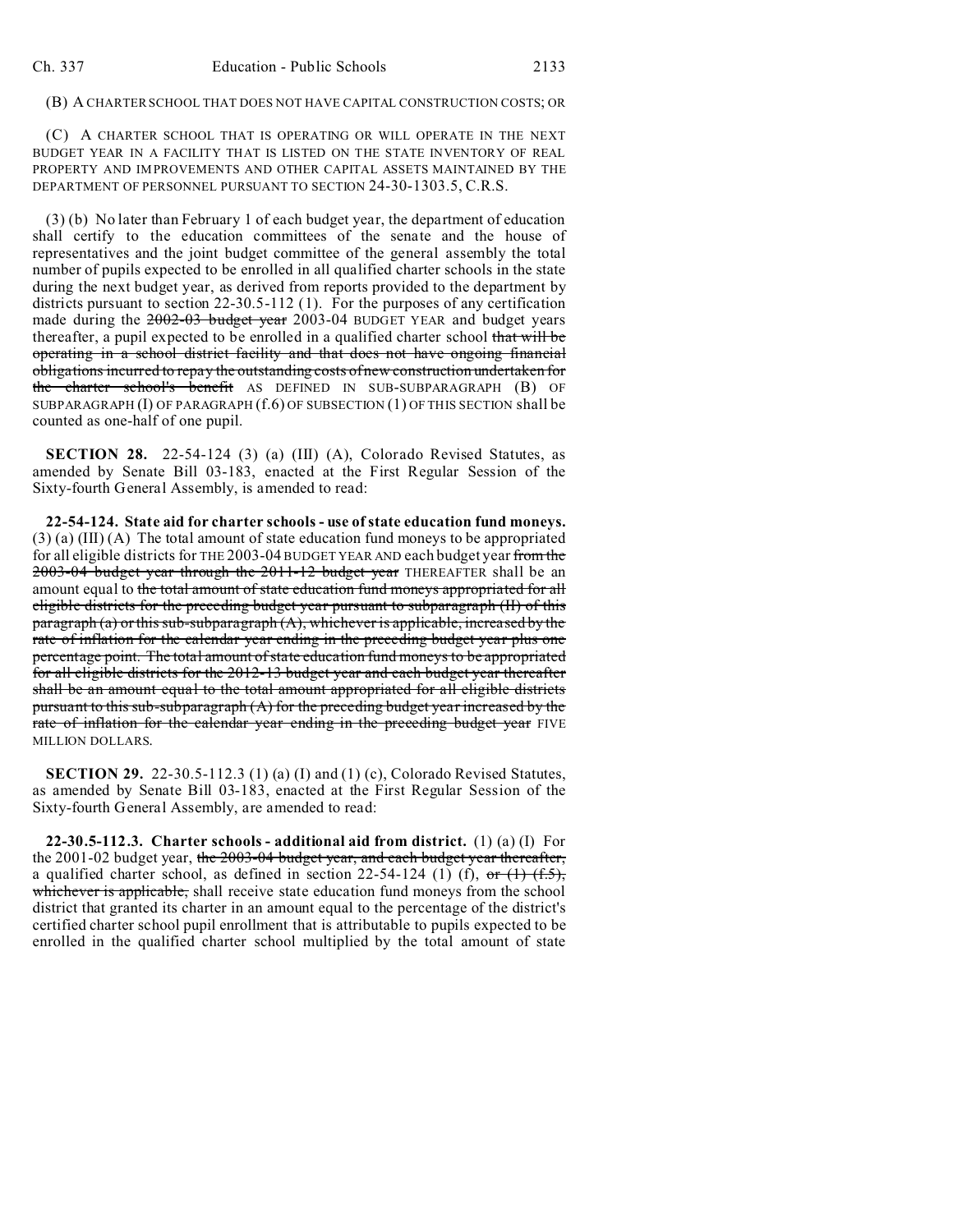education fund moneys distributed to the district for the same budget year pursuant to section 22-54-124 (3).

(c) A district shall provide funding to each qualified charter school, as defined in section 22-54-124 (1) (f),  $\sigma$ r(1) (f.5), OR(1) (f.6) whichever is applicable, by making a single lump sum payment to the qualified charter school as soon as possible after the district receives a lump sum payment of state education fund moneys pursuant to section 22-54-124 (4) or (4.5), whichever is applicable.

**SECTION 30.** 22-30.5-112.3 (1) (b), Colorado Revised Statutes, is amended, and the said 22-30.5-112.3 (1) is further amended BY THE ADDITION OF A NEW PARAGRAPH, to read:

**22-30.5-112.3. Charter schools - additional aid from district.** (1) (a.7) (I) FOR THE 2003-04 BUDGET YEAR AND EACH BUDGET YEAR THEREAFTER, A QUALIFIED CHARTER SCHOOL, AS DEFINED IN SECTION 22-54-124 (1) (f.6), SHALL RECEIVE STATE EDUCATION FUND MONEYS FROM THE SCHOOL DISTRICT THAT GRANTED ITS CHARTER IN AN AMOUNT EQUAL TO THE PERCENTAGE OF THE DISTRICT'S CERTIFIED CHARTER SCHOOL PUPIL ENROLLMENT THAT IS ATTRIBUTABLE TO PUPILS EXPECTED TO BE ENROLLED IN THE QUALIFIED CHARTER SCHOOL MULTIPLIED BY THE TOTAL AMOUNT OF STATE EDUCATION FUND MONEYS DISTRIBUTED TO THE DISTRICT FOR THE SAME BUDGET YEAR PURSUANT TO SECTION 22-54-124 (3).

(II) AS USED IN THIS PARAGRAPH (a.7), "PUPILS" MEANS PUPILS OTHER THAN ON-LINE PUPILS ENROLLED IN A CHARTER SCHOOL.

(b) Funding received pursuant to  $\frac{\partial}{\partial x}$  PARAGRAPH (a), (a.5), OR (a.7) of this subsection (1) shall be in addition to any funding provided pursuant to section 22-30.5-112.

**SECTION 31.** The introductory portion to 22-54-117 (1.5) (a) and 22-54-117 (1.5) (b) and (1.5) (c), Colorado Revised Statutes, are amended, and the said 22-54-117 (1.5) is further amended BY THE ADDITION OF A NEW PARAGRAPH, to read:

**22-54-117. Contingency reserve - capital construction expenditures reserve.** (1.5) (a) In addition to any amount annually appropriated by the general assembly to the state public school fund as a contingency reserve, for fiscal years 2000-01 through 2010-11, an amount shall be appropriated from the general fund to the state public school fund, in accordance with section 24-75-201.1 (4) (b), C.R.S., as a school capital construction expenditures reserve to be used only as provided in this subsection (1.5). The state board is authorized to approve and order payments from the school capital construction expenditures reserve only for supplemental assistance to districts OR CHARTER SCHOOLS for capital expenditures:

(b) For purposes of this subsection (1.5):

(I) "Capital construction expenditures" means expenditures which result in the acquisition of fixed assets or additions to fixed assets that will have benefits for more than one year and includes expenditures for the improvement, repair, remodeling, alteration, or renovation of existing school facilities or the purchase of new or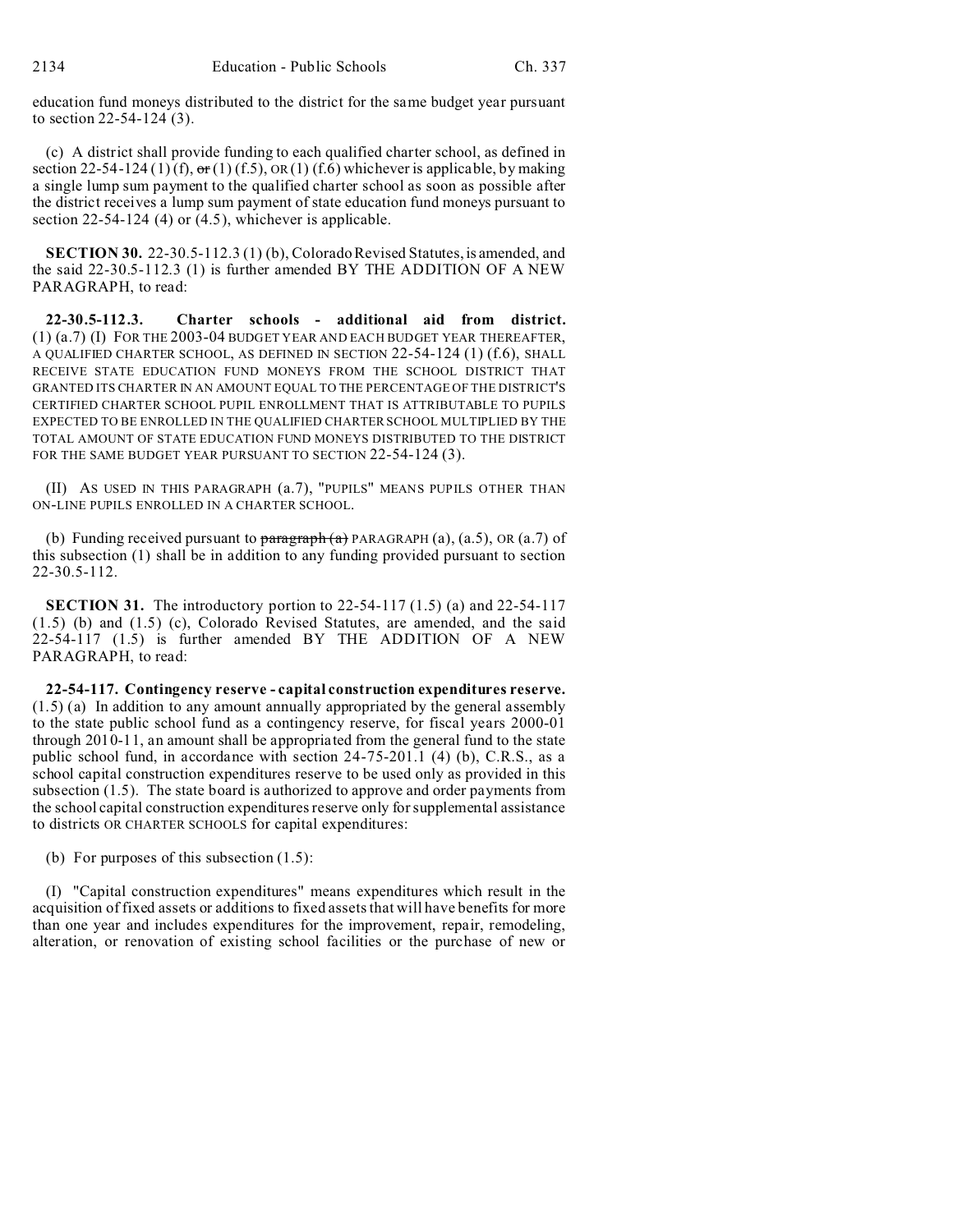replacement equipment within existing school facilities.

(II) "CHARTER SCHOOL" MEANS A CHARTER SCHOOL AS DESCRIBED IN SECTION 22-54-124 (1) (f.6) (II) (A) OR (B).

(c) The state board shall provide technical consultation and administrative services to districts AND CHARTER SCHOOLS to evaluate the need for capital construction expenditures and the districts' AND CHARTER SCHOOLS' plans for expending any assistance received pursuant to this subsection (1.5).

(d) ANY SUPPLEMENTAL ASSISTANCE GRANTED TO A CHARTER SCHOOL PURSUANT TO THIS SUBSECTION (1.5) SHALL BE PROVIDED TO THE CHARTERING SCHOOL DISTRICT, AND THE SCHOOL DISTRICT SHALL DISTRIBUTE ALL SUCH MONEYS TO THE CHARTER SCHOOL AND MAY NOT RETAIN ANY PORTION OF SUCH MONEYS FOR ANY PURPOSE.

**SECTION 32.** 22-43.7-105 (4) (c), (4) (c.5), and (6), Colorado Revised Statutes, are amended, and the said 22-43.7-105 is further amended BY THE ADDITION OF A NEW SUBSECTION, to read:

**22-43.7-105. Financial assistance application requirements - evaluation criteria - oversight board - duties.** (1.5) (a) A CHARTER SCHOOL MAY APPLY DIRECTLY TO THE STATE BOARD FOR FINANCIAL ASSISTANCE IN ACCORDANCE WITH THE PROVISIONS OF THIS SECTION FOR CAPITAL CONSTRUCTION PROJECTS AS DESCRIBED IN PARAGRAPH (b) OF SUBSECTION (5) OF THIS SECTION. ANY FINANCIAL ASSISTANCE AWARDED TO A CHARTER SCHOOL SHALL BE PROVIDED TO THE CHARTERING SCHOOL DISTRICT, AND THE SCHOOL DISTRICT SHALL DISTRIBUTE ALL SUCH MONEYS TO THE CHARTER SCHOOL AND MAY NOT RETAIN ANY PORTION OF SUCH MONEYS FOR ANY PURPOSE.

(b) FOR PURPOSES OF THIS SECTION, A "CHARTER SCHOOL" MEANS A CHARTER SCHOOL AS DESCRIBED IN SECTION 22-54-124 (1) (f.6) (II) (A) OR (B).

(4) All applications submitted to the state board shall be in a form prescribed by the state board and shall include:

(c) The form and amount of financial effort that will be provided by the school district OR CHARTER SCHOOL for the capital construction project;

(c.5) A demonstration of the district's OR CHARTER SCHOOL'S ability and willingness to maintain any new capital construction project funded pursuant to this article;

(6) From the applications submitted for financial assistance for the fiscal year commencing on the deadline for submitting such applications, the state board shall prepare a prioritized list of eligible capital construction projects. The state board shall then determine the type and amount of financial assistance to be provided for each eligible capital construction project based upon information provided by the school district in the application. The state board shall submit a list of school districts AND CHARTER SCHOOLS recommended to receive matching grants for capital construction projects, along with the amount of each grant and the amount of the school district OR CHARTER SCHOOL match, to the capital development committee of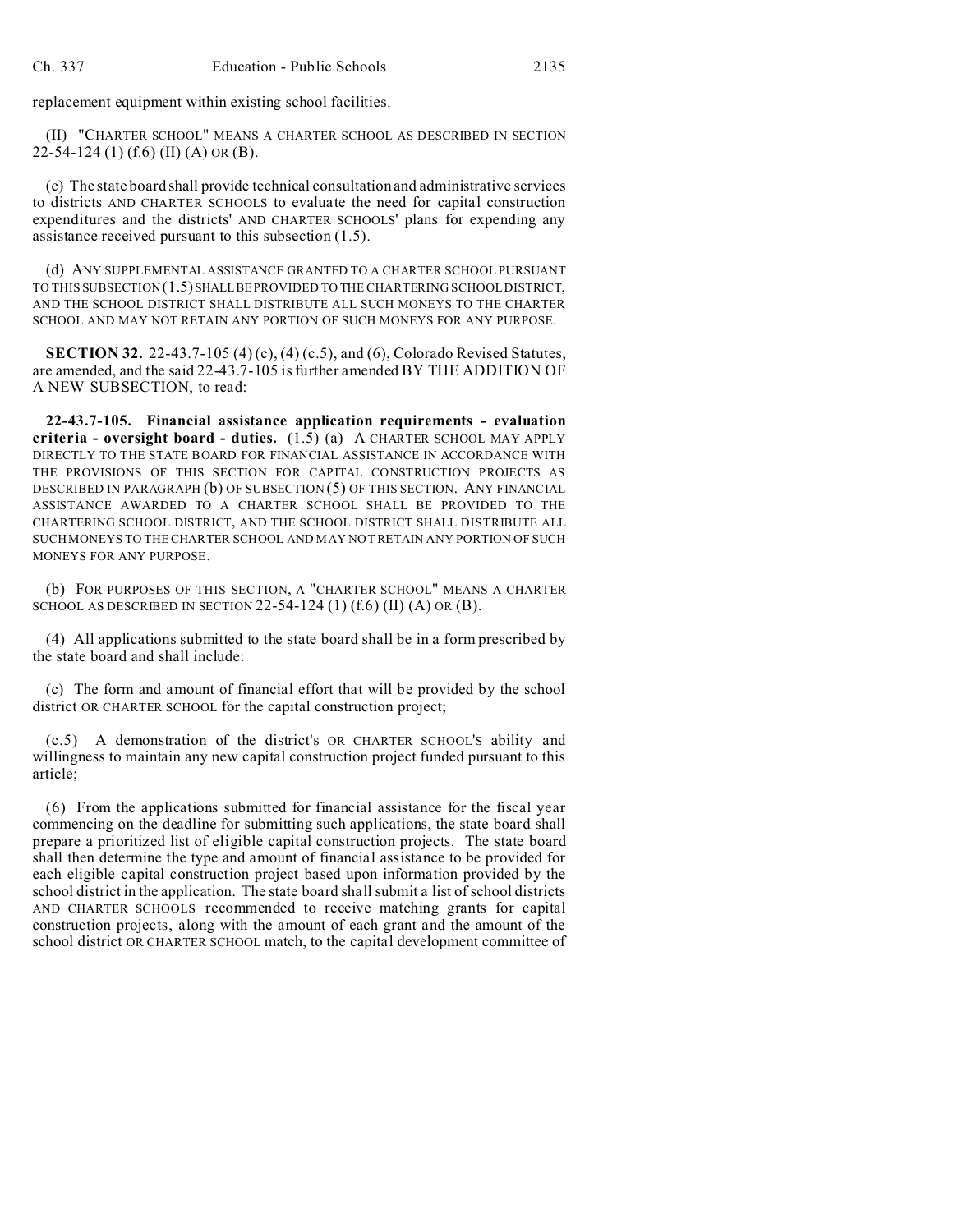the general assembly no later than October 1 of the fiscal year for which financial assistance is being sought. Said list shall also be submitted to the education committees of the senate and the house of representatives, the governor, the president of the senate, and the speaker of the house of representatives. The capital development committee shall determine the number of capital construction projects on the list that may receive matching grants from moneys available in the construction and renovation fund. Only capital construction projects on the prioritized list may receive matching grants from the construction and renovation fund, and the capital construction projects shall be funded in the priority determined by the state board. The capital development committee shall submit the list of projects to receive matching funds to the joint budget committee no later than January 1 of the fiscal year for which financial assistance is being sought for the purpose of amending the general appropriation bill to make appropriations for the capital construction projects that will receive matching grants from the construction and renovation fund for that fiscal year. The joint budget committee may increase the appropriation, and the number of projects to be funded, if additional moneys are made available from moneys transferred from the school capital construction expenditures reserve in accordance with section 22-54-117 (6) (b). A prioritized list showing school districts that will be loaned money from the permanent school fund, along with the amount of each loan, shall be provided to the governor, the president of the senate, the speaker of the house of representatives, and the joint budget committee.

**SECTION 33.** The introductory portion to 22-60.5-112.5 (1) (a), Colorado Revised Statutes, is amended to read:

**22-60.5-112.5. National credential - fee assistance - one-time payments.** (1) (a) Beginning July 1, 2002 FOR THE 2002-03 BUDGET YEAR, THE 2004-05 BUDGET YEAR, AND EACH BUDGET YEAR THEREAFTER, SUBJECT TO AVAILABLE APPROPRIATIONS, the department of education shall assist persons who are seeking national credentials by paying a portion of the fees charged for such national credential. Fee assistance pursuant to this section shall be available to any person who:

**SECTION 34.** 24-75-201.1 (4) (a.5) (I) and (4) (a.5) (II), Colorado Revised Statutes, are amended, and the said  $24-75-201.1$  (4) (a.5) is further amended BY THE ADDITION OF A NEW SUBPARAGRAPH, to read:

**24-75-201.1. Restriction on state appropriations - legislative declaration definitions.** (4) (a.5) The general assembly hereby finds, determines, and declares that:

(I) For the fiscal year 2002-03 FISCAL YEARS 2002-03 AND 2003-04, general fund revenues will not exceed general fund obligations and the moneys required to be allocated to the highway users tax fund by more than eighty million dollars, as required in paragraph (c) of this subsection (4), and, therefore, the general assembly is not obligated to appropriate general fund moneys for fiscal year 2002-03 FISCAL YEARS 2002-03 AND 2003-04 as would otherwise be required by subparagraph (III) of paragraph (b) of this subsection (4);

(II) Despite the fact that the state is not obligated to appropriate general fund moneys for fiscal year 2002-03 FISCAL YEARS 2002-03 AND 2003-04 for school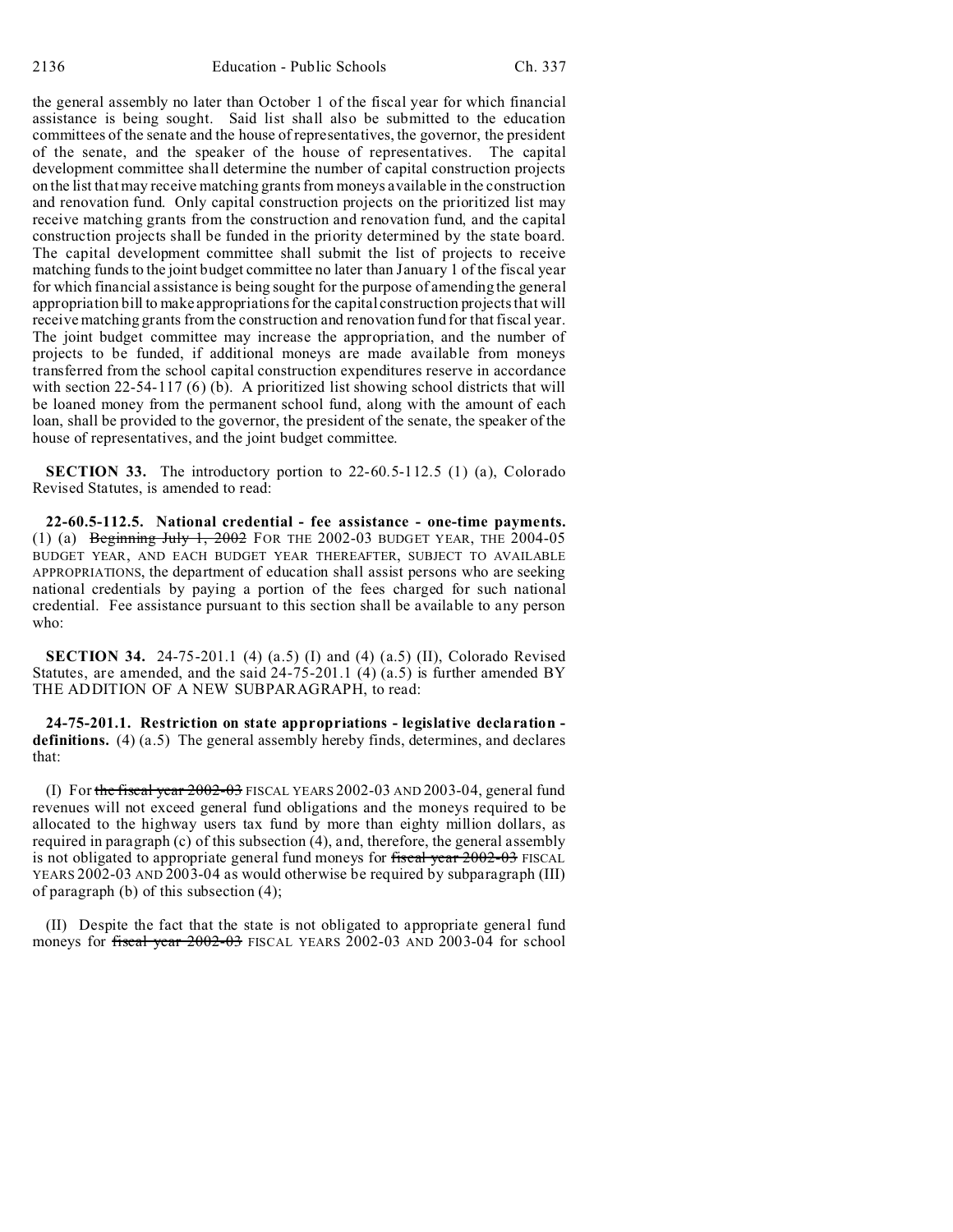district capital construction pursuant to this subsection (4), the general assembly recognizes the importance of assisting school districts in providing safe, adequate, and necessary buildings and classrooms for school children;

(IV) TO ASSIST SCHOOL DISTRICTS WITH CAPITAL CONSTRUCTION FUNDING TO THE GREATEST EXTENT POSSIBLE UNDER THE CURRENT FISCAL RESTRAINTS AND LIMITATIONS FACING THE STATE, THE GENERAL ASSEMBLY SHALL APPROPRIATE TEN MILLION DOLLARS FOR THE 2003-04 FISCAL YEAR, WHICH EQUALS FIFTY PERCENT OF THE AMOUNT OF GENERAL FUND APPROPRIATIONS THAT WOULD OTHERWISE BE REQUIRED TO BE APPROPRIATED FOR THE 2003-04 FISCAL YEAR PURSUANT TO SUBPARAGRAPH (IV) OF PARAGRAPH (b) OF THIS SUBSECTION (4), BUT FOR THE PROVISIONS OF PARAGRAPH (c) OF THIS SUBSECTION (4), FROM MONEYS THAT WOULD HAVE OTHERWISE BEEN CREDITED TO THE GENERAL FUND EXCEPT FOR INITIATED AND REFERRED MEASURES APPROVED BY THE VOTERS AT THE 2000 GENERAL ELECTION THAT DIVERTED SUCH GENERAL FUND MONEYS TO OTHER STATE FUNDS, BY APPROPRIATING:

(A) FIVE MILLION DOLLARS FROM THE STATE EDUCATION FUND TO THE SCHOOL CONSTRUCTION AND RENOVATION FUND CREATED IN SECTION 22-43.7-103 (1), C.R.S.; AND

(B) FIVE MILLION DOLLARS FROM THE STATE EDUCATION FUND TO THE SCHOOL CAPITAL CONSTRUCTION EXPENDITURES RESERVE CREATED IN SECTION 22-54-117  $(1.5)$  (a), C.R.S.

**SECTION 35.** 22-32-110 (1) (ff), Colorado Revised Statutes, is amended BY THE ADDITION OF A NEW SUBPARAGRAPH to read:

**22-32-110. Board of education - specific powers - repeal.** (1) In addition to any other power granted to a board of education of a school district by law, each board of education of a school district shall have the following specific powers, to be exercised in its judgment:

(ff) (III) NOTWITHSTANDING ANY OTHER PROVISION OF LAW, ON OR AFTER THE EFFECTIVE DATE OF THIS SUBPARAGRAPH (III), A SCHOOL DISTRICT SHALL NOT ENTER INTO AN AGREEMENT TO PROVIDE AN INCENTIVE PAYMENT OR CREDIT PURSUANT TO SUBPARAGRAPH (I) OF THIS PARAGRAPH (ff).

**SECTION 36.** 22-32-110 (1) (gg), Colorado Revised Statutes, is amended BY THE ADDITION OF A NEW SUBPARAGRAPH to read:

**22-32-110. Board of education - specific powers - repeal.** (1) In addition to any other power granted to a board of education of a school district by law, each board of education of a school district shall have the following specific powers, to be exercised in its judgment:

(gg) (III) NOTWITHSTANDING ANY OTHER PROVISION OF LAW, ON OR AFTER THE EFFECTIVE DATE OF THIS SUBPARAGRAPH (III), A SCHOOL DISTRICT SHALL NOT ENTER INTO AN AGREEMENT TO PROVIDE AN INCENTIVE PAYMENT OR CREDIT PURSUANT TO SUBPARAGRAPH (I) OF THIS PARAGRAPH (gg).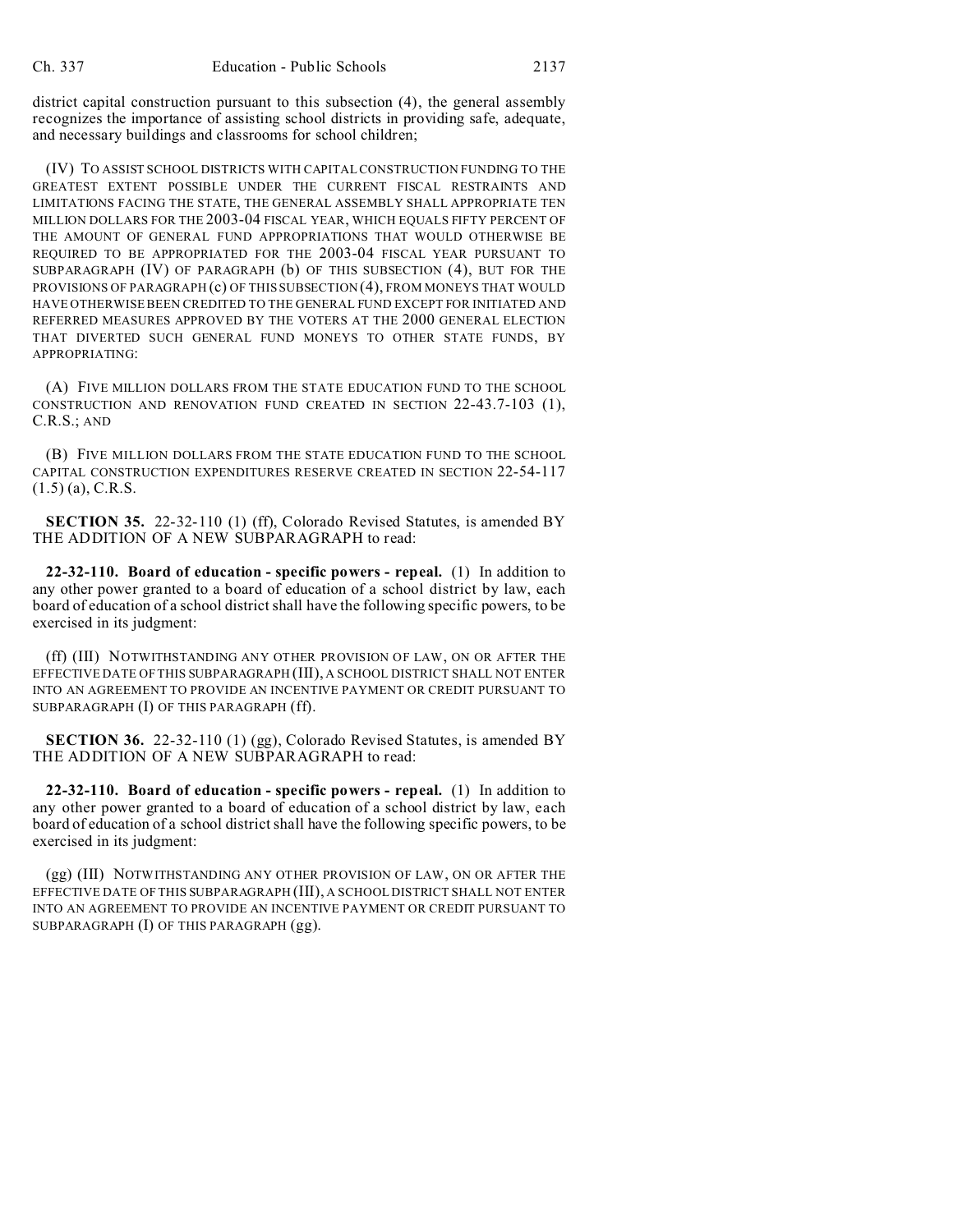#### **SECTION 37.** 22-54-106 (8) (a), Colorado Revised Statutes, is amended to read:

**22-54-106. Local and state shares of district total program.** (8) (a) (I) Subject to the limitations in subparagraph (II) of this paragraph (a), for any school district which THAT has entered into an agreement with a taxpayer pursuant to section 22-32-110 (1) (ff) or (1) (gg) BEFORE THE EFFECTIVE DATE OF THIS PARAGRAPH (a), AS AMENDED, the state's share of the district's total program shall be the amount by which the district's total program exceeds the amount of specific ownership tax revenue paid to the district and the amount of property tax revenue which THAT the district would have been entitled to receive if the valuation for assessment of the district did not include the portion of the valuation for assessment of the personal property of such taxpayer which THAT, when levied upon by the district, would result in property tax revenue equal to the amount of incentive payment or credit to such taxpayer pursuant to such agreement.

(II) For the 1995-96 budget year and budget years thereafter UNTIL THE EARLIER OF THE 2012-13 BUDGET YEAR OR TEN YEARS AFTER THE CREATION OF AN AGREEMENT ENTERED INTO PURSUANT TO SECTION 22-32-110 (1) (ff) OR (1) (gg) BEFORE THE EFFECTIVE DATE OF THIS PARAGRAPH (a), AS AMENDED, the department OF EDUCATION shall ensure that the amount of the state's share of the district's total program, as calculated pursuant to subparagraph (I) of this paragraph (a), does not exceed the amount of the state's share of the district's total program which THAT would otherwise have resulted if the taxpayer had not established the new business facility or expanded the existing facility. The state board shall prescribe, by rule and regulation, guidelines for the department to use in making the determination concerning the state's share pursuant to this subparagraph (II).

**SECTION 38.** 22-55-102 (8), Colorado Revised Statutes, is amended to read:

**22-55-102. Definitions.** As used in this article, unless the context otherwise requires:

(8) "Kindergarten programs" include, but are not limited to, the full-day kindergarten program described in section  $22-28-104$  ( $2$ ) (d) (II) SECTION 22-28-104  $(2)$  (d) (I).

**SECTION 39.** 22-55-104 (3) (h), Colorado Revised Statutes, is amended to read:

**22-55-104. Procedures relating to state education fund revenue estimates legislative declaration.** (3) By February 1, 2002, and by each February 1 thereafter, the staff of the legislative council, in consultation with the state auditor, the office of state planning and budgeting, the state treasurer, the department of education, and the joint budget committee, shall cause to be conducted a review of the model used to forecast revenues in and expenditures from the fund and the spending requirements of the "Public School Finance Act of 1994", article 54 of this title. Copies of the review shall promptly be transmitted to the joint budget committee, and the office of state planning and budgeting, and the education committees of the senate and the house of representatives. The review shall include, but need not be limited to, the following:

(h) Estimates of the impact of various levels of general fund appropriations above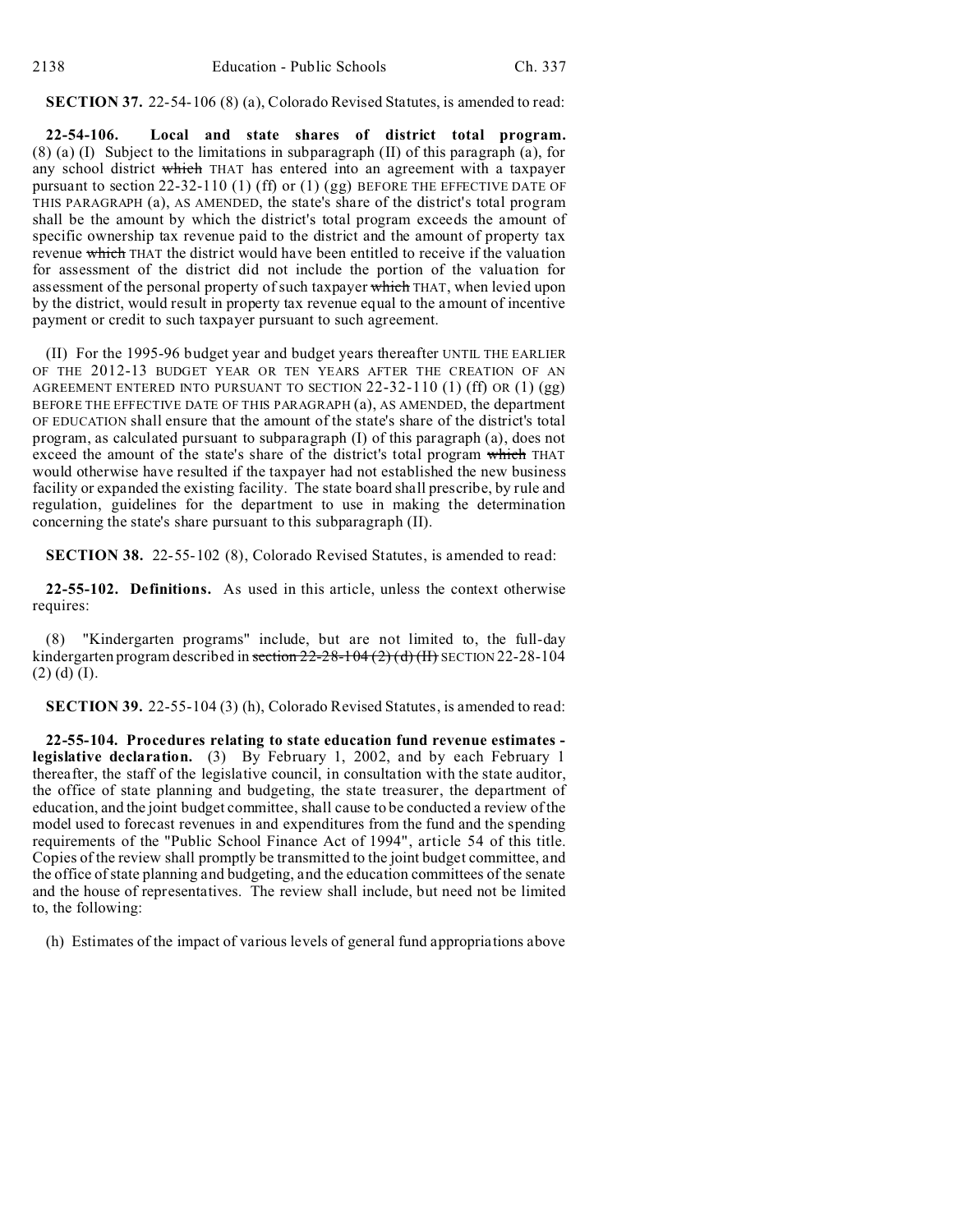the minimum level identified pursuant to  $\frac{\partial f}{\partial x}$  paragraph  $(d)$  PARAGRAPH (g) of this subsection (3) on the amount of moneys available in the state education fund to provide funding in the next state fiscal year for programs that may be authorized by law and that are consistent with section  $17(4)$  (b) of article IX of the state constitution.

**SECTION 40.** 2-3-115 (1) (a), Colorado Revised Statutes, is amended to read:

**2-3-115. Use of state education fund moneys for school capital construction - audits - reports - repeal.** (1) For the 2001-02 school district budget year and each school district budget year thereafter, for the purpose of determining the amount of state education fund moneys expended by each school district in the state for capital construction and identifying the schools and projects on which school districts expended such moneys, the state auditor shall annually examine the records of each school district in the state that received state education fund moneys for the budget year:

(a) Directly from the department of education for capital construction aid to qualified charter schools, as defined in section 22-54-124 (1) (f),  $\sigma$ r (1) (f.5), OR (1) (f.6), C.R.S., whichever is applicable, in accordance with section 22-54-124 (4) OR (4.5), C.R.S., WHICHEVER IS APPLICABLE; or

**SECTION 41. Repeal.** 22-54-104 (2) (a.5) and 24-46-104 (1) (m), Colorado Revised Statutes, are repealed.

**SECTION 42.** 22-30.5-109 (6), Colorado Revised Statutes, is amended to read:

**22-30.5-109. Charter schools - restrictions - establishment - number.** (6) A school district shall not discriminate against a charter school OR A NONPUBLIC SCHOOL PARTICIPATING IN THE COLORADO OPPORTUNITY CONTRACT PILOT PROGRAM PURSUANT TO ARTICLE 56 OF THIS TITLE in publicizing the district's educational options AVAILABLE TO STUDENTS RESIDING WITHIN THE DISTRICT through advertising, direct mail, availability of mailing lists, or other informational activities, provided that the charter OR NONPUBLIC school pays for its share of such publicity at cost.

**SECTION 43.** 22-32-119, Colorado Revised Statues, is amended BY THE ADDITION OF A NEW SUBSECTION to read:

**22-32-119. Kindergartens - repeal.** (1.5) SUBJECT TO THE RECEIPT OF SUFFICIENT MONEYS FROM THE FEDERAL GOVERNMENT THROUGH THE "NO CHILD LEFT BEHIND ACT OF 2001", PUBLIC LAW 107-110, ON AND AFTER JULY 1, 2003, A BOARD OF EDUCATION MAY EXPAND ITS CURRENT HALF-DAY KINDERGARTEN PROGRAMS TO FULL-DAY KINDERGARTEN EDUCATIONAL PROGRAMS. MONEYS AUTHORIZED PURSUANT TO THIS SECTION SHALL BE FIRST USED TO SERVE STUDENTS WHO ATTEND A SCHOOL THAT RECEIVED AN ACADEMIC PERFORMANCE RATING OF "UNSATISFACTORY" PURSUANT TO SECTION 22-7-604 (5) FOR THE PREVIOUS SCHOOL YEAR, UNLESS THAT SCHOOL IS OPERATING A FULL-DAY KINDERGARTEN PROGRAM, AND THEN TO SERVE STUDENTS WHO ATTEND A SCHOOL THAT RECEIVED AN ACADEMIC PERFORMANCE RATING OF "LOW" PURSUANT TO SECTION 22-7-604 (5) FOR THE PREVIOUS SCHOOL YEAR.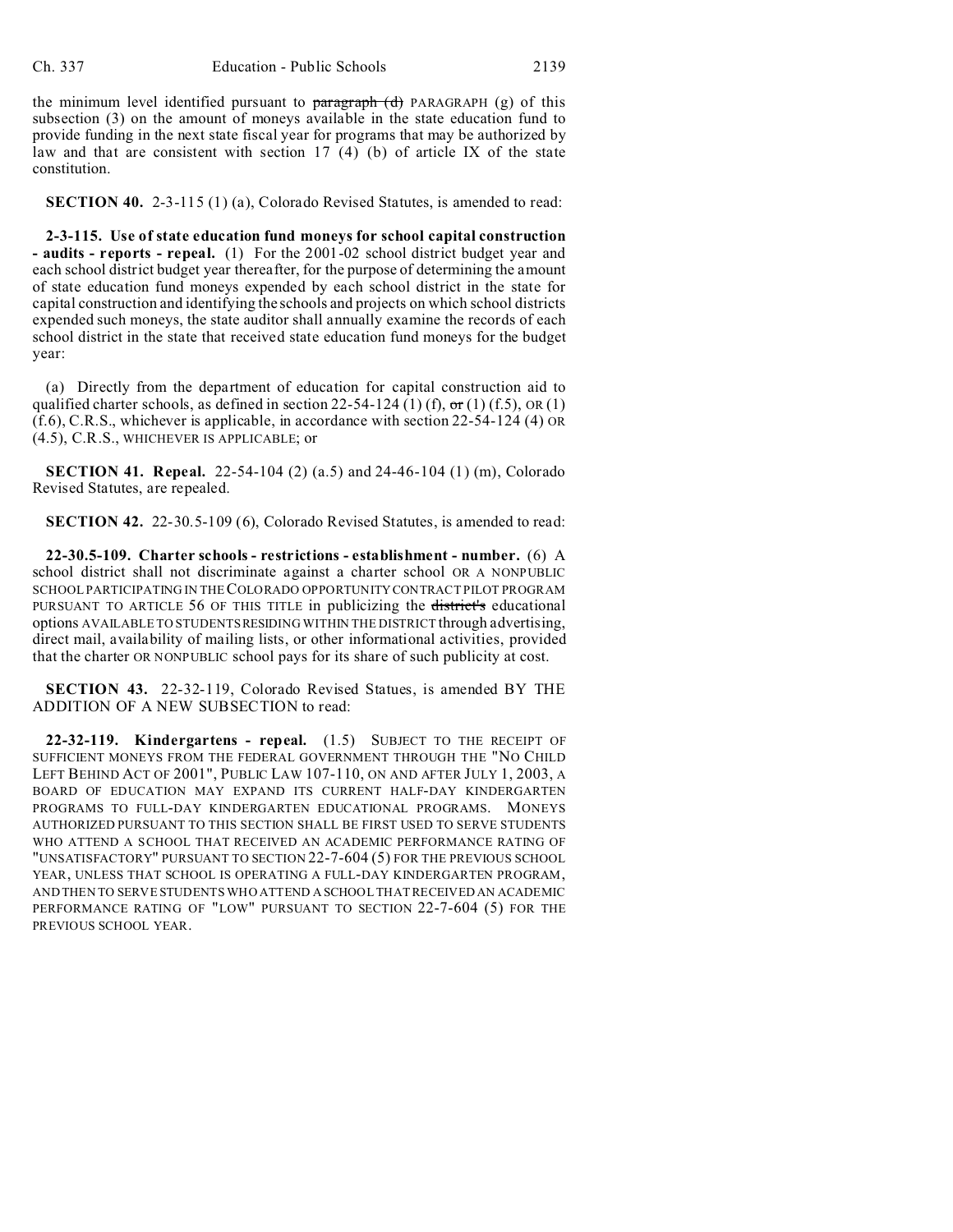**SECTION 44.** 22-2-122 (1) (a), (2), (3) (a), and (3) (c), Colorado Revised Statutes, are amended to read:

**22-2-122. Grants to schools and school districts.** (1) (a) In preparing the application forms to be submitted by school districts or public schools when applying for GRANT moneys, from a statutorily created education grant program, except as otherwise required by statute, the department shall not require information from public schools or school districts which has been previously submitted to the department; except that this prohibition shall not apply to annual updates of information sought by the department.

(2) Whenever, as part of a statutorily created grant program, the department or a school or school district is required to prepare an evaluation of the effectiveness of the services provided using the grant moneys, the department shall compile the evaluations and make such evaluations readily available to all schools and school districts upon request. Any costs associated with the compilation and availability of such reports shall be paid from the amount appropriated to the department for costs incurred in administering such grant programs.

(3) (a) For each budget year, the department shall allocate to the boards of cooperative services established pursuant to article 5 of this title that provide a wide range of services described in section 22-5-118 to their member school districts, or school districts with student populations of less than four thousand students, an amount equal to one percent of the amount appropriated to all statutorily created education grant programs for that fiscal year, or two hundred fifty thousand dollars, whichever is less. The amount allocated to the boards of cooperative services pursuant to this subsection (3) shall be taken from the amounts appropriated to all statutorily created education grant programs. In the event the department allocates two hundred fifty thousand dollars, such amount shall be taken from each education grant program in the same proportion that the amount appropriated for that fiscal year to the education grant program bears to the total amount appropriated for that fiscal year to all statutorily created education grant programs.

(c) The boards of cooperative services that receive moneys pursuant to this subsection (3) shall only use such moneys to assist member school districts and schools in applying for grants from statutorily created education grant programs. One or more boards of cooperative services may use the moneys allocated pursuant to this subsection (3) jointly to provide services to member school districts from more than one board of cooperative services.

**SECTION 45.** 22-54-114, Colorado Revised Statutes, is amended BY THE ADDITION OF A NEW SUBSECTION to read:

**22-54-114. State public school fund.** (2.5) THE GENERAL ASSEMBLY FINDS THAT IMPLEMENTATION OF SECTION 22-7-603.5, INCLUDING IMPLEMENTATIONOFRULESTO UNIQUELY IDENTIFY INDIVIDUAL STUDENTS, HAS RESULTED IN MORE ACCURATE DETERMINATIONS OF PUPIL ENROLLMENT AND A SAVINGS IN THE AMOUNT REQUIRED TO FUND THE STATE'S SHARE OF TOTAL PROGRAM FUNDING FOR SCHOOL DISTRICTS. FOR THE 2003-04 BUDGET YEAR AND BUDGET YEARS THEREAFTER, THE DEPARTMENT OF EDUCATION SHALL ALLOCATE A PORTION OF THE AMOUNT OF THE IN-YEAR COST RECOVERY OCCURRING AS A RESULT OF THE USE OF UNIQUE STUDENT IDENTIFIERS TO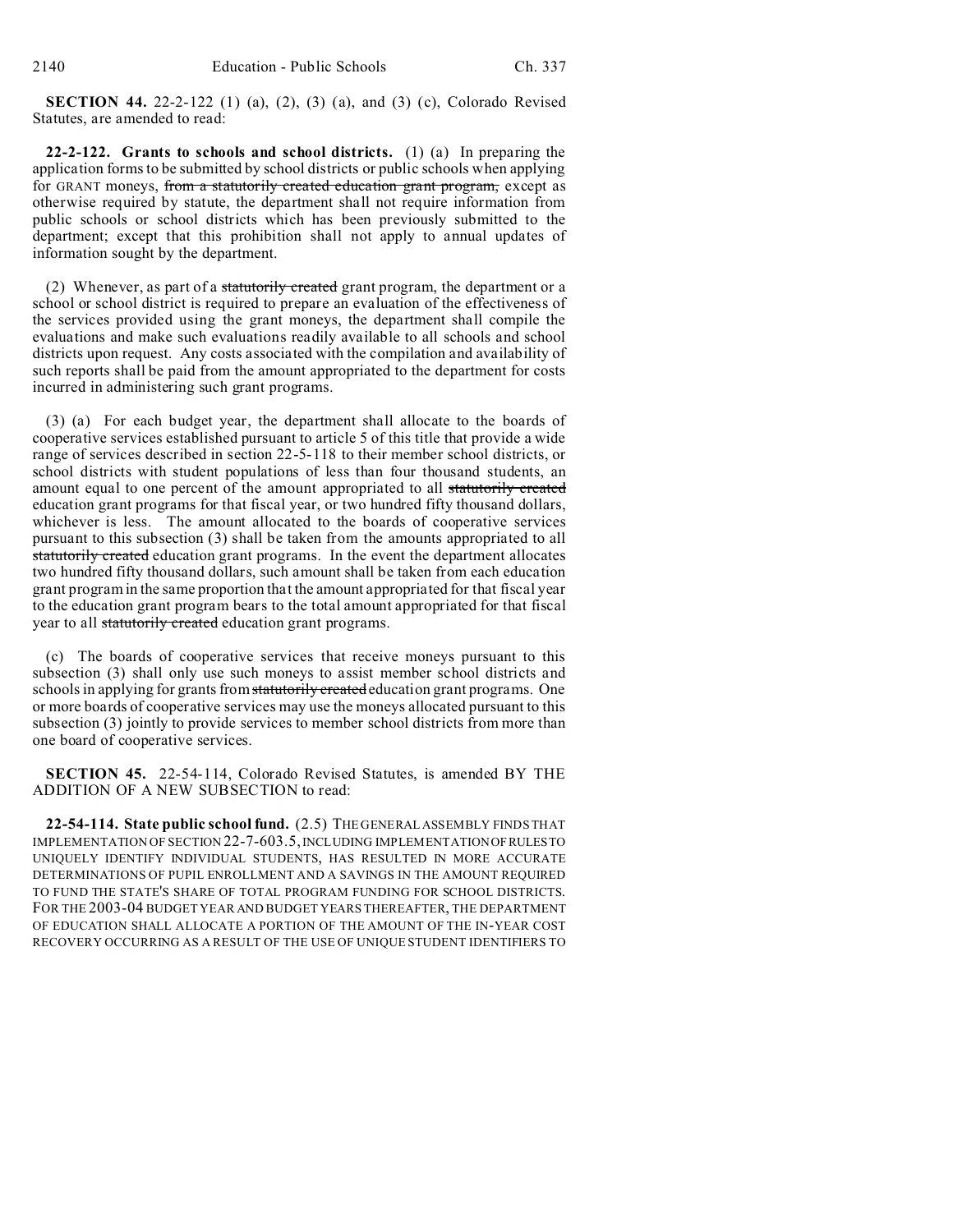FUND IMPLEMENTATION OF THE ACADEMIC GROWTH PILOT PROGRAM AND THE ACADEMIC GROWTH PROGRAM PURSUANT TO SECTION 22-7-603.7. THE AMOUNT ALLOCATED TO THE ACADEMIC GROWTH PILOT PROGRAM AND THE ACADEMIC GROWTH PROGRAM PURSUANT TO THIS SUBSECTION (2.5) SHALL NOT EXCEED TWO HUNDRED THOUSAND DOLLARS IN ANY BUDGET YEAR.

**SECTION 46.** 22-7-606 (1) (a), Colorado Revised Statutes, as amended by Senate Bill 03-117, enacted at the First Regular Session of the Sixty-fourth General Assembly, is amended to read:

**22-7-606. School accountability reports - delivery website - repeal.** (1) (a) The department shall deliver each public school's annual accountability report to the public school by September 15, 2001, by November 15, 2002, by December 15, 2003 and by December 15 JANUARY 15, 2004, AND BY JANUARY 15 each year thereafter. The department shall print and provide to the public school copies of the accountability reports in the amount of: Total pupil enrollment at last annual count, plus the total number of teachers as listed on the school accountability report. plus an additional twenty-five percent.

**SECTION 47. Repeal.** 22-54-105 (3) (d), Colorado Revised Statutes, is repealed as follows:

**22-54-105. Instructional supplies and materials - capital reserve and insurance reserve - at-risk funding - preschool funding - repeal.** (3) (d)  $\Theta$ n or before October 1, 2001, and on or before October 1 each year thereafter, each district that has a pupil enrollment that exceeds six thousand pupils and receives at-risk funding pursuant to section 22-54-104 shall submit to the department of education a report specifying how the district used the at-risk funding received during the preceding fiscal year. On or before January 15, 2002, and on or before January 15 each year thereafter, the department of education shall submit to the education committees of the senate and the house of representatives and to the joint budget committee a summary of the district reports received pursuant to this paragraph (d) during the preceding October.

**SECTION 48.** Part III (2) (A) and (2) (C) and the affected totals of section 2 of chapter 399, Session Laws of Colorado 2002, as amended by section 1 of Senate Bill 03-201, as amended by sections 19 and 20 of Senate Bill 03-183, as Part III (2) (A) is amended by section 2 of Senate Bill 03-195, and as the affected totals of Part III are amended by Senate Bill 03-197, enacted at the First Regular Session of the Sixty-fourth General Assembly, are amended, and the said Part III is amended BY THE ADDITION OF THE FOLLOWING NEW FOOTNOTE, to read:

Section 2. **Appropriation.**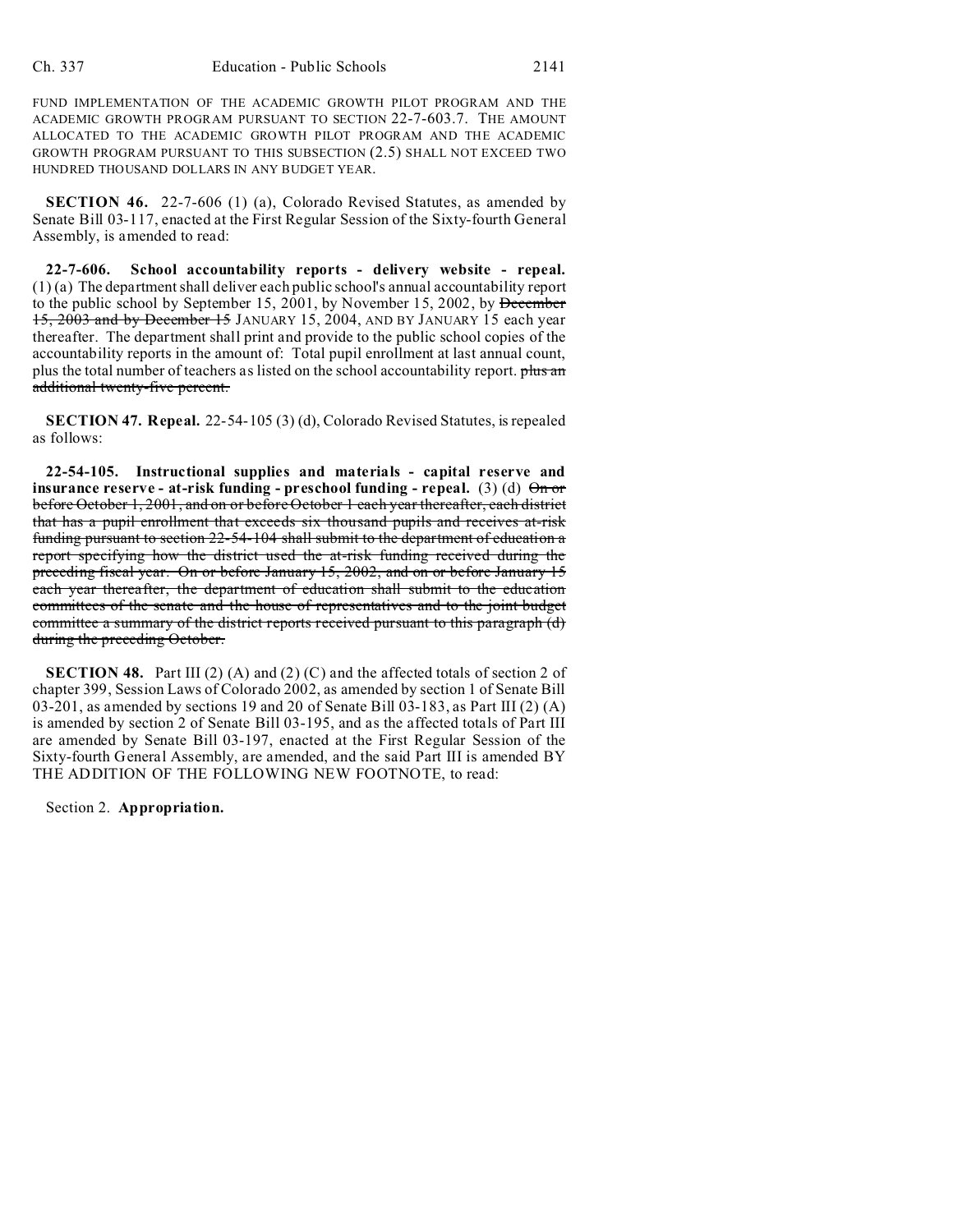# Ch. 337 Education - Public Schools

|                                  |                           |       | <b>APPROPRIATION FROM</b> |                                                |                           |                                       |                         |  |
|----------------------------------|---------------------------|-------|---------------------------|------------------------------------------------|---------------------------|---------------------------------------|-------------------------|--|
|                                  | ITEM &<br><b>SUBTOTAL</b> | TOTAL | GENERAL<br><b>FUND</b>    | <b>GENERAL</b><br><b>FUND</b><br><b>EXEMPT</b> | CASH<br><b>FUNDS</b>      | CASH<br><b>FUNDS</b><br><b>EXEMPT</b> | FEDERAL<br><b>FUNDS</b> |  |
|                                  | $\mathbb S$               | \$    | \$                        | \$                                             | \$                        | \$                                    | \$                      |  |
|                                  |                           |       |                           | PART III                                       |                           |                                       |                         |  |
|                                  |                           |       |                           | <b>DEPARTMENT OF EDUCATION</b>                 |                           |                                       |                         |  |
|                                  |                           |       |                           |                                                |                           |                                       |                         |  |
| (2) ASSISTANCE TO PUBLIC SCHOOLS |                           |       |                           |                                                |                           |                                       |                         |  |
| (A) Public School Finance        |                           |       |                           |                                                |                           |                                       |                         |  |
| State Share of Districts'        |                           |       |                           |                                                |                           |                                       |                         |  |
| Total Program                    |                           |       |                           |                                                |                           |                                       |                         |  |
| Funding <sup>18, 19</sup>        | 2,478,397,625             |       | 2,177,576,706             |                                                | $10,620,642$ <sup>a</sup> | 290,200,277                           |                         |  |
|                                  |                           |       | 2,174,576,706             |                                                |                           | 293,200,277 <sup>b</sup>              |                         |  |
| Additional State Aid             |                           |       |                           |                                                |                           |                                       |                         |  |
| Related to Locally               |                           |       |                           |                                                |                           |                                       |                         |  |
| Negotiated Business              |                           |       |                           |                                                |                           |                                       |                         |  |
| Incentive Agreements             | 1,833,315                 |       | 1,833,315                 |                                                |                           |                                       |                         |  |
|                                  | 2,480,230,940             |       |                           |                                                |                           |                                       |                         |  |

<sup>a</sup> This amount shall be from rental income earned on public school lands.

<sup>b</sup> Of this amount, <del>\$248,783,384</del> \$251,783,384 shall be from the State Education Fund created in Section 17 (4) of Article IX of the State Constitution and \$41,416,893 shall be from the State Public School Fund created in Section 22-54-114, C.R.S. Of the amount from the State Public School Fund, \$22,400,000 is estimated to be from federal mineral leasing revenues transferred to the State Public School Fund pursuant to Section 22-54-114 (1), \$17,061,698 is estimated to be from interest earned on moneys in the Public School Fund and transferred to the State Public School Fund pursuant to Section 22-41-10 6, C.R.S., and \$1 ,955 ,195 is estimated to be from reserves in the State Public School Fund.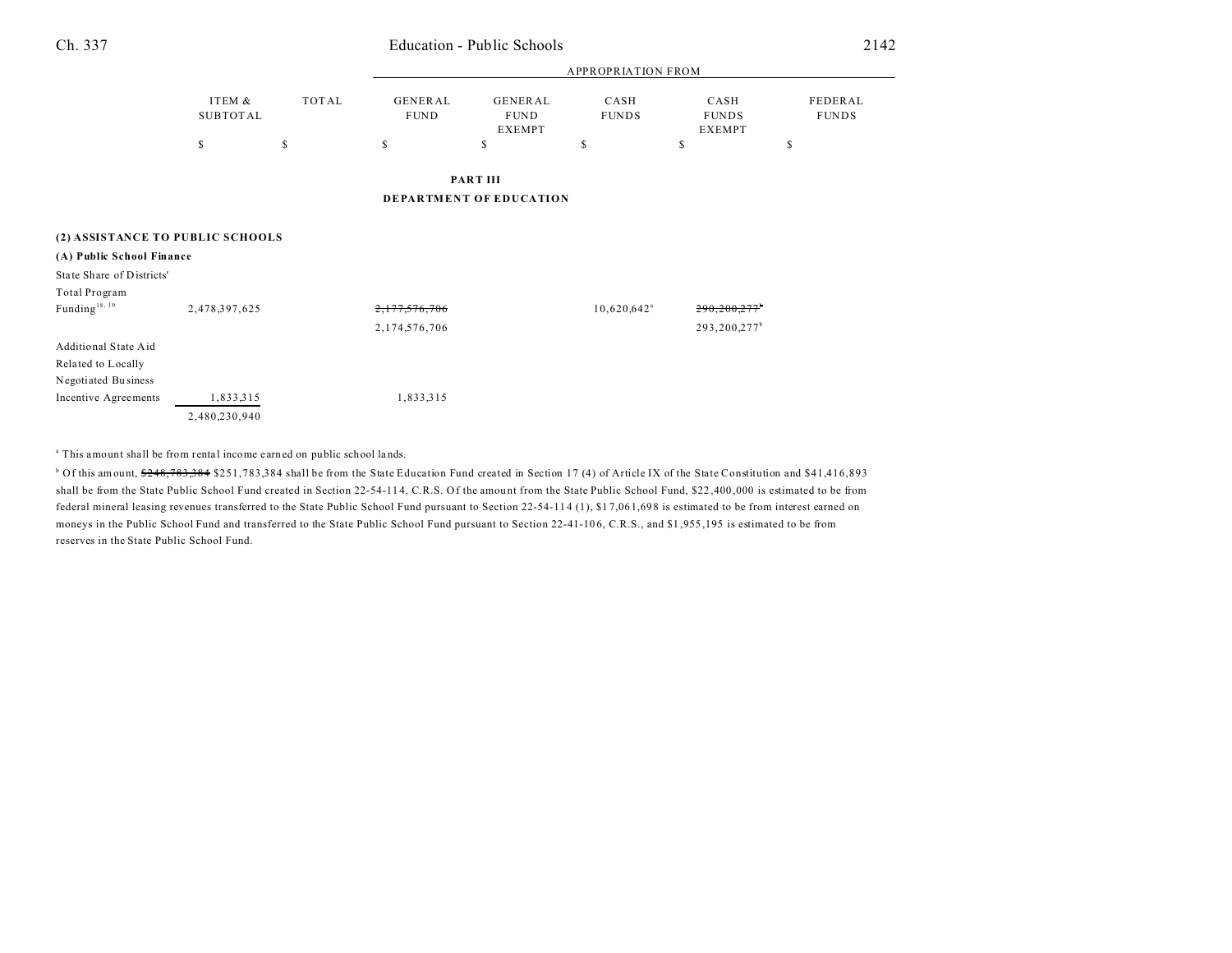|  |  |  | (C) Grant Programs and Other Distributions |
|--|--|--|--------------------------------------------|
|--|--|--|--------------------------------------------|

| Read-to-Achieve Cash       |              |                                                                                                                                                                      |                                                           |
|----------------------------|--------------|----------------------------------------------------------------------------------------------------------------------------------------------------------------------|-----------------------------------------------------------|
| Fund                       | 15,990,420   |                                                                                                                                                                      | 15,990,420 <sup>a</sup>                                   |
| Read-to-Achieve Grant      |              |                                                                                                                                                                      |                                                           |
| Program                    | 16, 183, 438 |                                                                                                                                                                      | $16, 183, 438^b$                                          |
| Federal Title I Reading    |              |                                                                                                                                                                      |                                                           |
| First Grant                | 9,001,635    |                                                                                                                                                                      | 9,001,635                                                 |
| School Improvement         |              |                                                                                                                                                                      |                                                           |
| Grants                     | 2,675,000    |                                                                                                                                                                      | $2,675,000^{\circ}$                                       |
| <b>Teacher Development</b> |              |                                                                                                                                                                      |                                                           |
| Fund                       | 1,771,625    | 1,771,625                                                                                                                                                            |                                                           |
|                            |              | (Governor lined through this provision. See L. 2002, p. 3037. The affected subtotals, totals, and grand totals have been adjusted to reflect the Governor's action.) |                                                           |
| <b>Teacher Development</b> |              |                                                                                                                                                                      |                                                           |
| Grant Program              | 2,000,000    |                                                                                                                                                                      | $2.000.000$ <sup>f</sup>                                  |
|                            |              | (Governor lined through this provision. See L. 2002, p. 3038. The affected subtotals, totals, and grand totals have been adjusted to reflect the Governor's action.) |                                                           |
| S.B. 97-101 Public         |              |                                                                                                                                                                      |                                                           |
| School Health Services     | 8,525,325    |                                                                                                                                                                      | $8,525,325$ $($ T $)$ <sup><math>\frac{8}{7}</math></sup> |
|                            |              |                                                                                                                                                                      | $(1.3$ FTE)                                               |
| State Public School        |              |                                                                                                                                                                      |                                                           |
| Fund, Contingency          |              |                                                                                                                                                                      |                                                           |
| $Reserve^{22, 23, 23a}$    | 5,900,000    | 1,041,774                                                                                                                                                            | $4,858,226^h$                                             |
|                            | 8,900,000    | 4,041,774                                                                                                                                                            |                                                           |
| State Public School        |              |                                                                                                                                                                      |                                                           |
| Fund, School Capital       |              |                                                                                                                                                                      |                                                           |
| Construction               |              |                                                                                                                                                                      |                                                           |
| <b>Expenditure Reserve</b> | 16,500,060   |                                                                                                                                                                      | $16,500,060$ <sup>i</sup>                                 |
|                            |              |                                                                                                                                                                      | $(1.0$ FTE)                                               |
|                            |              |                                                                                                                                                                      |                                                           |

| Ch. 337 | Education - Public Schools | 2143 |
|---------|----------------------------|------|
|         |                            |      |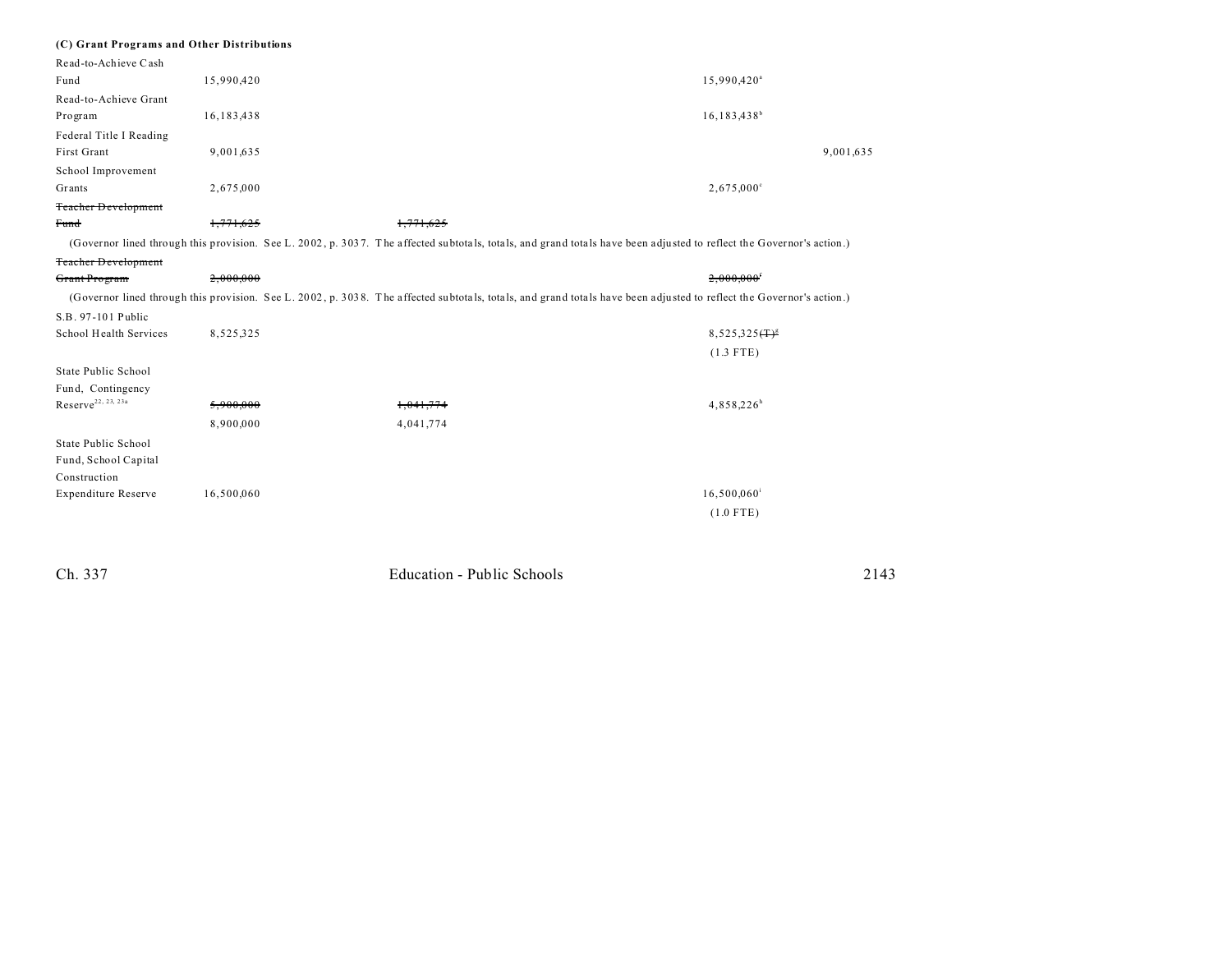#### Ch. 337 Education - Public Schools 2144

|                        |                                 |             |                              | <b>APPROPRIATION FROM</b>                            |                            |                                             |                               |  |
|------------------------|---------------------------------|-------------|------------------------------|------------------------------------------------------|----------------------------|---------------------------------------------|-------------------------------|--|
|                        | ITEM &<br><b>SUBTOTAL</b><br>\$ | TOTAL<br>\$ | GENERAL<br><b>FUND</b><br>\$ | <b>GENERAL</b><br><b>FUND</b><br><b>EXEMPT</b><br>\$ | CASH<br><b>FUNDS</b><br>\$ | CASH<br><b>FUNDS</b><br><b>EXEMPT</b><br>\$ | FEDERAL<br><b>FUNDS</b><br>\$ |  |
|                        |                                 |             |                              |                                                      |                            |                                             |                               |  |
| Charter School Capital |                                 |             |                              |                                                      |                            |                                             |                               |  |
| Construction           | 7,813,943                       |             |                              |                                                      |                            | 7,813,943°                                  |                               |  |
| State Match for School |                                 |             |                              |                                                      |                            |                                             |                               |  |
| Lunch Program          | 2,472,644                       |             |                              |                                                      |                            | $2,472,644^{\circ}$                         |                               |  |
| Boards of Cooperative  |                                 |             |                              |                                                      |                            |                                             |                               |  |
| Services               | 210,000                         |             | 170,000                      |                                                      |                            | $40,000^{\rm j}$                            |                               |  |
| Science and            |                                 |             |                              |                                                      |                            |                                             |                               |  |
| Technology Center      |                                 |             |                              |                                                      |                            |                                             |                               |  |
| Grant Program          | 372,000                         |             |                              |                                                      |                            | 372,000 <sup>t</sup>                        |                               |  |
|                        | 85,644,465                      |             |                              |                                                      |                            |                                             |                               |  |
|                        | 88,644,465                      |             |                              |                                                      |                            |                                             |                               |  |

a This amount shall be from the Tobacco Litigation Settlement Cash Fund created in Section 24-22-115, C.R.S., pursuant to Section 24-75-1104 (1) (e), C.R.S.

<sup>b</sup> This amount shall be from the Read-to-Achieve Cash Fund created in Section 22-7-506, C.R.S.

These amounts shall be from the State Education Fund created in Section 17 (4) of Article IX of the State Constitution.

e This amount shall be from the School Awards Program Fund created in Section 22-11-304, C.R.S.

f This amount shall be from the Teacher Development Fund created in Section 22-7-708, C.R.S.

g This amou nt shall be from federal Medicaid funds appropriated to the Department of Health Care Policy and Financing. Of this amount, \$91 ,493 shall be for administrative costs.

<sup>h</sup> Of this amount, \$4,100,000 is from lottery proceeds projected to be transferred to the State Public School Fund, Contingency Reserve, pursuant to Section 22-54-117 (1.6), C.R.S., and \$7 58,2 26 shall be from school district reimbursements that are credited to the State Public School Fund, Contingency Reserve, pursuant to Section 22-54-117 (5) (b), C.R.S.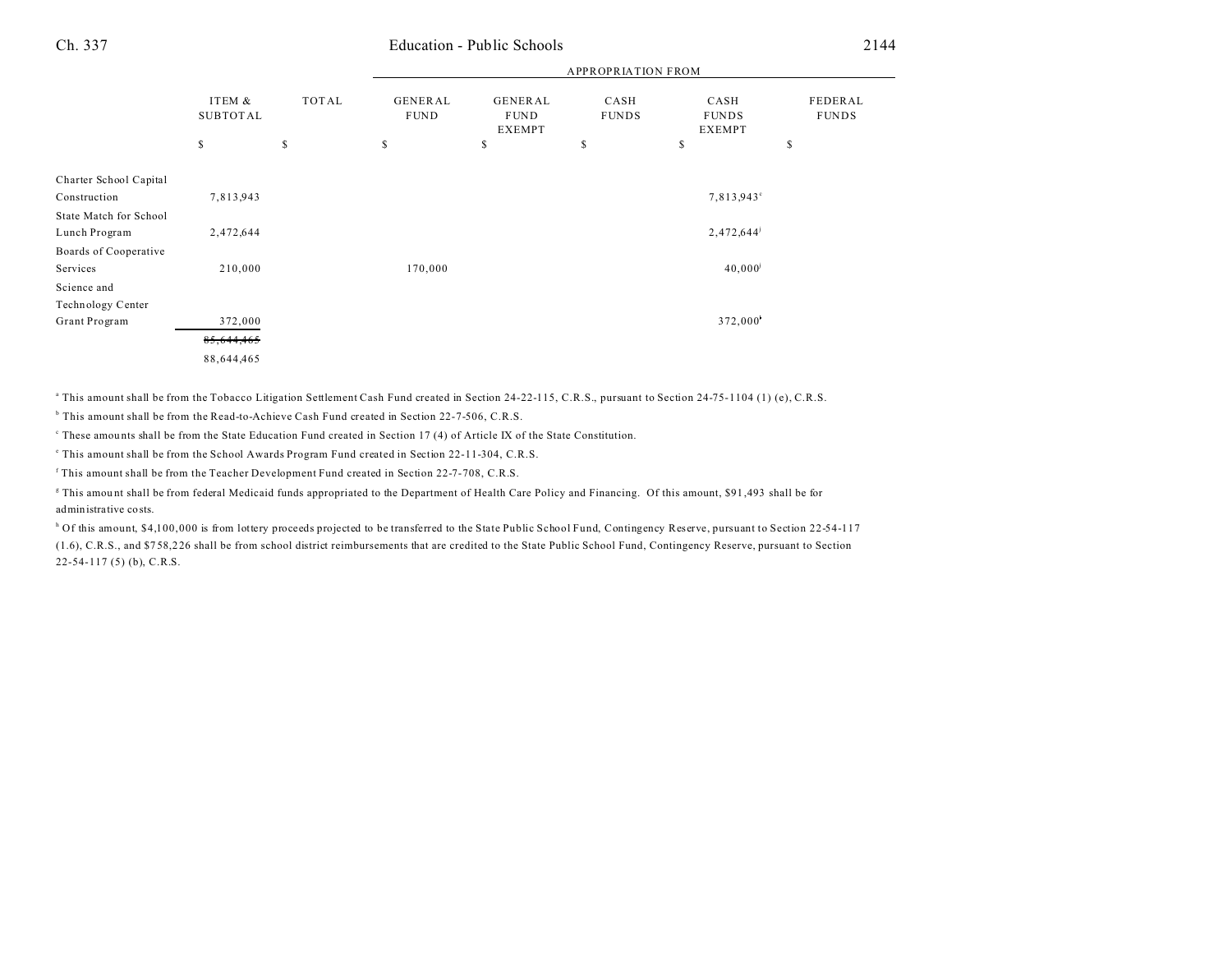i Of this amount, \$6,500,060 shall be from the shall be from the State Education Fund created in Section 17 (4) of Article IX of the State Constitution, and \$10,000,000

shall be from the State Public School Fund, School Capital Construction Expenditure Reserve established in Section 22-54-117 (1.5), C.R.S.

j These amounts shall be from the State Public School Fund created in Section 22-54-114, C.R.S.

l This amount shall be from the Science and Technology Fund created in Section 22-81-206, C.R.S.

#### **TOTALS PART III**

| $(EDUCATION)^{5,6}$ | $$3,127,210,316$ $$2,352,303,661$ | $$13,517,022^{\circ}$ | <del>\$389.408.283</del> | \$371.981.350 |
|---------------------|-----------------------------------|-----------------------|--------------------------|---------------|
|                     | \$3,130,210,316                   |                       | $$392,408,283^b$         |               |

a Of this amount, \$84 ,352 contains a (T) notation.

b Of this amount, \$15 ,126 ,763 contains a (T) notation, and \$15 5,25 0 contains an (L) notation.

**FOOTNOTES** -- The following statements are referenced to the numbered footnotes throughout section 2.

23a DEPARTMENT OF EDUCATION,ASSISTANCE TO PUBLIC SCHOOLS,GRANT PROGRAMS AND OTHER DISTRIBUTIONS, STATE PUBLIC SCHOOL FUND, CONTINGENCY RESERVE -- IT IS THE INTENT OF THE GENERAL ASSEMBLY THAT \$3,000,000 OF THE AMOUNT APPROPRIATED IN THIS LINE ITEM BE USED TO PROVIDE SUPPLEMENTAL ASSISTANCE TO THE DENVER PUBLIC SCHOOL DISTRICT FOR THE PURPOSE OF MITIGATING THE PROPERTY TAX REVENUE LOSS ATTRIBUTABLE TO THE UNITED AIRLINES BANKRUPTCY.

**SECTION 49.** Part III (2) (A) of section 2 of Senate Bill 03-258, as enacted at the First Regular Session of the Sixty-fourth General Assembly, is amended BY THE ADDITION OF A NEW FOOTNOTE to read:

#### Section 2. **Appropriation.**

# **PART III DEPARTMENT OF EDUCATION**

Ch. 337 Education - Public Schools 2145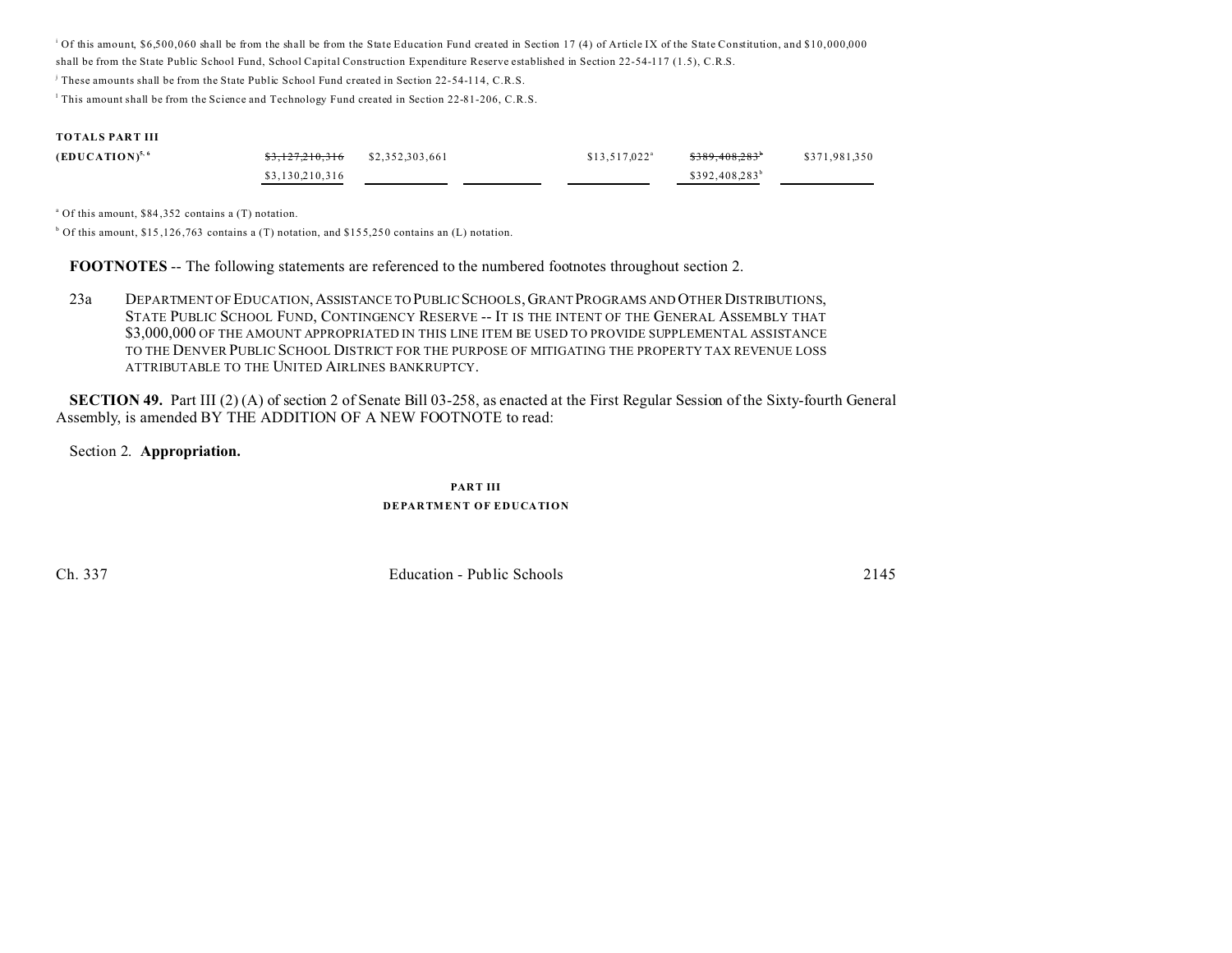# Ch. 337 Education - Public Schools

|                                  |                           |       | <b>APPROPRIATION FROM</b>     |                                                |                         |                                       |                         |  |
|----------------------------------|---------------------------|-------|-------------------------------|------------------------------------------------|-------------------------|---------------------------------------|-------------------------|--|
|                                  | ITEM &<br><b>SUBTOTAL</b> | TOTAL | <b>GENERAL</b><br><b>FUND</b> | <b>GENERAL</b><br><b>FUND</b><br><b>EXEMPT</b> | CASH<br><b>FUNDS</b>    | CASH<br><b>FUNDS</b><br><b>EXEMPT</b> | FEDERAL<br><b>FUNDS</b> |  |
|                                  | S                         | \$    | s                             | \$                                             | \$                      | \$                                    | \$                      |  |
| (2) ASSISTANCE TO PUBLIC SCHOOLS |                           |       |                               |                                                |                         |                                       |                         |  |
| (A) Public School Finance        |                           |       |                               |                                                |                         |                                       |                         |  |
| State Share of Districts'        |                           |       |                               |                                                |                         |                                       |                         |  |
| Total Program                    |                           |       |                               |                                                |                         |                                       |                         |  |
| Funding <sup>13, 14, 14a</sup>   | 2,631,236,566             |       | 2,272,668,944                 |                                                | 12,047,285 <sup>a</sup> | 346,520,337 <sup>b</sup>              |                         |  |
| Additional State Aid             |                           |       |                               |                                                |                         |                                       |                         |  |
| Related to Locally               |                           |       |                               |                                                |                         |                                       |                         |  |
| Negotiated Business              |                           |       |                               |                                                |                         |                                       |                         |  |
| Incentive Agreements             | 2,379,672                 |       | 2,379,672                     |                                                |                         |                                       |                         |  |
|                                  | 2,633,616,238             |       |                               |                                                |                         |                                       |                         |  |

<sup>a</sup> This amount shall be from rental income earned on public school lands.

<sup>b</sup> Of this amount, \$307,466,010 shall be from the State Education Fund created in Section 17 (4) of Article IX of the State Constitution and \$39,054,327 shall be from the State Public School Fund created in Section 22-54-114, C.R.S. Of the amount from the State Public School Fund, \$24,900,000 is estimated to be from federal mineral leasing revenues transferred to the State Public School Fund pursuant to Section 22-54-114 (1), C.R.S., and \$14,154,327 is estimated to be from interest earned on moneys in the Public School Fund and transferred to the State Public School Fund pursuant to Section 22-41-106, C.R.S.

**FOOTNOTES** -- The following statements are referenced to the numbered footnotes throughout section 2.

14a DEPARTMENT OF EDUCATION, ASSISTANCE TO PUBLIC SCHOOLS, PUBLIC SCHOOL FINANCE, STATE SHARE OF DISTRICTS' TOTAL PROGRAM FUNDING PURSUANT TO SECTION 22-54-104-(5) (e) (III) (B), C.R.S., THE DEPARTMENT IS REQUIRED TO TRANSFER A PORTION OF THE AMOUNT APPROPRIATED FOR THIS LINE ITEM TO THE LEGISLATIVE COUNCIL TO FUND THE BIENNIAL COST OF LIVING ANALYSIS. THIS AMOUNT TRANSFERRED BY THE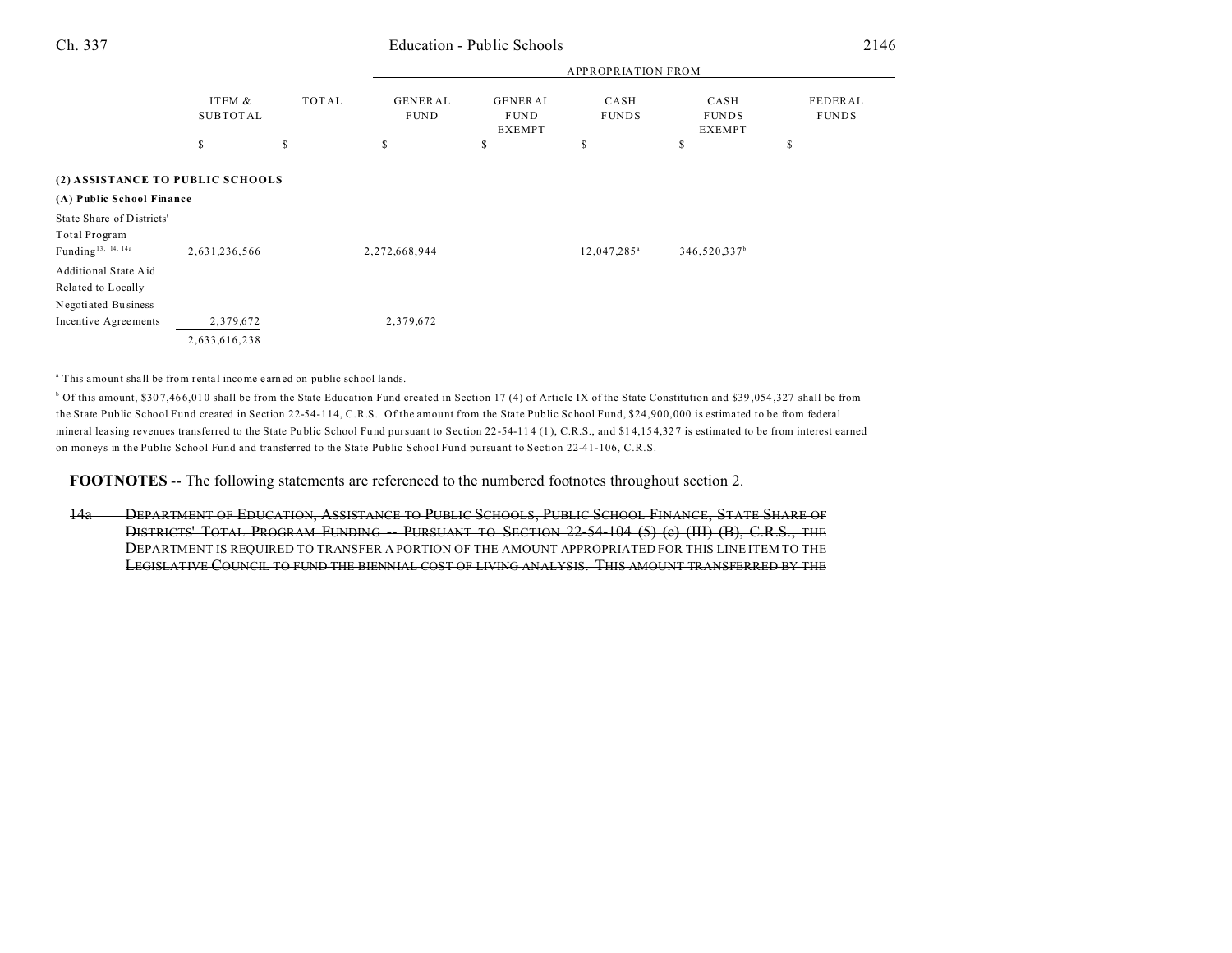#### DEPARTMENT SHALL NOT EXCEED \$182,000.

(Governor lined through this provision. See the editor's note and the Governor's letter following this act.)

**SECTION 50. Appropriation.** In addition to any other appropriation, there is hereby appropriated, to the legislative department, for allocation to the legislative council, for the fiscal year beginning July 1, 2003, the sum of one hundred eighty-two thousand dollars (\$182,000), or so much thereof as may be necessary, for the implementation of this act. Said sum shall be from cash funds exempt transferred from the department of education.

**SECTION 51.** Appropriation - adjustments to the 2003 long bill. (1) In addition to any other appropriation, there is hereby appropriated, out of any moneys in the state education fund created in section 17 (4) of article IX of the state constitution, not otherwise appropriated, to the school construction and renovation fund created in section 22-43.7-103 (1), Colorado Revised Statutes, for the fiscal year beginning July 1, 2003, the sum of five million dollars (\$5,000,000), and such sum, or so much thereof as may be necessary, is hereby appropriated to the department of education for the purpose of providing matching grants for eligible capital construction projects in accordance with article 43.7 of title 22, Colorado Revised Statutes.

(2) For the implementation of this act, appropriations made in the annual general appropriation act, to the department of education, for the fiscal year beginning July 1, 2003, shall be adjusted as follows:

(a) The cash funds exempt appropriation for management and administration, academic growth pilot program, is decreased by three hundred eighteen thousand six hundred thirty-five dollars (\$318,635). Said sum shall be from the state education fund created in section 17 (4) of article IX of the state constitution.

(b) The general fund appropriation to management and administration, Colorado student assessment program, is decreased by one million dollars (\$1,000,000).

(Governor lined through this provision. See the editor's note and the Governor's letter following this act.)

(c) The appropriation for assistance to public schools, public school finance, state share of districts' total program funding, is decreased by twenty-eight million eight hundred eighty-five thousand twenty-three dollars (\$28,885,023). Of said sum,

Ch. 337 Education - Public Schools 2147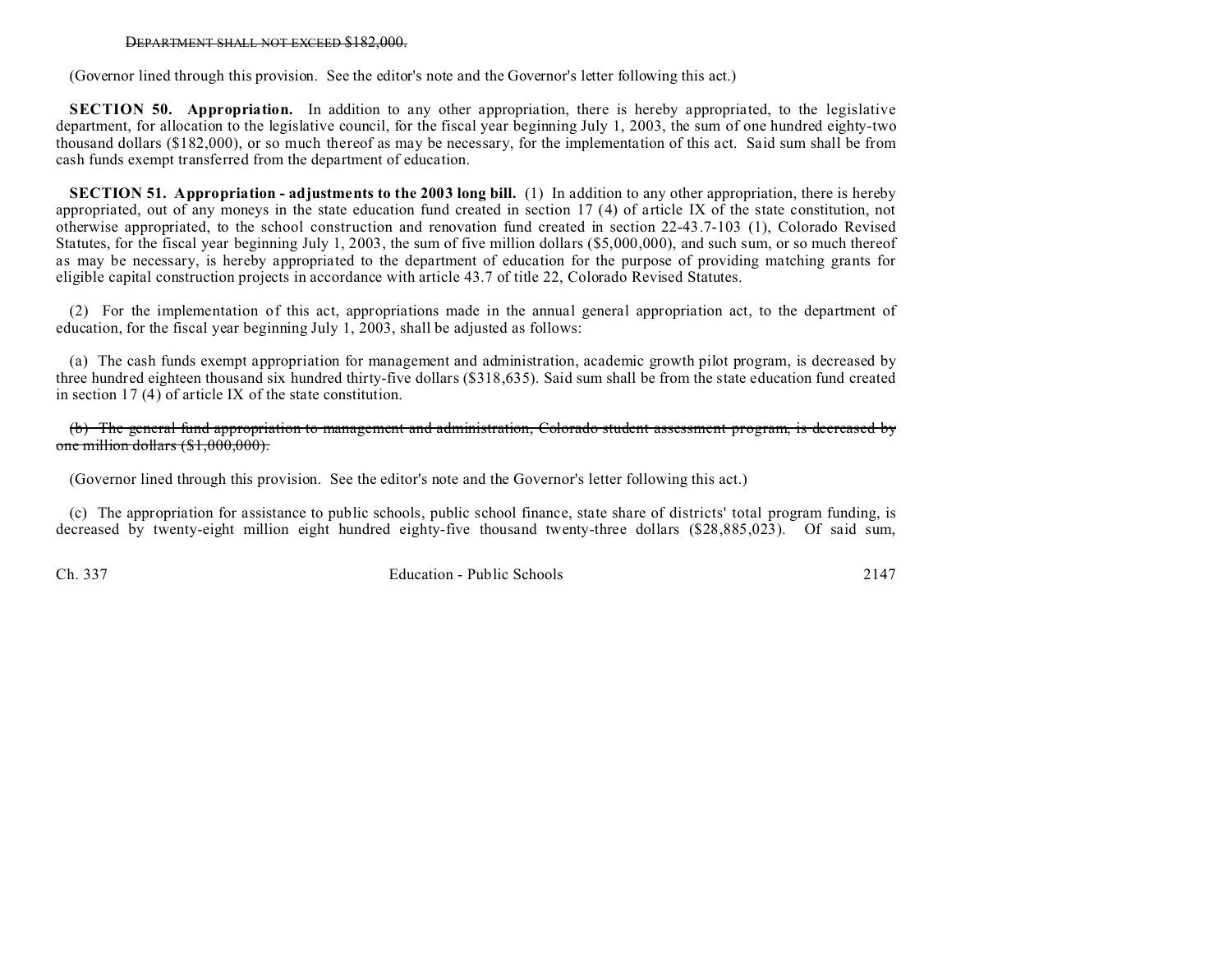#### Ch. 337 Education - Public Schools 2148

twenty-seven million one hundred thirty thousand eight hundred twenty-five dollars (\$27,130,825) shall be from the general fund and one million seven hundred fifty-four thousand one hundred ninety-eight dollars (\$1,754,198) shall be cash funds exempt from the state education fund created in section 17 (4) of article IX of the state constitution.

(d) The cash funds exempt appropriation for assistance to public schools, grant programs and other distributions, national credential fund, is decreased by sixty thousand dollars (\$60,000). Said sum shall be from the state education fund created in section 17 (4) of article IX of the state constitution.

(e) The cash funds exempt appropriation for assistance to public schools, grant programs and other distributions, national credential fee assistance, is decreased by sixty thousand dollars (\$60,000). Said sum shall be from the national credential fund created in section 22-60.5-112.5 (4) (b), Colorado Revised Statutes.

(f) The cash funds exempt appropriation for assistance to public schools, grant programs and other distributions, state public school fund, school capital construction expenditures reserve, is decreased by three million forty thousand five hundred forty-seven dollars (\$3,040,547). Said sum shall be from the state education fund created in section 17 (4) of article IX of the state constitution.

(g) The cash funds exempt appropriation for assistance to public schools, grant programs and other distributions, state public school fund, school capital construction expenditures reserve, is decreased by three million forty thousand five hundred forty-seven dollars (\$3,040,547). Said sum shall be from the school capital construction expenditures reserve established in section 22-54-117 (1.5), Colorado Revised Statutes.

(h) The cash funds exempt appropriation for assistance to public schools, grant programs and other distributions, charter school capital construction, is decreased by three million forty thousand five hundred forty-seven dollars (\$3,040,547). Said sum shall be from the state education fund created in section 17 (4) of article IX of the state constitution.

(i) The general fund appropriation for assistance to public schools, grant programs and other distributions, boards of cooperative services, is decreased by two hundred ten thousand dollars (\$210,000).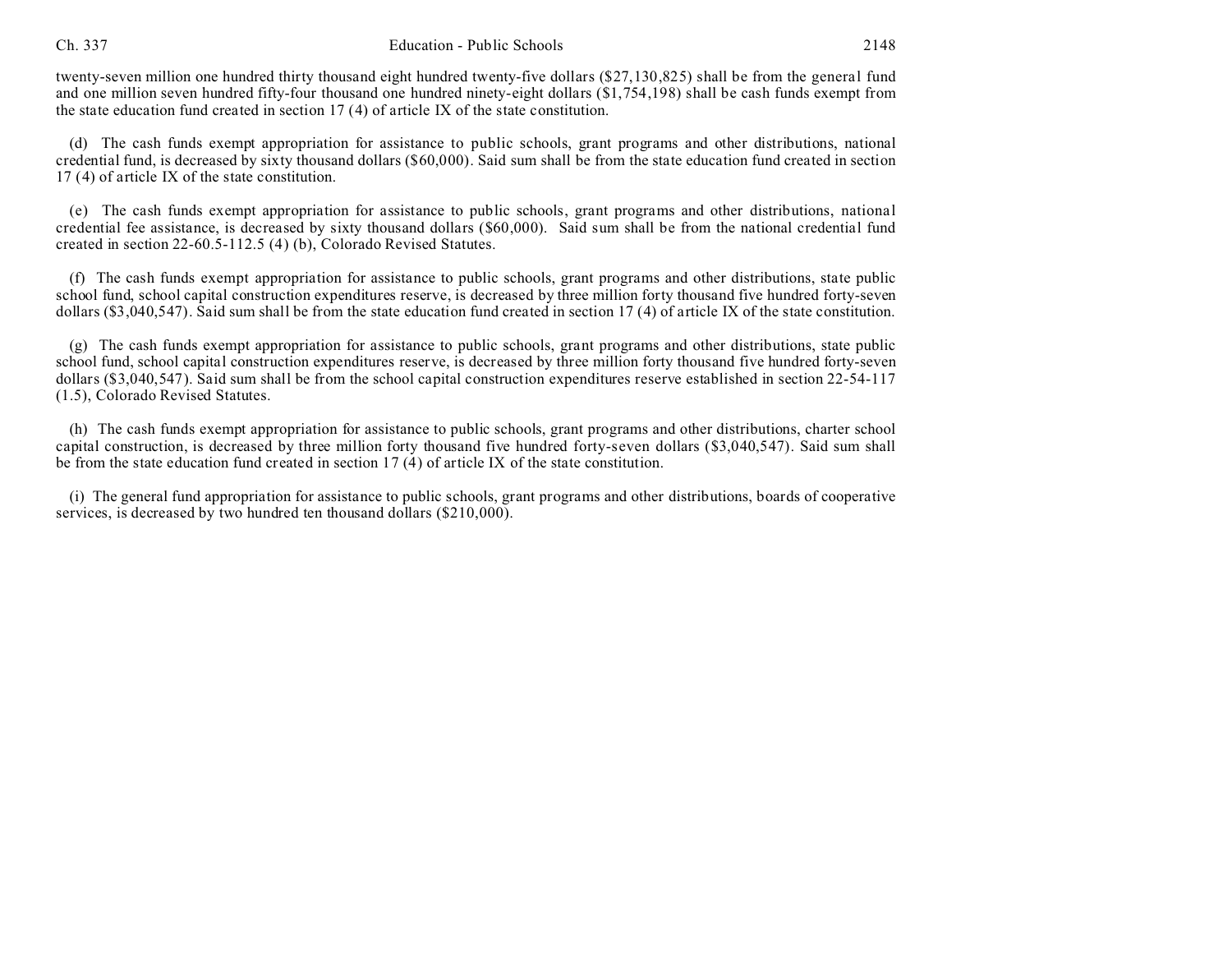**SECTION 52. Safety clause.** The general assembly hereby finds, determines, and declares that this act is necessary for the immediate preservation of the public peace, health, and safety.

Approved in part and vetoed in part: May 22, 2003

**Editor's note:** The following is a reprinting of the Governor's message filed with Senate Bill 03-248 when he approved the bill in part and vetoed it in part on May 22, 2003. Markings were made on the bill by the Governor purporting to veto a footnote added to the 2003 long bill and a portion of the appropriation clause. For the reasons set forth in the letter to the Governor on page 131 of Volume 1 of the 1989 Session Laws of Colorado, the President of the Senate and the Speaker of the House of Representatives expressed their opinion that similar markings made to footnotes in the 1989 long bill did not constitute valid vetoes. In addition, since this bill is not an appropriations bill, questions have been raised as to the validity of such a veto. However, the Colorado Supreme Court has held that purported vetoes are entitled to a presumption of validity. In view of this holding, the purported veto is reflected in the version of the bill printed above. See *Colorado General Assembly v. Lamm*, 704 P.2d 1371 (Colo. 1985) and *Romer v. Colorado General Assembly*, 810 P.2d 215 (Colo. 1991).

Ch. 337 Education - Public Schools 2149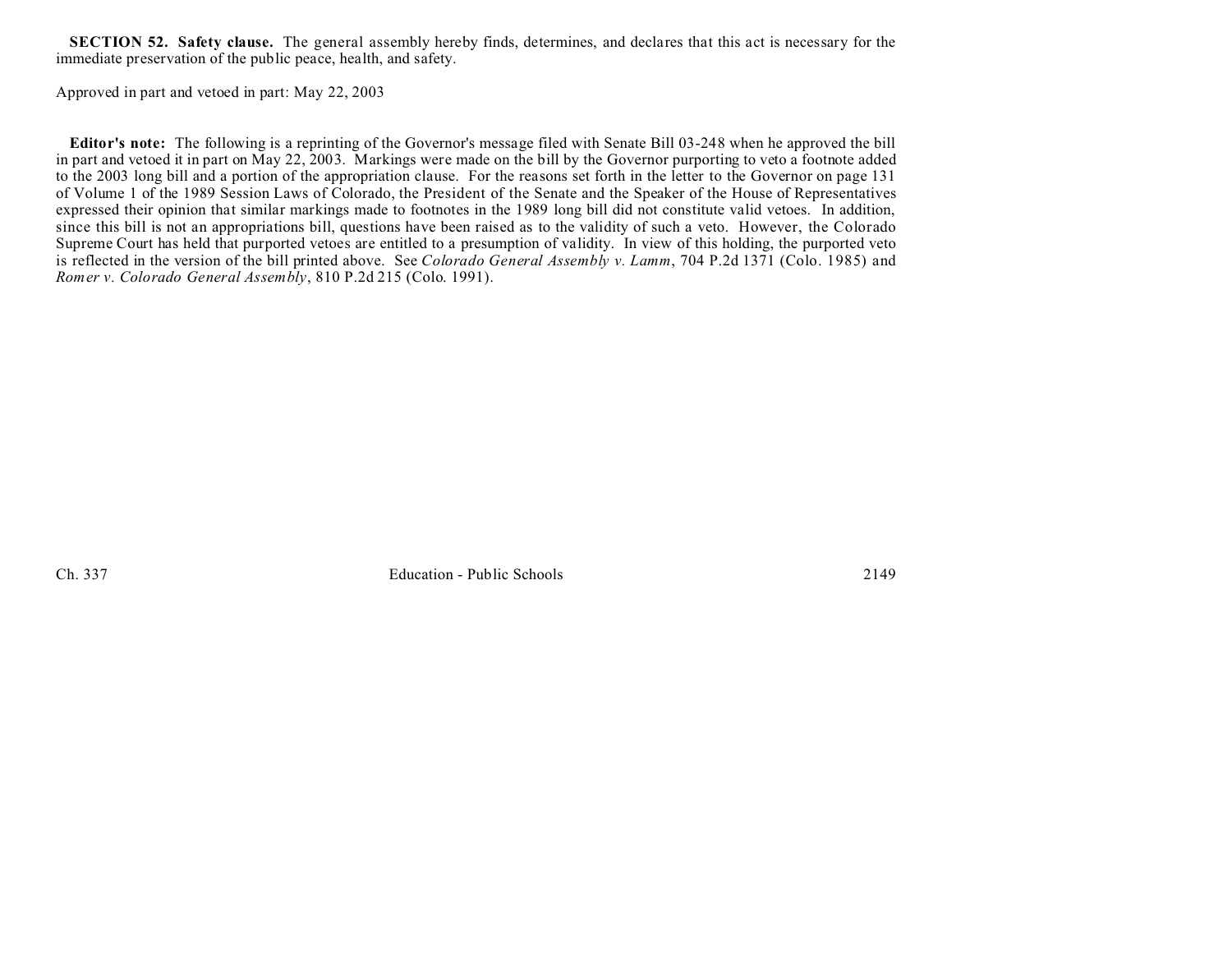May 22, 2003

The Honorable Colorado Senate Sixty-Fourth General Assembly First Regular Session State Capitol Building Denver, CO 80203

Ladies and Gentlemen:

I am filing with the Secretary of State Senate Bill 03-248, "Concerning the Financing of Public Schools, and Making an Appropriation in Connection Therewith." Approved in part and disapproved in part as of 4:42 P.M. today.

To begin with, please be advised that I am notifying the Department of Education of my legal counsel's opinion that section 43 of the bill is unconstitutional, and that I intend to take appropriate actions.

Section 43, page 32, provides:

**SECTION 43.** 22-32-119, Colorado Revised Statutes, is amended BY THE ADDITION OF A NEW SUBSECTION to read:

**22-32-119. Kindergartens - repeal.** (1.5) SUBJECT TO THE RECEIPT OF SUFFICIENT MONEYS FROM THE FEDERAL GOVERNMENT THROUGH THE "NO CHILD LEFT BEHIND ACT OF 2001", PUBLIC LAW 107-110, ON AND AFTER JULY 1, 2003, A BOARD OF EDUCATION MAY EXPAND ITS CURRENT HALF-DAY KINDERGARTEN PROGRAMS TO FULL-DAY KINDERGARTEN EDUCATIONAL PROGRAMS. MONEYS AUTHORIZED PURSUANT TO THIS SECTION SHALL BE FIRST USED TO SERVE STUDENTS WHO ATTEND A SCHOOL THAT RECEIVED AN ACADEMIC PERFORMANCE RATING OF "UNSATISFACTORY" PURSUANT TO SECTION 22-7-604(5) FOR THE PREVIOUS SCHOOL YEAR, UNLESS THAT SCHOOL IS OPERATING A FULL-DAY KINDERGARTEN PROGRAM, AND THEN TO SERVE STUDENTS WHO ATTEND A SCHOOL THAT RECEIVED AN ACADEMIC PERFORMANCE RATING OF "LOW" PURSUANTTO SECTION 22-7-604(5) FOR THE PREVIOUS SCHOOL YEAR.

Section 43 attempts to control the spending and administration of federal funds. The General Assembly has no authority to direct the expenditure of federal funds in this manner; this section is an infringement upon the executive function of administration in violation of Article III of the Colorado Constitution. *MacManus v. Love*, 499 P.2d 609 (Colo. 1972); *Colorado General Assembly v. Lamm*, 738 P.2d 1156 (Colo. 1987).

With regard to my vetoes in this bill, under article IV, section 12 of the Colorado Constitution, I have the "power to disapprove of any item or items of any bill making appropriations of money, embracing distinct items." I have exercised this power with respect to a number of distinct items of appropriations in Senate Bill 03-248. Pursuant to the Colorado Constitution, I have forwarded copies of the vetoed items from this bill, with my objections, to the house of origin. I have approved the FY 2003-04 School Finance Act in part. In lining through these provisions, I have vetoed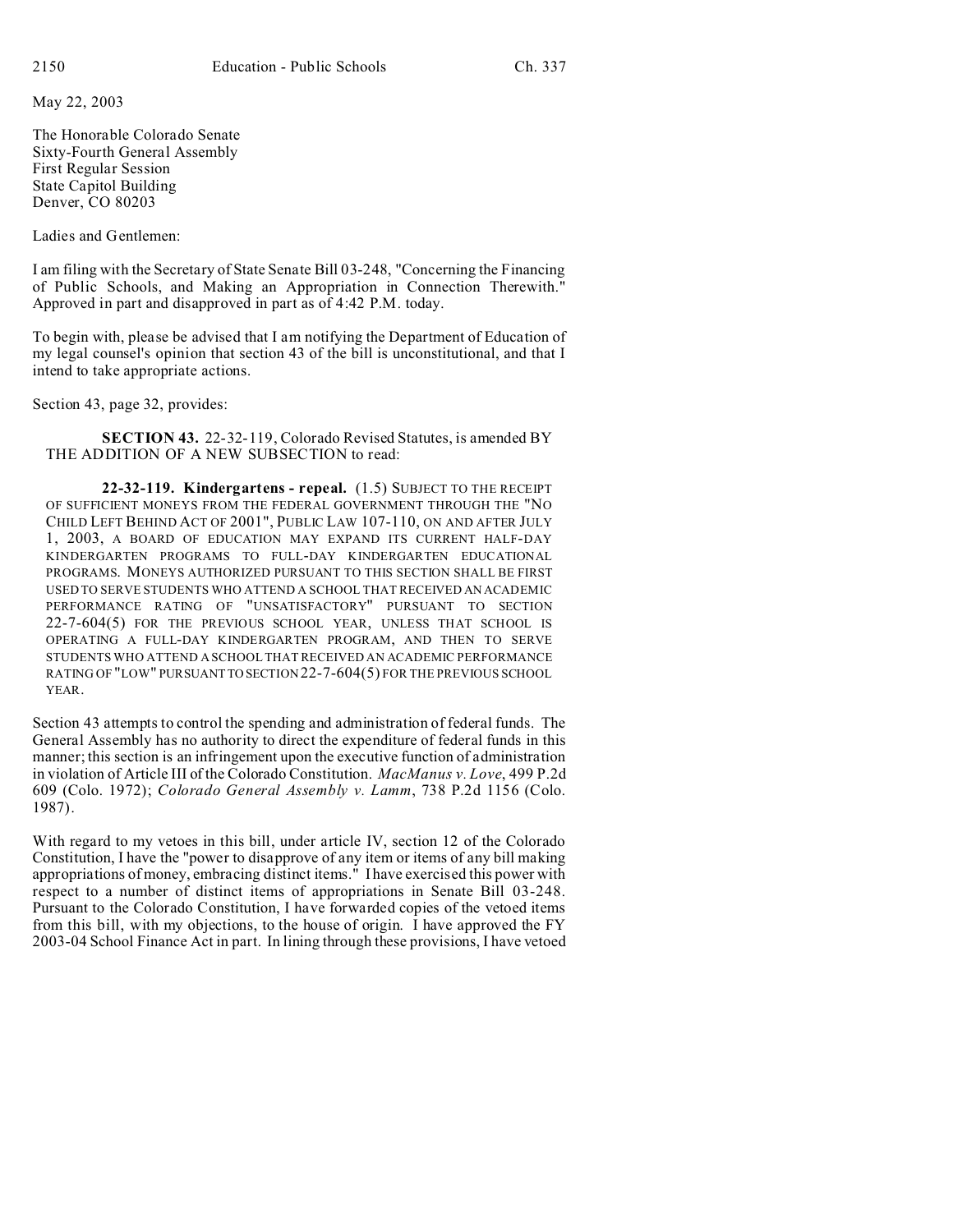the following items:

- 1. Footnote 14a in Section 49, page 41, that provides:
- 14a DEPARTMENT OF EDUCATION, ASSISTANCE TO PUBLIC SCHOOLS, PUBLIC SCHOOL FINANCE, STATE SHARE OF DISTRICTS' TOTAL PROGRAM - PURSUANT TO SECTION  $22-54-104(5)(C)(III)(B)$ , C.R.S., THE DEPARTMENT IS REQUIRED TO TRANSFER A PORTION OF THE AMOUNT APPROPRIATED FOR THIS LINE ITEM TO THE LEGISLATIVE COUNCIL TO FUND THE BIENNIAL COST OF LIVING ANALYSIS. THIS AMOUNT TRANSFERRED BY THE DEPARTMENT SHALL NOT EXCEED \$182,000.

This footnote amends the general appropriations bill. While the legislative branch has the authority to appropriate state funds, the executive branch has the inherent responsibility and authority to administer state funds. Therefore, the legislature may not attach conditions in the Long Bill that intrude into the administration of state government. *Anderson v. Lamm*, 579 P.2d 620 (Colo. 1978); *Colorado General Assembly v. Lamm*, 704 P.2d 1371 (Colo. 1985). Furthermore, Article V, Section 32 prohibits the legislature from including substantive legislation in the Long Bill. *Anderson*; *Colorado General Assembly*. The executive department cannot abide by legislative directives that are in violation of the Colorado Constitution.

This footnote violates the separation of powers in Article III of the Colorado Constitution by attempting to administer the appropriation. In addition, this footnote may violate Article V, Section 32 because it constitutes substantive legislation that cannot be included in the general appropriations bill pursuant to Article V, Section 32 of the Colorado Constitution. Accordingly, I am vetoing this footnote.

2. Section 51(2)(b), page 42, that provides:

(b) The general fund appropriation to management and administration, Colorado student assessment program, is decreased by one million dollars (\$1,000,000).

This footnote amends the general appropriations bill. Article IV, Section 12 of the Colorado Constitution allows me to disapprove of any item of any bill making appropriations of money. I have exercised this power to veto this line item because it does not meet with my approval. These savings were anticipated based on a delay in delivery of the annual accountability reports permitted by section 46 of this bill. I will direct the Department of Education not to delay delivery of annual accountability reports, and this funding will permit the Department to meet its original deadlines. Delaying the accountability report delivery deadlines would